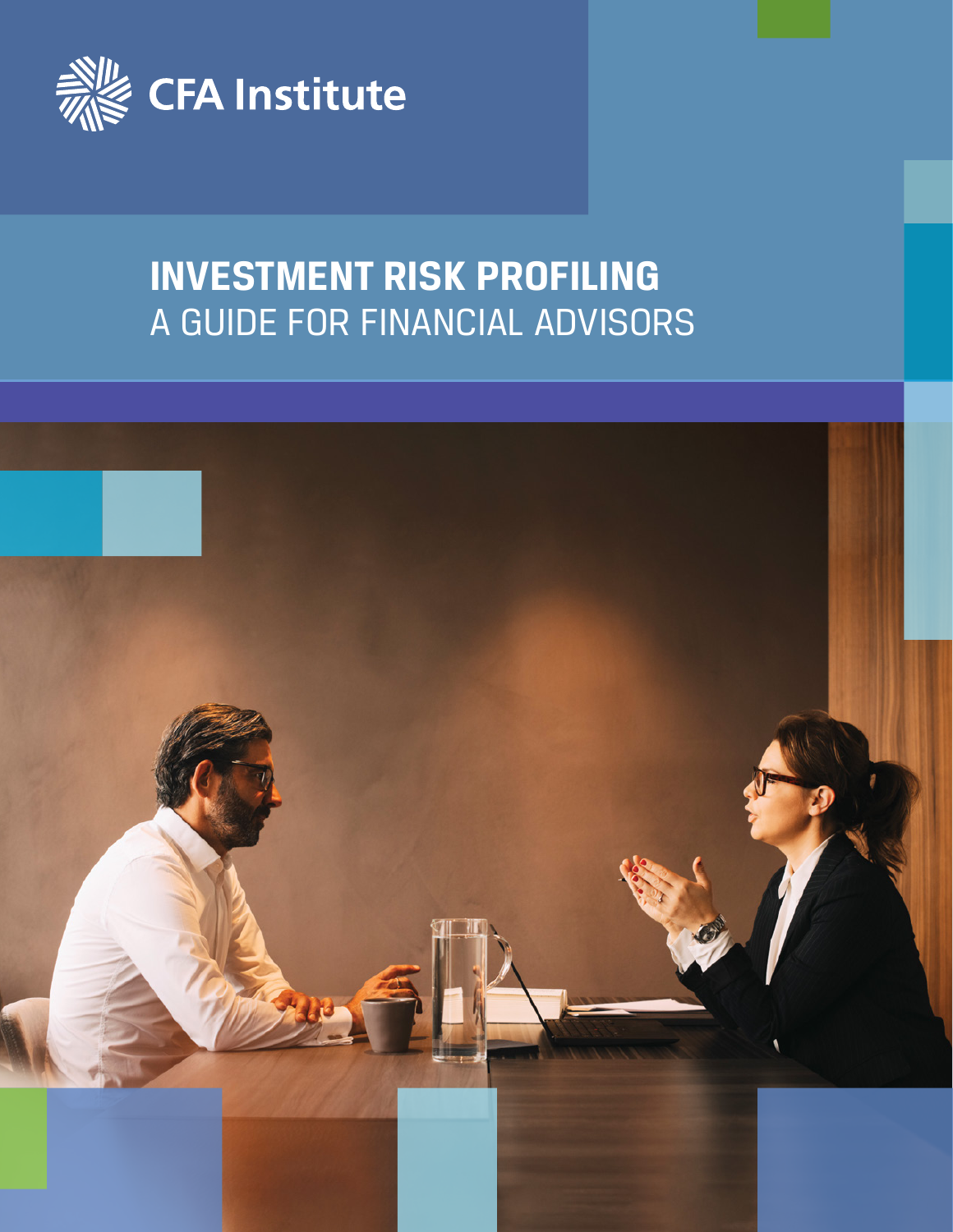© 2020 CFA Institute. All rights reserved. No part of this publication may be reproduced or transmitted in any form or by any means, electronic or mechanical, including photocopy, recording, or any information storage and retrieval system, without permission of the copyright holder. Requests for permission to make copies of any part of the work should be mailed to: Copyright Permissions, CFA Institute, 915 East High Street, Charlottesville, Virginia 22902.

CFA®, Chartered Financial Analyst®, CIPM®, Investment Foundations™, and GIPS® are just a few of the trademarks owned by CFA Institute.

#### **DISCLAIMER**

This publication is designed to provide accurate and authoritative information in regard to the subject matter covered. It is distributed with the understanding that the publisher is not engaged in rendering legal, accounting, or other professional service. Furthermore, the publisher is not providing investment advice or endorsing any methodology. The cases included in the report are not an endorsement of the people, products, or firms mentioned in the cases; investment product returns are unpredictable. If expert assistance is required, the services of a competent professional should be sought.

Photo credit: Maskot / Maskot / Getty Images

ISBN: 978-1-942713-92-0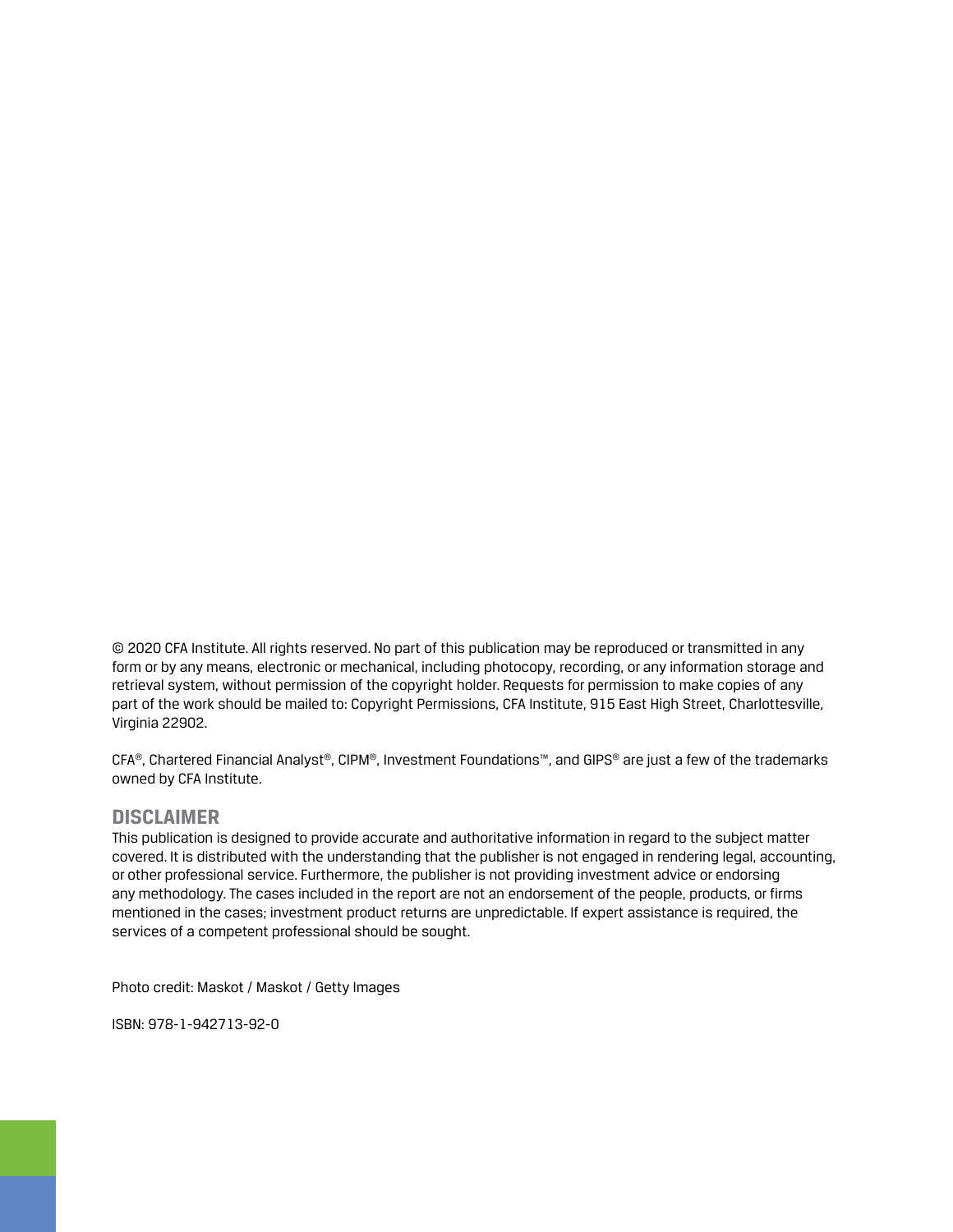# **INVESTMENT RISK PROFILING** A GUIDE FOR FINANCIAL ADVISORS

# **CONTENTS**

| -1               |
|------------------|
| $\overline{2}$   |
| 3                |
| $\boldsymbol{4}$ |
| $\overline{4}$   |
| 6                |
| 8                |
| 12               |
| 13               |
| -14              |
| 14               |
| 17               |
| 18               |
| 18               |
| 19               |
| 19               |
| 20               |
| 20               |
| 20               |
| 21               |
|                  |
|                  |
|                  |

**CE Qualified Activity**

This publication qualifies for 1 CE credit under the guidelines of the CFA Institute Continuing Education Program.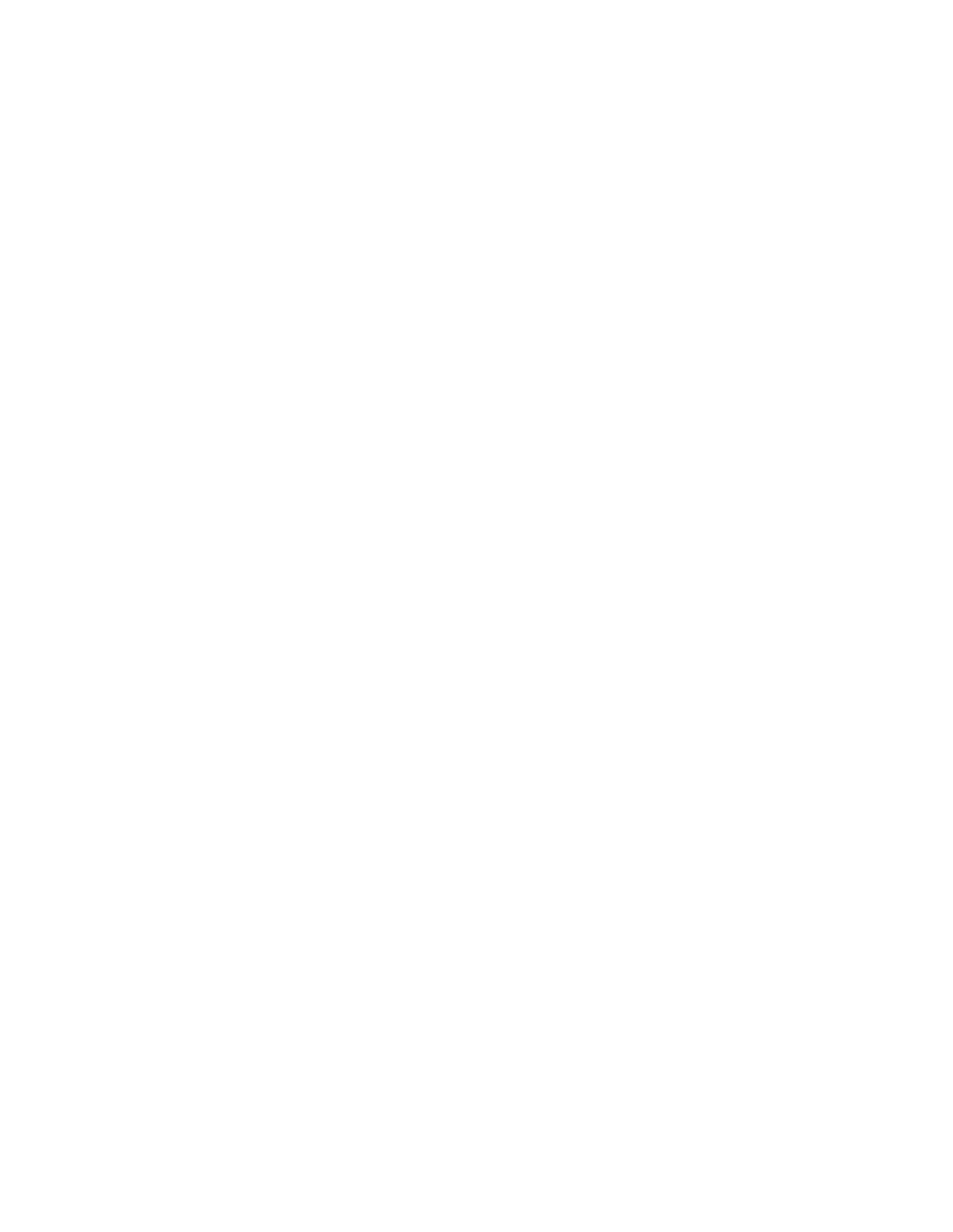### <span id="page-4-0"></span>**EXECUTIVE SUMMARY**

Establishing an investment risk profile (IRP) is an essential part of structuring an investor's investment portfolio, and the IRP is an integral element of an investor's investment policy statement. Financial advisors must use their best professional judgment to determine how investors can achieve financial goals through appropriate portfolio security selection. However, doing so requires balancing return objectives with the risk of variation in returns—in particular, the risk of negative returns.

Current financial advisor practices vary significantly and, with the advent of new digital tools, often revolve around a single characterization of an investor's "risk tolerance" and/or a similar summary characterization of an investor's appetite for portfolio risk. In addition, although current regulatory guidelines require a consistent process for compliance, prescriptive standards for how and in what manner IRP data should be measured or applied are lacking.

An important financial advisory skill is the ability to develop a comprehensive representation of an investor's IRP. A robust IRP measure provides a pathway to ensure that any proposed portfolio strategy is fit for the purpose with respect to achieving an investor's goals. This requires careful analysis and synthesis of three dimensions of an IRP:

• An investor's **need for risk** should be assessed by considering the required rate of return (RoR) on the investment portfolio to fulfill the investor's future lifestyle, charitable, and dynastic goals. In concert with capital markets expectations,

a calculated required portfolio RoR will suggest potential asset allocation strategies that align with market risks.

- An investor's **ability to take risk** includes the investor's time horizon, potential need for liquidity, and risk capacity. These factors will determine the investor's financial ability to withstand declines in portfolio values. The ability to take risk can often be a limiting factor when considering an investor's need for risk to meet corresponding goals.
- An investor's **behavioral loss tolerance** can upset the most carefully devised quantitative portfolio strategy. Best practice is to use psychometric tools (often questionnaires) that have demonstrated reliability and validity in predicting an investor's emotional and behavioral tendencies around loss of portfolio value and investing discipline.

Having independently analyzed the three dimensions that comprise an IRP—risk need, risk-taking ability, and behavioral loss tolerance—the financial advisor must then reconcile these dimensions into a portfolio consistent with the investor's IRP. This report proposes best practices with regard to investment risk profiling: Financial advisors should strive to combine straightforward calculations of risk need, careful assessment of risk-taking ability, and a robust examination of investor behaviors and attitudes to create the foundation for portfolio strategies and accompanying investment and financial planning decisions.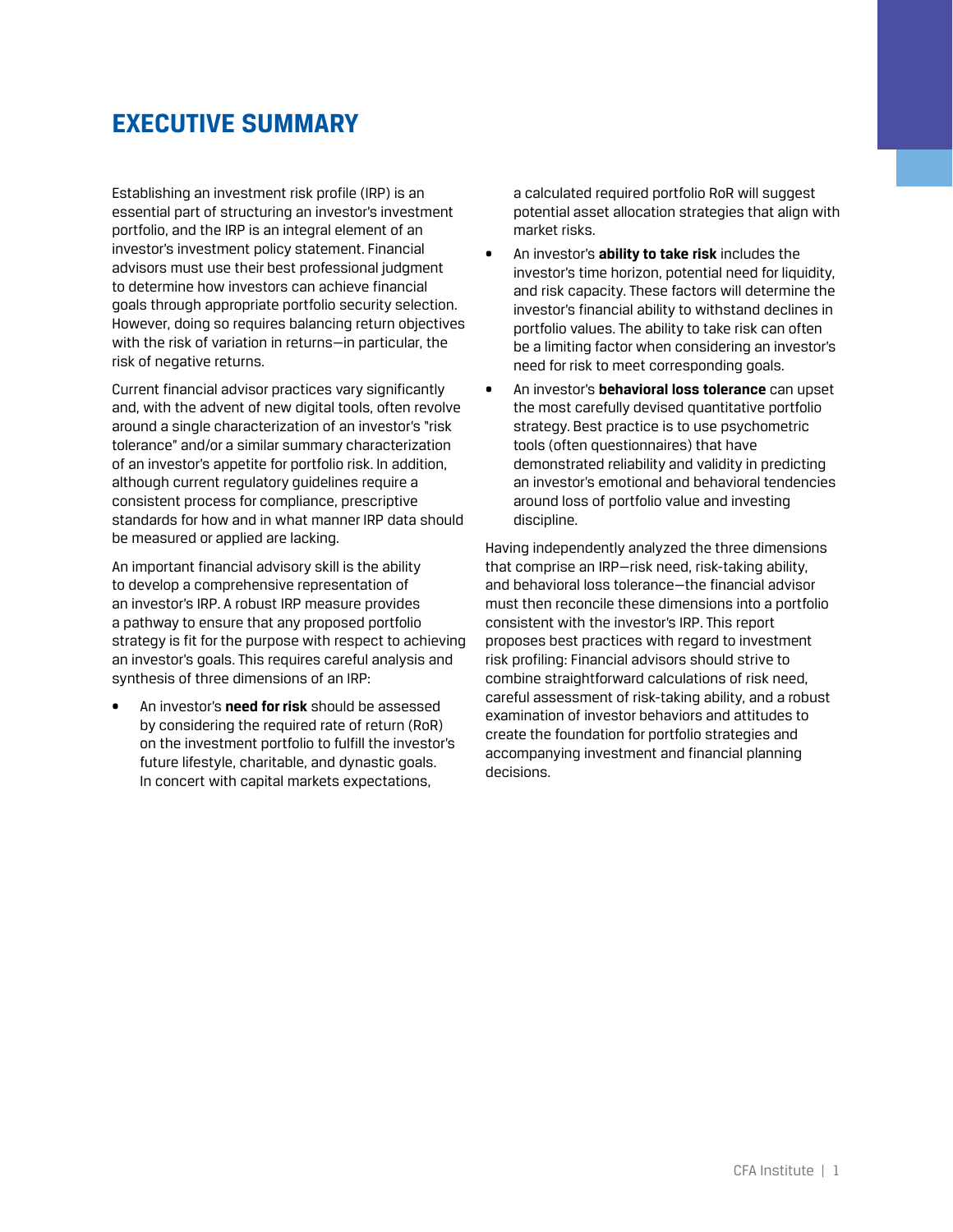### <span id="page-5-0"></span>**INTRODUCTION**

At the heart of the relationship between financial advisors and their clients is the process by which a client's current financial state is related to the client's investment aspirations for the future. The value of current assets, future savings and spending, and risks undertaken to achieve desired investment returns work together to shape the success or failure of goal achievement. When working with investors, financial advisors face the following complex dilemma: Given that reward is not possible without risk, just how much risk is appropriate?

Because of repeated episodes of misconduct, regulators globally have been taking steps to require firms and financial advisors to somehow assess the risk-related attributes or "profile" of a prospective or current client when developing and justifying investment recommendations. Currently, the assumption is that as long as firms and financial advisors can readily document a consistent evaluation process, regulatory requirements will be met. However, uncertainty surrounds this assumption because few standards or restrictions with respect to "how" to make a risk-profile assessment have been prescribed or enforced. For this reason, financial advisors have typically viewed the risk-profiling process primarily as a regulatory hurdle. When conceptualized as a threshold measure, rather than a tool to guide the development of a portfolio strategy and financial recommendations, the risk-profiling documentation requirement has been met using short risk-tolerance questionnaires and assessment tests along with, at a minimum, an acknowledgment of an investor's age and financial circumstances.

What makes matters even more confusing for the typical financial advisor is that no recognized regulatory body imposes specific guidelines regarding how the results of a risk profile should be directly applied to portfolio recommendations. In most jurisdictions, common law gives broad discretion to financial advisors using their professional judgment, which is a similar standard applied in other professional activities, such as medicine, accounting,

and law (Appendix B provides additional details about the regulatory environment). Under common law standards, financial advisors are expected to ensure that investors are aware of the potential risks associated with available options. Less well prescribed, however, are how investor information is obtained and how that information is presented to investors. This has created an environment in which the use of risk-profiling tools varies dramatically from one advisor and firm to another, as do the subsequent portfolio recommendations.

Given the gap in practice standards, numerous commercial firms have entered the risk-tolerance and risk-profiling assessment marketplace.<sup>1</sup> Some of these firms provide products that are intended to meet minimum regulatory compliance requirements (i.e., the investor risk profile provides a starting point in investor discussions). Scores are generally presented on a numerical scale from very low to very high, but rarely are these scores defined in terms of an investment recommendation. Other firms provide more robust measures related to an investor's IRP (investment risk profile).

Essentially, all "risk-profiling" tools in the marketplace can be used to meet regulatory customer due diligence requirements.<sup>2</sup> In addition, nearly all existing tools provide a basis for investor–advisor risk–return discussions. As a result, financial advisors who are merely looking for a regulatory compliance tool have access to multiple alternatives.

The purpose of this report is to present a framework of best practices that financial advisors, educators, and regulators can use to specify, measure, and evaluate objective and behavioral factors unique to an investor, which can then be assessed and combined into an IRP. This report provides a methodology that financial advisors can follow to guide the development of investment portfolio strategies that reconcile an investor's goals, assets, savings, and willingness to assume risk, affirming the intent of regulatory requirements and improving investor outcomes relative to each investor's investment goals.

1 Nearly all broker/dealers and custodians require advisor staff to use in-house–developed risk-profiling tools.

2 Regulators have not historically prescribed validity, reliability, design, or interpretation guidelines related to risk-profiling tools, making nearly all risk-tolerance and risk-profiling assessment tools, by default, compliant with regulations.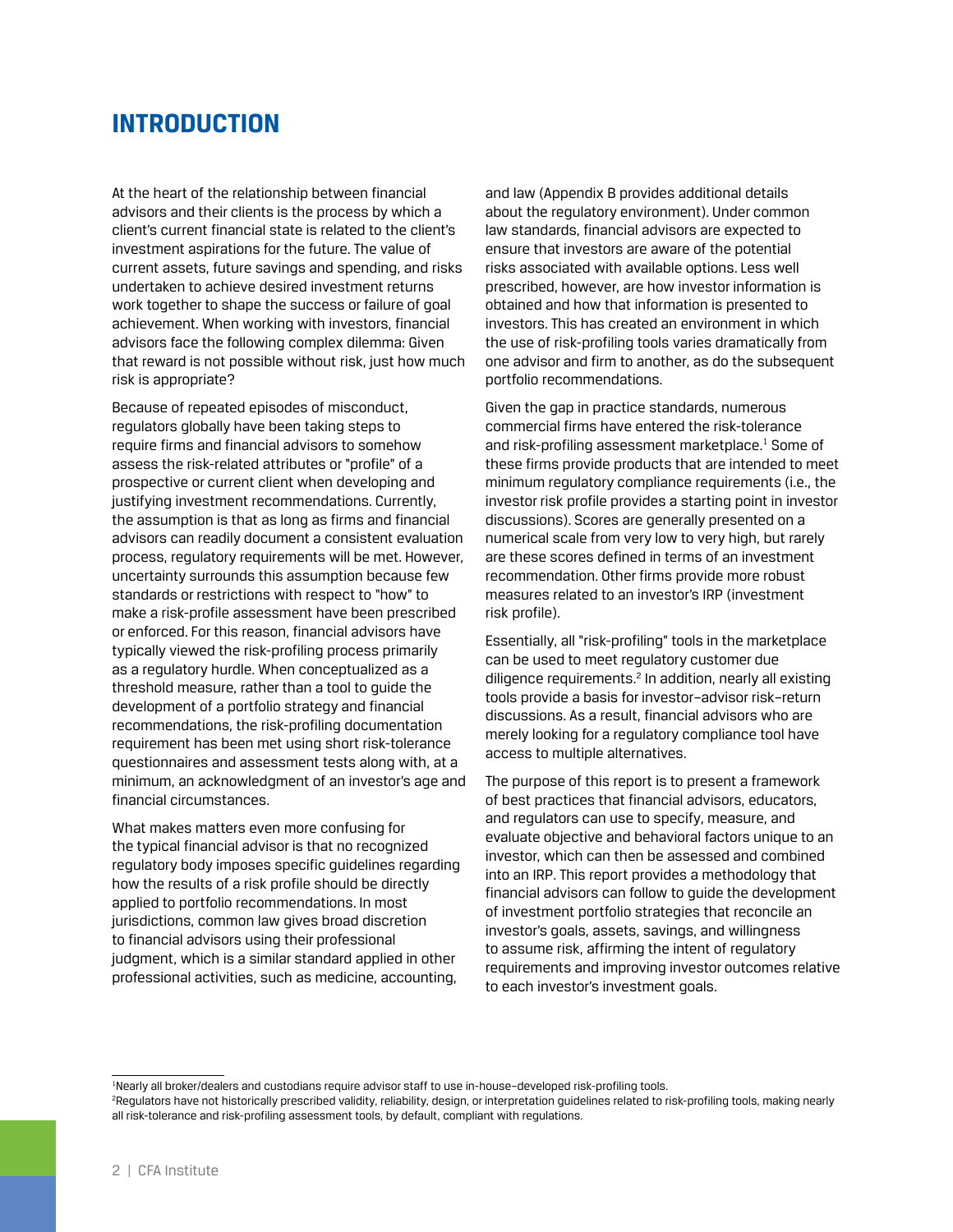# <span id="page-6-0"></span>**THE INVESTMENT RISK PROFILE**

The primary purpose of the risk-profiling process is to *ensure that investment and financial recommendations match an investor's financial and emotional aptitude to engage in financial transactions, at the household level, that entail financial/investment risk*.

We begin by presuming that a financial advisor collects necessary objective and behavioral information from and about an investor with the intention of making investment recommendations that are always in the investor's best interests and that align with the investor's IRP.

When viewed from this perspective, the use of an IRP is analogous to deciding how fast to drive a car:

- Before embarking, a driver makes a mathematical estimate of how long the journey will take, and thus how fast she or he needs to drive to arrive at the appointed time.
- At the same time, the driver applies subjective probabilities to assess the severity and consequences of arriving late.
- Along the way, the driver faces limitations with respect to how fast her car can actually go; this ability factor is equivalent to a regulatory speed limit, the amount of fuel the car has, and the traffic conditions the driver encounters.
- Finally, the driver's behavioral preferences come into play; some drivers, for instance, get a thrill out of driving aggressively, regardless of the possible consequences of being pulled over by law enforcement or getting in an accident, whereas others prefer a more cautious journey.

Each of these elements—need, ability, and behavioral loss tolerance—plays a distinct role in shaping how fast someone drives. One factor alone is insufficient to predict a trip's characteristics. The combination of driver, car, and environmental characteristics is what shapes the driving profile of each trip. Similarly, multiple factors must be combined in the development of an IRP.

Financial advisors use an analytical process to evaluate what level of portfolio risk (e.g., often simply volatility as measured by standard deviation or its derivative, with more sophisticated downside measures and/or value at risk calculations increasingly common) is appropriate for a particular investor. Conventional wisdom and practice standards, based on heuristic models, often lead financial advisors to base investment and portfolio recommendations primarily on an investor's age, so a younger investor is generally encouraged to take more risk, whereas an older investor, all else being equal, is positioned to take less risk.

However, the use of just one investor characteristic, such as age, can lead to improper alignment of an investor's need, ability, and behavioral loss tolerance associated with taking investment risk. Risk need, the ability to take risk, and the behavioral tolerance to engage in risk-taking activities often exist contradictorily within a single investor. An investor's risk need, ability to take risk, and behavioral loss tolerance are also subject to change based on investor and environmental circumstances.

Conceptually, the elements comprising an IRP can be grouped according to three factors. As shown in **Figure 1**, these factors are (1) risk need, (2) risk-taking ability, and (3) behavioral loss tolerance.



#### **FIGURE 1. IRP FACTORS AND RELATED ELEMENTS**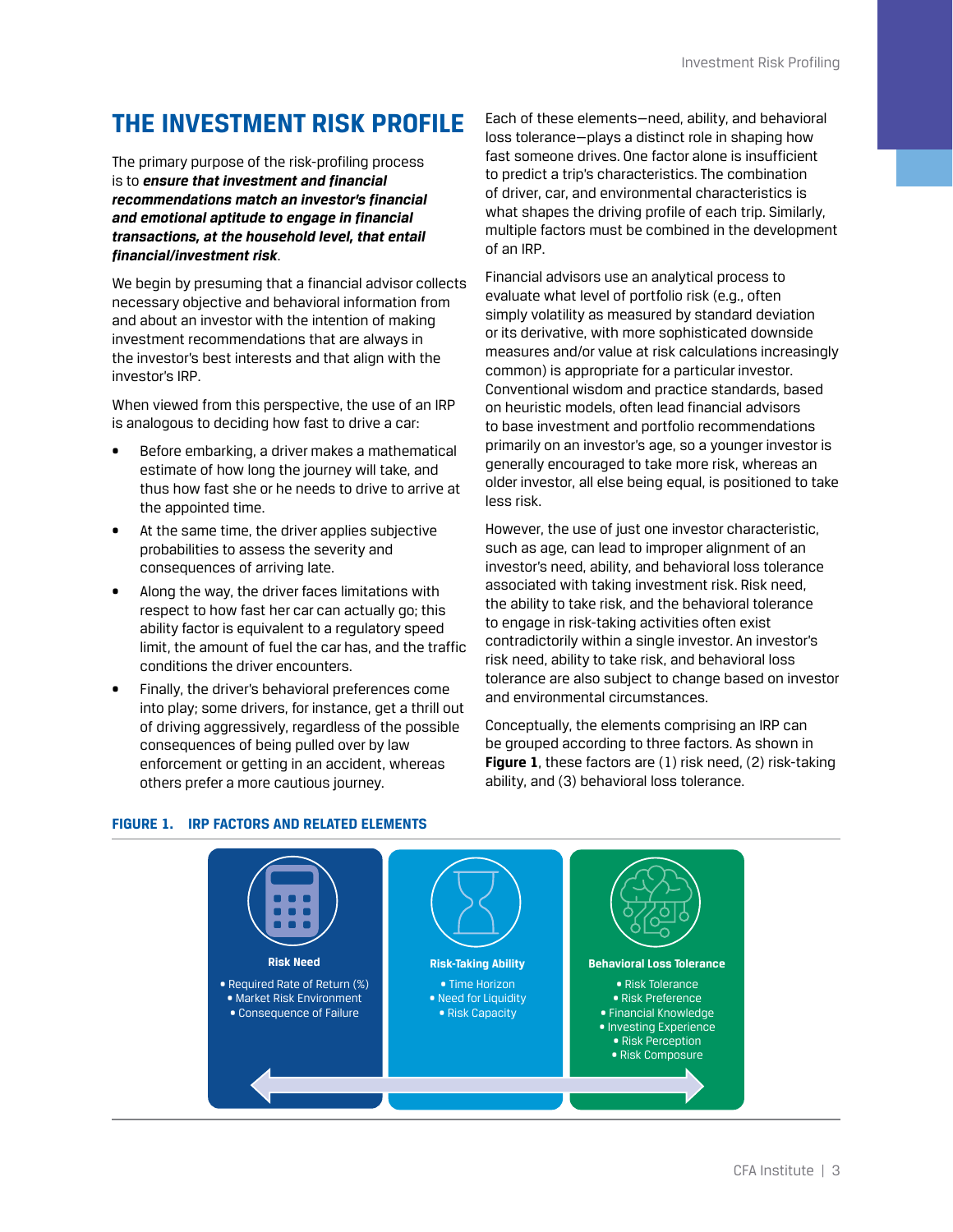# <span id="page-7-0"></span>**A FRAMEWORK FOR THE CONSTRUCTION OF AN INVESTMENT RISK PROFILE**

What follows is a description of each factor in the riskprofiling process (as illustrated in Figure 1), a review of the elements comprising each factor, and an example of how a financial advisor can measure/evaluate each element. This is followed by an explanation of how the factors can be combined into a comprehensive IRP for use in making portfolio allocation recommendations. Two points are worth noting:

- In the context of this report, *risk* refers to the degree of potential financial loss inherent in an investment decision, generally measured by downside portfolio standard deviation or a derivative of standard deviation (i.e., volatility). *Uncertainty* refers to a situation in which a decision maker lacks information about known probabilities before making a decision. For example, investment decisions are uncertain, whereas gambling decisions involve risk. Investors tend to be more averse to uncertainty than to risk. As a result, investors are apt to act based on perceptions of risk rather than on actual risk.3
- Although researchers, risk-profiling firms, and regulators have taken steps to standardize riskprofiling terms and definitional guidelines, to date, reaching a general consensus about risk-profiling terminology has been challenging. The definitions used in this report (see Appendix C) are based on the work of researchers across the finance, financial planning, psychology, and business management fields.4

#### **Factor 1 of 3: Establishing an Investor's Risk Need**



The first factor comprising an IRP is related to establishing investor goals and the required return needed to grow or preserve current assets to fund future goals. Essentially, this step in the IRP development process is equivalent to relating a required rate of return (RoR) to capital markets expectations and thus potential portfolio risk. Often, an investor may need assistance from a financial advisor to develop required returns and associated risk needs, which can include jointly developed assumptions regarding how long the investor will work, how much the investor will save or spend yearly, and whether the investor has a desire to leave a bequest for his family or a charity. The required RoR estimate can be objectively measured using one or more present/future value calculations. Alternatively, some financial advisors may choose to take a balance sheet approach and characterize the present value of assets (including discounted future cash flows) and the present value of liabilities (investor goals).

In the context of an IRP, one should note that for an investor to express more than one financial goal is not unusual. Rather than aggregating investor goals, the framework presented in this report treats each goal separately, which implies that a financial advisor

<sup>3</sup> Michael Joseph Roszkowski and Geoff Davey, "Risk Perception and Risk Tolerance Changes Attributable to the 2008 Economic Crisis: A Subtle but Critical Difference," *Journal of Financial Services Professionals* 64, no. 4 (July 2010): 42–53. 4 See the following sources:

Shawn Brayman, Michael Finke, Ellen Bessner, John Grable, Paul Griffin, and Rebecca Clement, *Current Practices for Risk Profiling in Canada and Review of Global Best Practices* (Toronto: Investor Advisory Panel of the Ontario Securities Commission, 2015). [http://www.osc.gov.on.ca/documents/en/Investors/iap\\_20151112\\_risk-profiling-report.pdf](http://www.osc.gov.on.ca/documents/en/Investors/iap_20151112_risk-profiling-report.pdf).

Nicholas Carr, "Reassessing the Assessment: Exploring the Factors That Contribute to Comprehensive Financial Risk Evaluation" (PhD diss., Kansas State University, 2014).

A. Hubble, "The Amalgamation of Professional Judgement: A Mean–Variant Approach from an International Survey of Financial Advisers" (PhD diss., University of Georgia, 2018).

Liana Holanda Nepomuceno Nobre, and John E. Grable, "The Role of Risk Profiles and Risk Tolerance in Shaping Investor Decisions," *Journal of Financial Service Professionals* 69, no. 3 (May 2015): 18–21.

Liana Holanda, N. Nobre, John E. Grable, Wesley Vieira da Silva, and Fabio Chaves Nobre, "Managerial Risk Taking: A Conceptual Model for Business Use," *Management Decision* 56, no. 11 (2018): 2487–2501. [https://www.emeraldinsight.com/doi/pdfplus/10.1108/](https://www.emeraldinsight.com/doi/pdfplus/10.1108/MD-09-2017-0892) [MD-09-2017-0892.](https://www.emeraldinsight.com/doi/pdfplus/10.1108/MD-09-2017-0892)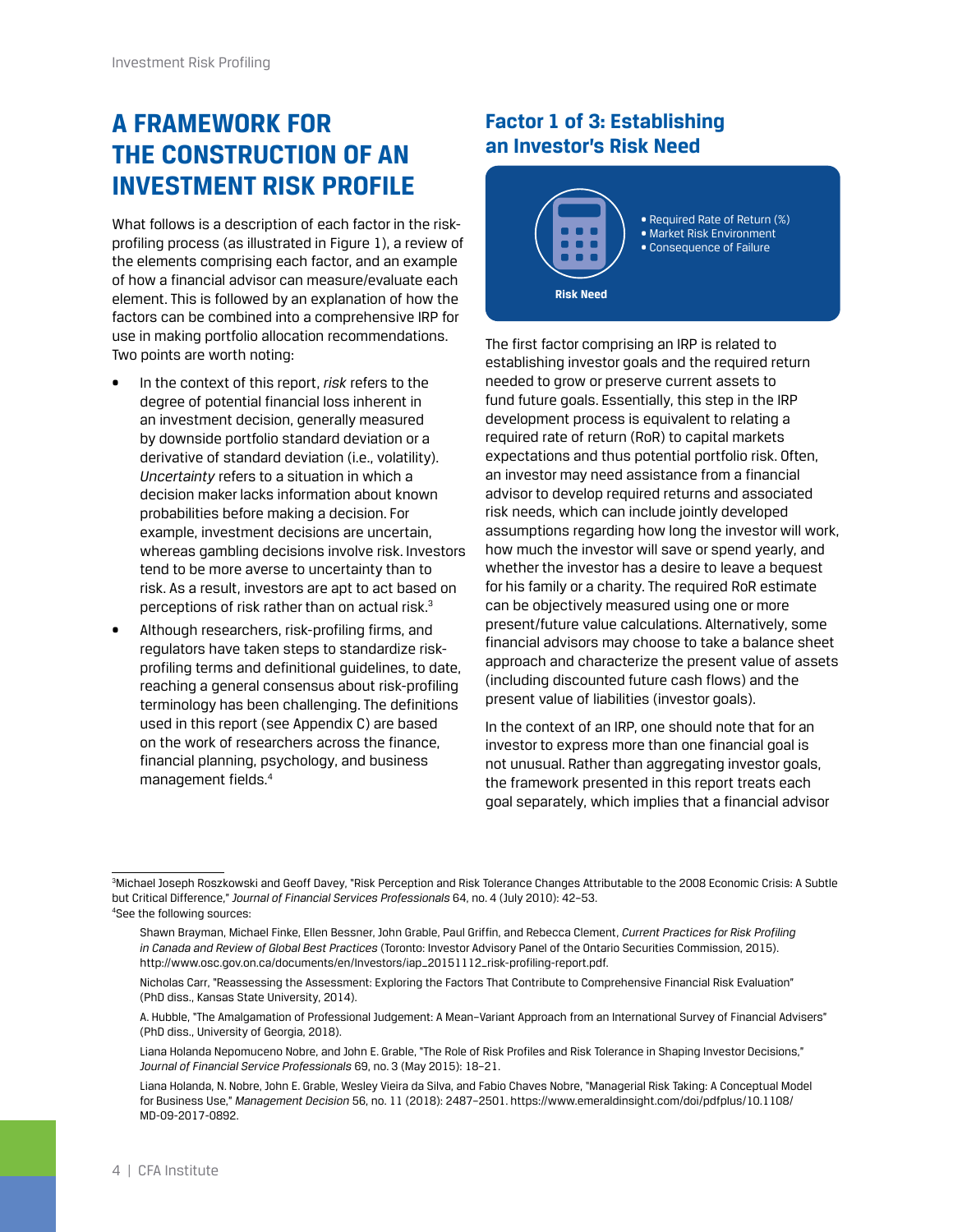should estimate a unique IRP for each goal. This riskprofiling approach is based on the mental accounting observations of Richard H. Thaler<sup>5</sup> and others,<sup>6</sup> which suggest that *investors will have a distinct risk profile based on a specific goal*. The goal should be stated specifically and in measurable terms as a pathway to estimating an RoR or internal rate of return necessary to accomplish each account/goal.

The goal at this stage of the risk-profiling process is to assess the risk an investor needs to take (or the volatility an investor must be willing to endure) to achieve the goal.<sup>7</sup> The risk-need factor comprises three elements: (1) required RoR (%), (2) market risk environment, and (3) consequence of failure. Each element is described as follows:

#### *Required RoR*

As conceptualized in this report, the *required RoR* is synonymous with risk need, which refers to the amount of portfolio risk an investor must accept to meet a specific financial goal. Typically, risk need is expressed in terms of a real net (after inflation and fees) RoR or internal RoR figure.

For example, assume an investor has a goal of accumulating \$3.5 million at the end of 20 years. If the investor can save \$75,000 annually, the investor needs to earn approximately 8.18% on an annualized basis to reach her goal. In this example, the investor's risk need corresponds to a portfolio with an expected annual return of 8.18% and expected volatility derived from capital markets expectations, including volatility and correlation of returns among asset classes.

In nearly all cases, the estimation of a risk need is a quantifiable step in the risk-profiling process that is well within the capability of most financial advisors using modern financial planning software and/or a spreadsheet analysis. In some situations, however, an RoR estimate may not be an appropriate measure of risk need. Consider, for example, an investor with a net worth of \$35 million whose primary goal is capital preservation in relation to a later-life charitable bequest. This investor's risk need may be low in relation to cash flow needs, primarily because the investor has the risk capacity to deal with portfolio losses. Nonetheless, estimating the investor's risk

profile is helpful in ensuring that an appropriate match is made between portfolio recommendations and the investor's goal(s).

#### *Market Risk Environment*

The current market *interest rate and inflation environment* must also be evaluated when finalizing an investor's risk need. A financial advisor's assessment of the current and future market environment can play an important role in shaping portfolio development and allocation decisions. Factors that contribute to an assessment of the market environment include current equity, fixed income, and cash/cash equivalent returns compared with historical averages, current and projected inflation, and other factors that shape the risk premium an investor faces. Although these and other components can be quantified, financial advisors commonly apply professional judgment and models when evaluating the market environment. As part of the risk-profiling framework presented in this report, an advisor should assess whether the investor's required RoR is realistic, given capital markets expectations, and when appropriate adjust the goal(s) and/or revisit assumed savings rates.

#### *Consequence of Failure*

The third element when assessing a goal is consequence of failure. *Risk consequence* refers to the financial and emotional threats an investor faces if a goal is not achieved. For example, some investors may consider that ensuring sufficient capital is available to pay for a grandchild's college education is a goal with an acceptable consequence of failure, whereas others might consider that not achieving this goal is unacceptable. Goal consequence, therefore, is a key element in determining how much portfolio risk is appropriate to recommend.

The consequence of failing to meet an investor's goal is not specifically quantified within the risk-need factor. However, when combined with an investor's ability to take risk and her behavioral loss tolerance (defined in detail later in this report), the severity of failing to meet a goal should be accounted for using the financial advisor's judgment as to whether the advisor should "nudge" an investor toward a higher volatility

<sup>5</sup> Richard H. Thaler, "Mental Accounting and Consumer Choice," *Marketing Science* 4, no. 3 (Summer 1985): 199–214.

<sup>6</sup> See Jean L. P. Brunel, "Revisiting the Asset Allocation Challenge through a Behavioral Finance Lens," *Journal of Wealth Management* 6, no. 2 (January 2003): 10–20; Dan Nevins, "Goals-Based Investing: Integrating Traditional and Behavioral Finance," *Journal of Wealth Management* 6, no. 4 (Spring 2004): 8–23; and Franklin J. Parker, "The Erosion of Portfolio Loss Tolerance over Time: Defining, Defending, and Discussing," *Journal of Wealth Management* 19, no. 2 (July 2016): 23–31.

<sup>7</sup> Categorizing the risk need as low, moderate, or high is used throughout this report to describe, in simple terms, how a risk profile can be developed for an investor. These categories can be expanded, depending on a financial advisor's business model.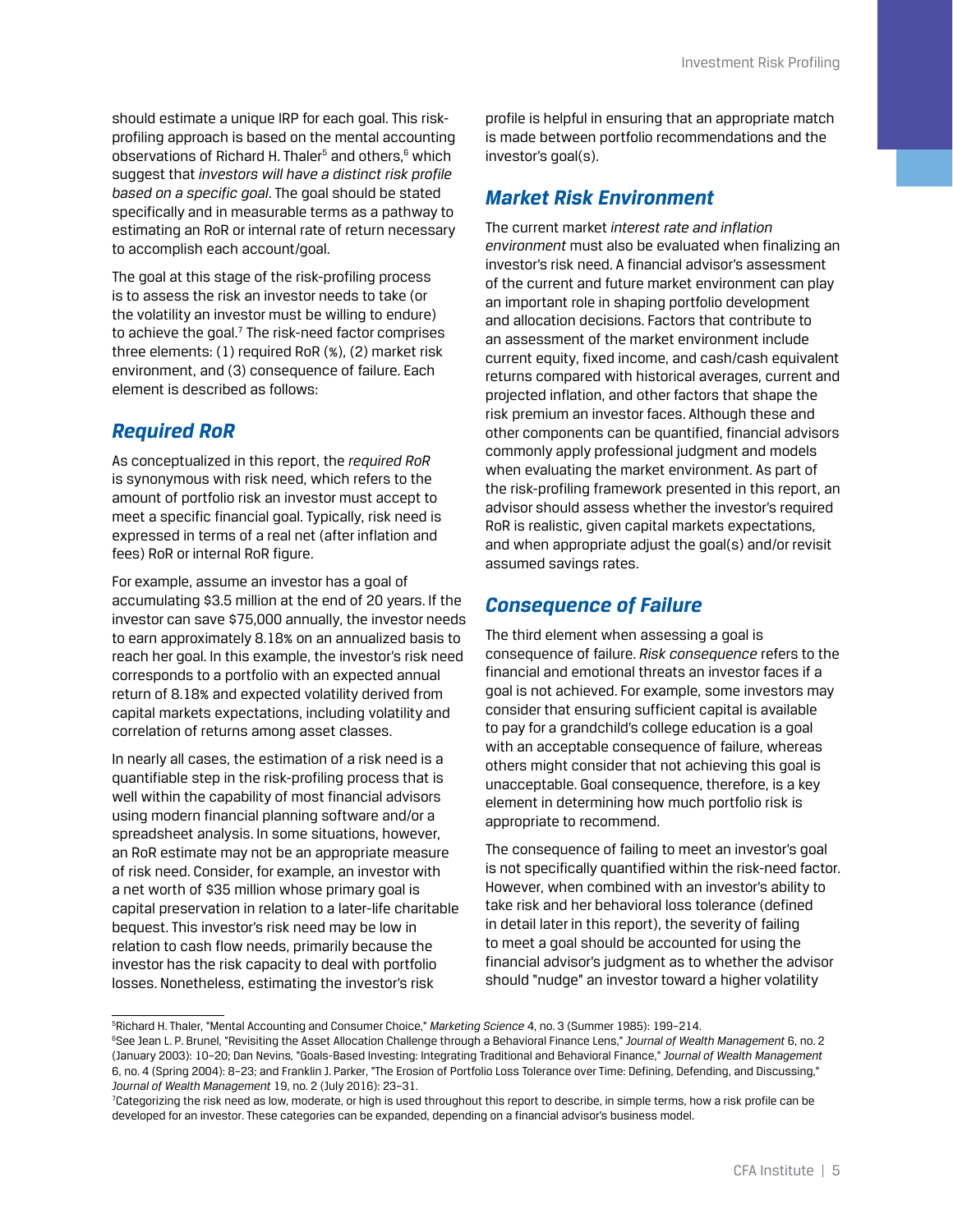<span id="page-9-0"></span>portfolio than what her behavioral loss tolerance would otherwise allow, assuming the investor has the financial ability to deal with the magnitude of potential losses associated with the risk need.

For example, assume an investor's RoR need is 8.18%, which in nearly all cases would be classified as a high risk need. If the consequence of failure is high, a financial advisor should present different scenarios and trade-offs associated with taking more portfolio risk and failing to meet the goal. Perhaps other solutions exist that will meet the investor's needs, such as (1) saving more, (2) spending less, (3) working longer, or (4) reducing a bequest that could better align the investor's risk need with his behavioral risk tolerance.

#### **Simplifying the Process**

Financial advisors may find that categorizing an investor's goal as low, moderate, or high risk (as measured by exposure to volatility) is useful, once the required RoR has been estimated and the estimate has been confirmed through a market risk environment analysis. The following guidelines can be used to classify a risk need:

| <b>Portfolio Composition</b><br>of Growth Assets<br><b>Necessary to Meet</b><br>ROR(%) | Risk-Need<br>Categorization |
|----------------------------------------------------------------------------------------|-----------------------------|
| Less than 30%                                                                          | I OW                        |
| Between 30% and 70%                                                                    | <b>MODERATE</b>             |
| Greater than 70%                                                                       | HIGH                        |

#### *Risk Need Summary*

The questions and tasks shown in **Table 1** can be used to help guide the risk need estimation process for a given future goal.

#### **TABLE 1. FRAMEWORK FOR ESTABLISHING AN INVESTOR'S RISK NEED**

- 1. What is the investor's goal?
- 2. What is the future value need (\$)?
- 3. What is the present value of investment account (\$)?

*(Continued)*

#### **TABLE 1. FRAMEWORK FOR ESTABLISHING AN INVESTOR'S RISK NEED** *(CONTINUED)*

- 4. What is the time horizon for accomplishing stated goal (years)?
- 5. What is the regular saving to  $(+)/$ spending from  $(-)$ the account?
- 6. What is the frequency of saving/spending (monthly/quarterly/yearly/occasionally)?
- 7. What is the estimated required RoR (%) to meet stated goal?
- 8. Given capital markets expectations and the current market risk environment, is this RoR realistic to obtain?
- 9. DECISION POINT:
	- Proceed or stop and revise goal and/or savings rate.
- 10. Financial consequence of failing to meet stated goal, if any:
	- Acceptable, unacceptable, unknown.

#### **Factor 2 of 3: Establishing an Investor's Risk-Taking Ability**



An investor's risk-taking ability encompasses three elements: (1) goal time horizon, (2) need for liquidity, and (3) risk capacity (i.e., capacity to deal with a financial loss).

#### *Goal Time Horizon*

Not only is an investor's *goal time horizon* an input used to determine the risk need (i.e., the required RoR need), but it is also an important element describing risk-taking ability. Conceptually, the goal time horizon is the period between when a goal is established and the date of that goal's achievement, which in some cases may exceed the investor's remaining lifetime. All else being equal, investors with long goal time horizons have a greater capacity to withstand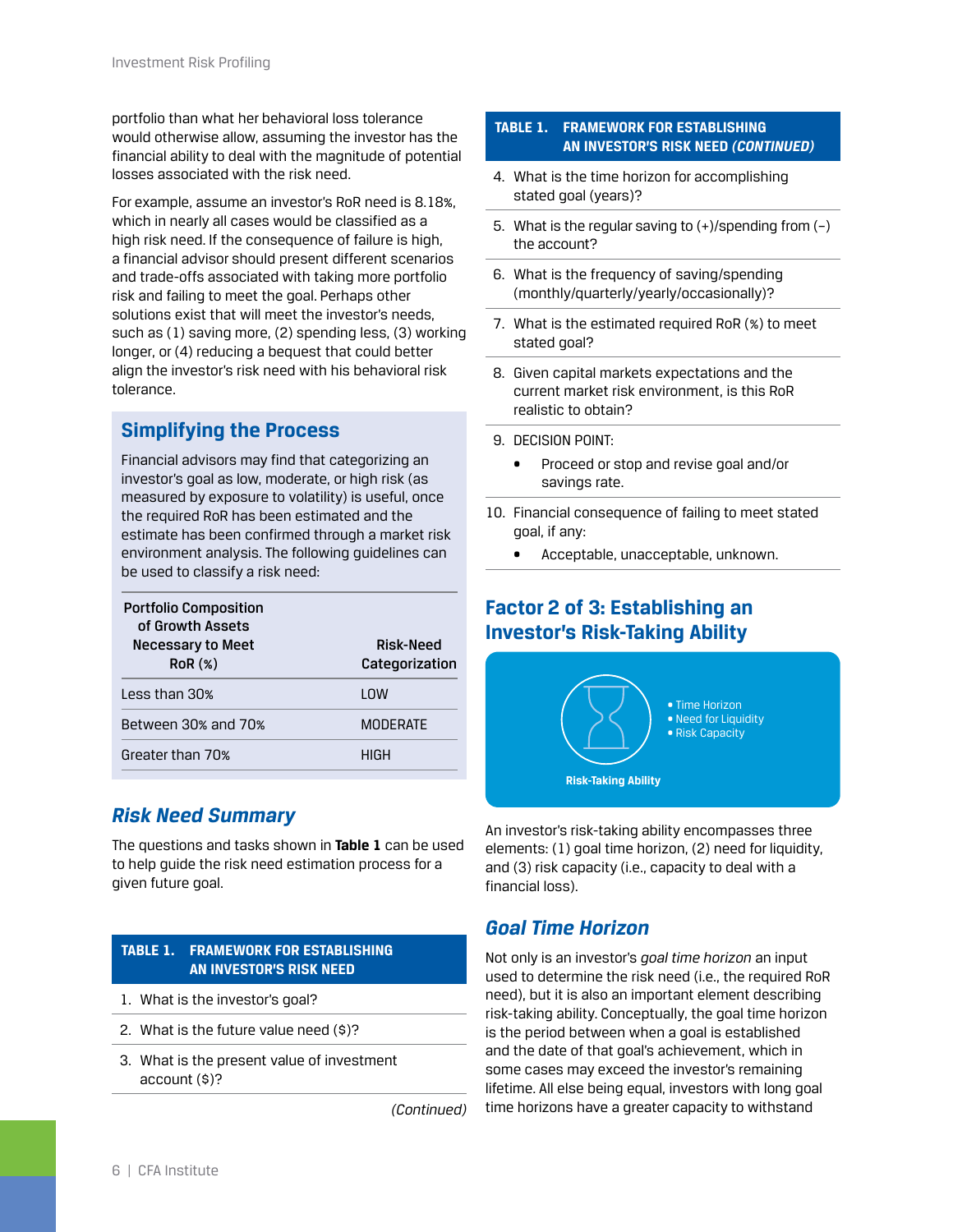and recoup portfolio losses resulting from market volatility, compared with investors with shorter goal time horizons. Financial advisors should account for an investor's goal time horizon when applying their professional judgment with respect to the investor's ability to take risk.

#### **Simplifying the Process**

Financial advisors may find that classifying an investor's goal time horizon as follows is useful in the risk-profiling process:

- An investor is deemed to have a short goal time horizon if the time needed for goal achievement is five years or fewer.
- An investor is deemed to have a long goal time horizon if the time needed for goal achievement is 10 years or more.
- A goal time horizon that falls between these two points is defined as an intermediate time horizon.

### *Need for Liquidity*

*Need for liquidity* is defined as an objective requirement or desire to hold cash for ongoing current or future expected distribution needs. During the capital accumulation phase of an investor's lifespan, liquidity needs may be quite low—which would increase an investor's ability to withstand market risk—whereas a liquidity need may be very high during the capital distribution phase of an investor's lifespan—thus reducing the investor's ability to incur investment risk. Financial advisors should account for the investor's need for liquidity when applying their professional judgment with respect to the investor's ability to take risk.

### **Simplifying the Process**

Financial advisors may find that classifying the investor's need for liquidity is useful in the riskprofiling process, doing so using the following guidelines:

- A net (after advisory fees) expected or ongoing annual distribution need of 5% or more of a portfolio's value indicates a high liquidity need or a correspondingly low ability to take financial risk.
- An absence of expected distributions indicates a low liquidity need or a correspondingly high ability to take financial risk.

### *Risk Capacity*

*Risk capacity* refers to an investor's financial capability to withstand a financial loss without meaningfully compromising her desired standard of living. Risk capacity is often evaluated using objective investor characteristics. For example, risk capacity can be gauged by total investable assets relative to net worth and the amount of outside assets or income available to the investor to cover future or unexpected liabilities. If an investor has adequate cash savings, pension income, insurance, and/or access to credit to cover his standard-of-living needs should an unexpected loss occur as the result of an emergency or a market decline—without significantly relying on or affecting the value of portfolio assets dedicated to achieving investor goals—the investor would be considered to have a high risk capacity. If, however, a significant drop in portfolio value could compromise the investor's standard of living, the financial advisor should consider the investor's risk capacity low.

Consider an investor with a long goal time horizon, low need for liquidity, and high degree of wealth or outside sources of income in relation to daily standard-of-living needs. This type of investor would generally be considered to have a high ability to take financial risk. All else being equal, recommending a portfolio that has a risk (volatility) need greater than the investor's risk-taking ability allows would be considered imprudent regardless of the investor's risk need or behavioral loss tolerance (described later in this report).

### *Risk-Taking Ability Summary*

Although some subjectivity is involved, consideration of an investor's goal time horizon, liquidity needs, and capacity to take risk all inform a financial advisor's professional judgment about the investor's risk-taking ability. *Note that the ability elements, more than the other IRP elemental factors, will change, often significantly, throughout the goal timeline.* These elements should be revisited whenever an investor's situation (financial or otherwise) changes dramatically and as the goal moves closer to completion, primarily because an investor's ability to take risk generally declines as the goal nears.

#### **Simplifying the Process**

Financial advisors may find that classifying an investor's risk-taking ability as follows is useful in the risk-profiling process: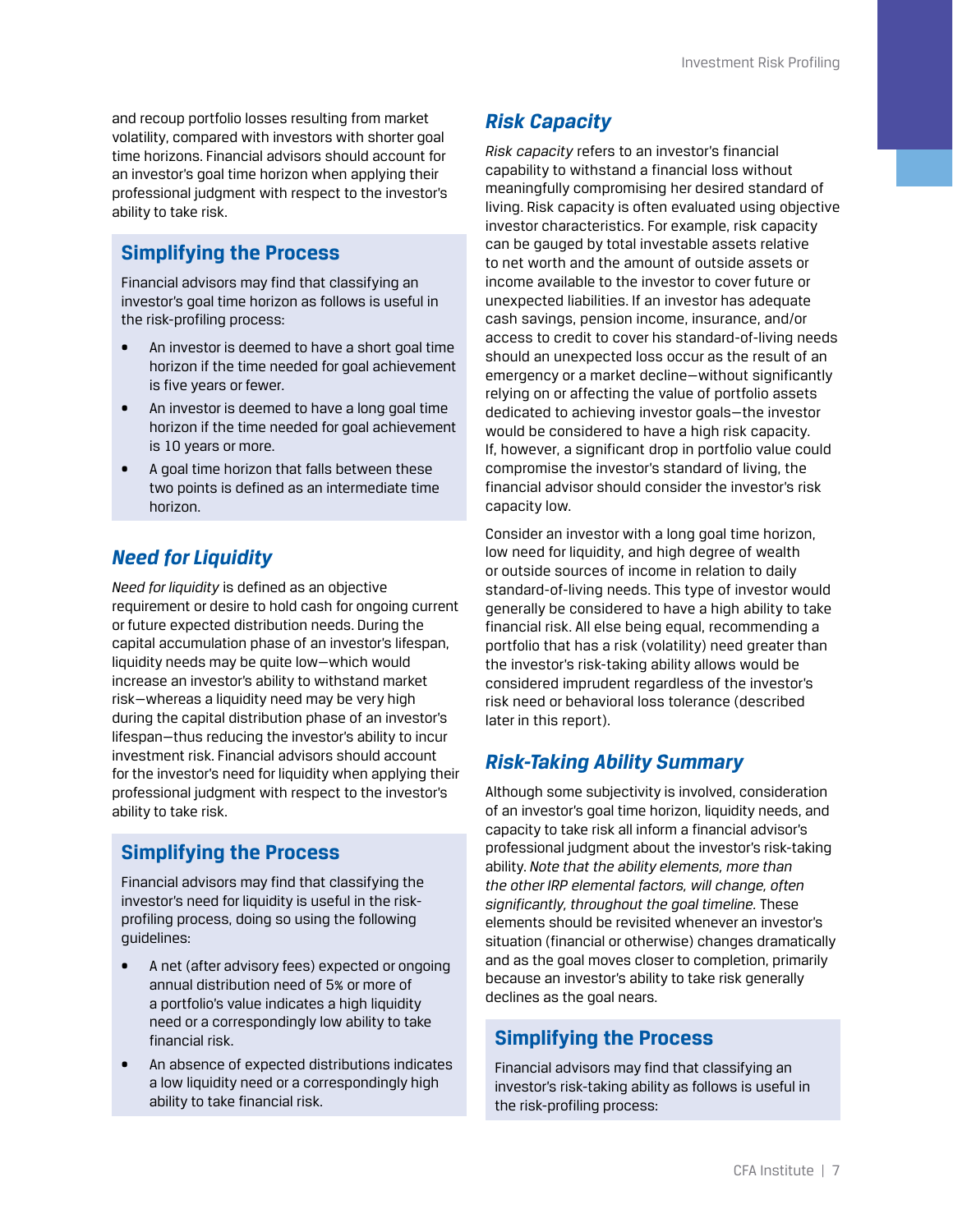<span id="page-11-0"></span>If **EITHER** of the following situations is present, the investor's ability to take risk is *LOW*:

- $\checkmark$  Time horizon is less than or equal to five years.
- $\checkmark$  The expected and/or ongoing annual liquidity need is greater than or equal to 5% of the portfolio value *and* no outside income or assets (e.g., employment income, access to credit, cash savings, insurance) are available to maintain standard of living in case of an emergency.

If ALL of the following scenarios are present, the investor's ability to take risk is *HIGH*:

- $\checkmark$  Time horizon is greater than or equal to 10 years.
- $\checkmark$  Investor has no expected and/or ongoing annual liquidity needs that are greater than 5% of the portfolio value.
- $\checkmark$  Sufficient outside income or assets (e.g., current income, access to credit, cash savings, insurance) are available to maintain standard of living in case of an emergency.

Otherwise, the investor's ability is *MODERATE*.

#### **Factor 3 of 3: Establishing an Investor's Behavioral Loss Tolerance**



Although, in general, the first two IRP factors are easily measured with objective data points—that is, each

element can be calculated using financial software, spreadsheet packages, or a financial calculator with time value of money capabilities—elements of behavioral loss tolerance tend to be subjective and unique to each investor. As such, an investor's behavioral loss tolerance must usually be inferred from the administration of appropriately designed questionnaires, tests and scales, and conversations with the investor, as well as/or by examining the investor's past behavior with regard to asset allocation decisions. Relying on just one of these inputs can result in a skewed assessment of an investor's emotional wherewithal to engage in risky financial behaviors.

In the context of the risk-profiling process described in this report, an investor's behavioral loss tolerance can be described by six elements:

- (1) risk tolerance
- (2) risk preference
- (3) financial knowledge
- (4) investing experience
- (5) risk perception
- (6) risk composure

Unless a financial advisor is using a fit-for-purpose behavioral loss tolerance questionnaire, *each of these elements must be assessed independently*. 8 The six elements comprising this factor are described in greater detail in the following sections.

#### *Risk Tolerance*

*Risk tolerance* (i.e., willingness to take risk) represents the maximum amount of uncertainty an investor is willing to accept when making a financial decision.<sup>9</sup> Risk tolerance can also be conceptualized as an investor's inclination to engage in financial behavior whose outcome is unknown and potentially negative.<sup>10</sup> Risk aversion is the inverse of risk tolerance. In general, one can reasonably assume that an investor's financial risk tolerance is relatively stable across time.

<sup>&</sup>lt;sup>8</sup>The six elements comprising the behavioral loss tolerance factor tend to be highly correlated. This does not mean, however, that the elements can be used as substitutes for each other. Just as income and net worth are highly correlated, measuring, say, income and then assuming net worth based on the income assessment would be irresponsible. In this report, an investor (or her financial advisor) is responsible for evaluating each of the six elements. How the exact assessment is made is a decision the financial advisor and/or the firm must make. The risk-profiling methodology outlined in this report is assessment and product neutral. Appendix A provides an overview of the concepts needed to effectively evaluate risk-tolerance and risk-aversion questionnaires. The information in Appendix A can also be used to guide the choice of questions and questionnaires used to measure risk preference, financial knowledge, investing experience, risk perception, and risk composure.

<sup>9</sup> David M. Cordell, "RiskPACK: How to Evaluate Risk Tolerance," *Journal of Financial Planning* 14, no. 6 (June 2001): 36–40.

<sup>&</sup>lt;sup>10</sup>The concept of risk tolerance is related to loss tolerance/aversion. Loss tolerance relates to prospect theory and the notion that people weigh losing money more heavily than making money. When risk tolerance is viewed this way, an investor will establish a baseline portfolio value level. The investor will then tolerate swings in the market so long as the resulting portfolio balance remains above the reference point.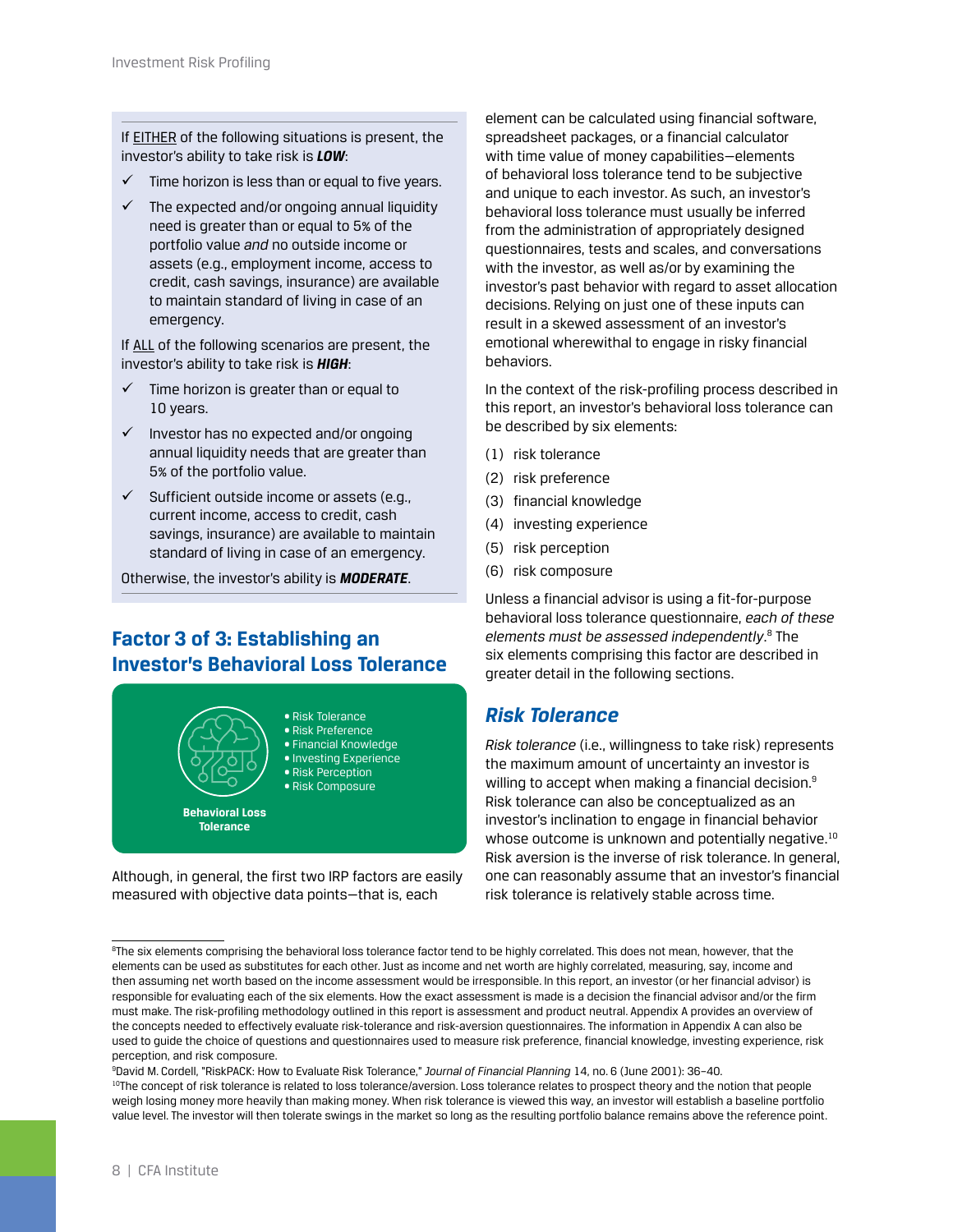Numerous commercial firms provide financial risktolerance evaluation and assessment platforms. The two most common approaches used to measure risk tolerance are psychologically derived risk-tolerance questionnaires $11$  and economics-based revealed preference tests.12 Appendix A provides a detailed description of the questions a financial advisor should ask before choosing a risk-tolerance questionnaire or revealed preference test for use in the risk-profiling process this report describes.

#### **Simplifying the Process**

Financial advisors may find that categorizing risk tolerance as follows is useful in the risk-profiling process:

 $1 =$  Very Low;  $2 =$  Low;  $3 =$  Moderate;  $4 =$  High; 5 = Very High.

#### *Risk Preference*

*Risk preference* refers to an investor's use of subjective and objective cognitive evaluations to describe her feelings regarding a real or potential course of action. For example, an investor may prefer investing in certificates of deposit based on subjective probability estimates that indicate a minimal chance of losing money; another investor may prefer to avoid certificates of deposit based on a cognitive evaluation showing that the after-tax and after-inflation returns associated with these assets result in problematic outcomes. In nearly all cases, investors prefer taking less risk.<sup>13</sup> Keep in mind that an investor may prefer a low volatility investment or portfolio while also being willing to invest more aggressively if the returns justify the risks. Stated another way, an investor may prefer low volatility investments while concurrently exhibiting a willingness to take financial risk.

#### **Simplifying the Process**

Financial advisors may find that categorizing an investor's risk preference as follows is useful in the risk-profiling process:

- 1 = Maximize Safety; 2 = Mostly Safety;
- $3$  = Mix of Safety and Return;  $4$  = Mostly Return;
- 5 = Maximize Return.

#### *Financial Knowledge*

*Financial knowledge* represents the combined financial information, facts, and skills an investor exhibits and uses when making financial decisions. Financial knowledge is gained through education, training, and experience. In the context of risk profiling, an investor's financial knowledge can be evaluated multiple ways, including via assessments a financial advisor makes after discussing broad financial topics with the investor. A more precise estimate of financial knowledge can be obtained by having an investor complete a financial knowledge quiz during the datagathering phase of the investment management process. For example, the Financial Industry Regulatory Authority (FINRA) Investor Education Foundation's national financial capability study [\(www.](http://www.usfinancialcapability.org/quizzes.php) [usfinancialcapability.org/quizzes.php](http://www.usfinancialcapability.org/quizzes.php)) has questions that can be used for this purpose. $14$ 

#### **Simplifying the Process**

Financial advisors may find that categorizing an investor's financial knowledge as follows is useful in the risk-profiling process:

 $1 =$  Not at All Knowledgeable;  $2 =$  Minimally Knowledgeable; 3 = Moderately Knowledgeable; 4 = Competent; 5 = Very Knowledgeable.

<sup>12</sup>These tools ask questions based on the economic concept of risk in which probability outcomes are predetermined. Resulting answers to such questions can be used to derive a measure of constant relative risk aversion. Constant relative risk aversion can then be used to estimate an investor's utility curve. Where the utility curve intersects the efficient frontier then becomes the recommended portfolio. 13Harry M. Markowitz, "Portfolio Selection," *Journal of Finance* 7, no. 1 (March 1952): 77–91.

<sup>11</sup>Financial advisors who are primarily interested in anticipating or predicting an investor's future investment or financial behavior—after a recommendation has been implemented—will find behavioral prediction tools valuable. Scores from these tools provide a forecast estimate of future investor behavior during market corrections and other events.

<sup>&</sup>lt;sup>14</sup>See Annamaria Lusardi and Olivia S. Mitchell, "Baby Boomer Retirement Security: The Roles of Planning, Financial Literacy, and Housing Wealth," *Journal of Monetary Economics* 54, no. 1 (January 2007): 205–224.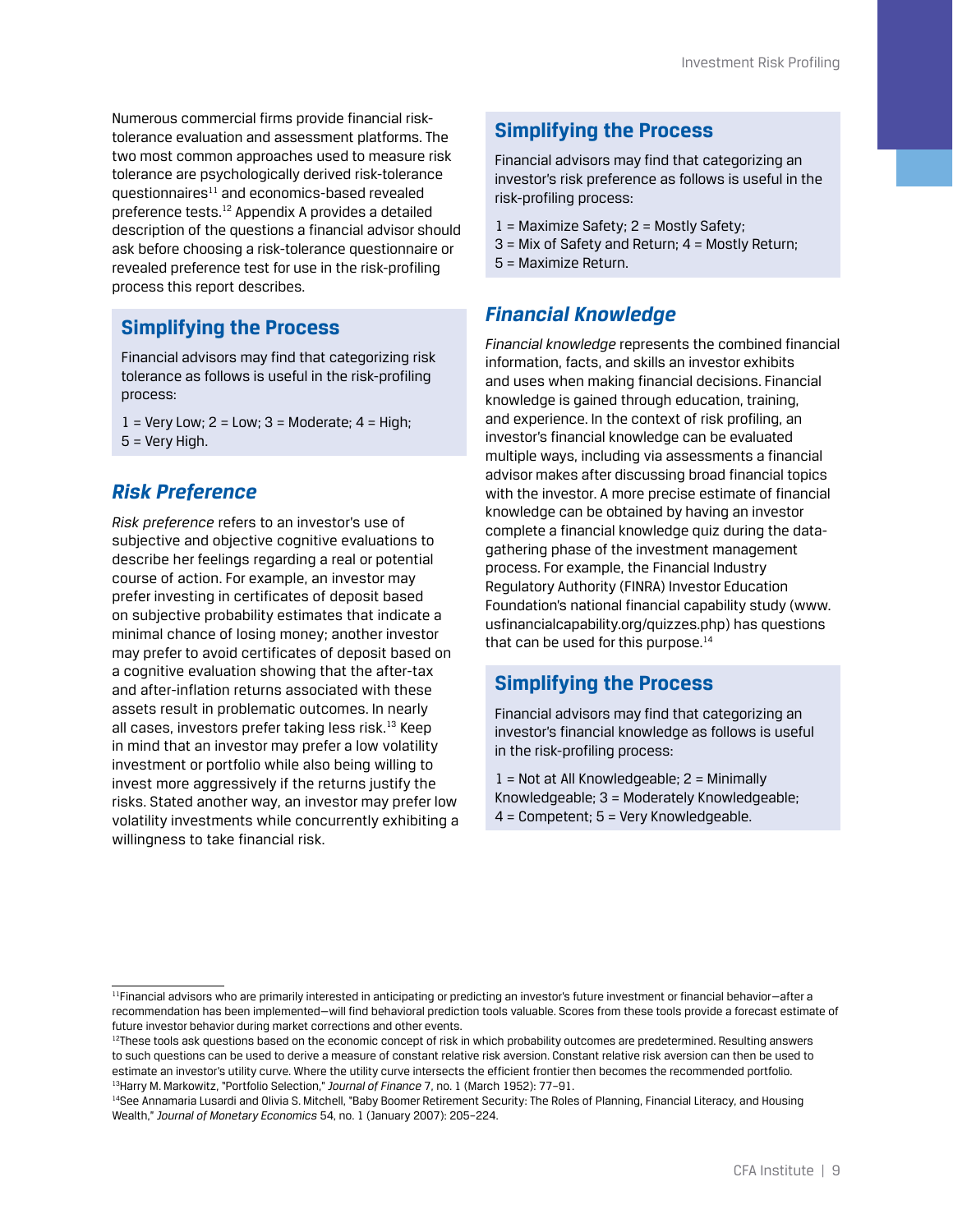#### *Investing Experience*

*Investing experience* refers to an investor's mastery of financial topics and skills obtained through action, behavior, or participation in financial and/ or investment activities. The relationship between risk taking and experience is generally positive, with those who exhibit modest to high levels of experience being more likely to trade securities, purchase and hold investment assets (including real estate), and save and borrow more aggressively. Few financial experience questionnaires, scales, or measurement tools exist. Within the financial risk-profiling framework presented in this report, financial experience can be assessed using a financial advisor's professional judgment. A key element of this assessment should be linked to the number of years the investor has been actively engaged in making financial decisions and/ or the number of investment and business cycles the investor has experienced.

#### **Simplifying the Process**

Financial advisors may find that categorizing an investor's investing experience as follows is useful in the risk-profiling process:

 $1 =$  None;  $2 =$  Very Little;  $3 =$  Some;  $4 =$  Modest; 5 = Extensive.

#### *Risk Perception*

*Risk perception* refers to a judgment an investor makes (feels) regarding the severity of risk in association with the broader economic environment. Risk perception can be influenced by the media and/or an investor's lack of knowledge and experience. How an investor perceives the degree of risk associated with a behavior is known to contribute to his engagement in risk-taking behavior.<sup>15</sup> Risk perception is primarily a cognitive activity involving the appraisal of external conditions and internal states.16 Generally, perception of risk involves a subjective evaluation of potential risk-taking outcomes.

As conceptualized in the risk-profiling process described in this report, risk perception is linked to an investor's judgment of the riskiness associated

with investing. Those who perceive little to no such risk should exhibit greater adaptability in the face of market volatility. Risk perception can be evaluated based on a financial advisor's discussions with an investor or by asking an investor how she or he feels about taking financial risks (e.g., "How risky is the stock market?").

#### **Simplifying the Process**

Financial advisors may find that categorizing an investor's risk perception as follows—based on the investor's answer to the question "How risky is the stock market?"—is useful in the risk-profiling process:

 $1 =$  Very Risky;  $2 =$  Somewhat Risky;  $3 =$  Neutral; 4 = Somewhat Safe; 5 = Very Safe.

#### *Risk Composure*

*Risk composure* refers to the likelihood that in a perceived or actual crisis, an investor will exhibit behavior fundamentally different from her past actions.17 Investors with low risk composure tend to act in a biased manner, which often results in actions that crystalize losses. Risk composure can be measured by evaluating an investor's past decisions and actions.

#### **Simplifying the Process**

Financial advisors may find that categorizing an investor's risk composure as follows—based on an investor's answer to the question "In the past, when faced with investment losses, what did you do?" is useful in the risk-profiling process:

1 = Sold Investment (Low Risk Composure); 3 = Did Nothing (Moderate Risk Composure); 5 = Purchased More (High Risk Composure).

#### *Behavioral Loss Tolerance Summary*

Financial advisors should assess and evaluate each of these six elements to arrive at an estimation of an investor's behavioral loss tolerance.

<sup>15</sup>Sim B. Sitkin and Amy L. Pablo, "Reconceptualizing the Determinants of Risk Behavior," *Academy of Management Review* 17, no. 1 (January 1992): 9–38.

<sup>16</sup>Michael Joseph Roszkowski and Geoff Davey, "Risk Perception and Risk Tolerance Changes Attributable to the 2008 Economic Crisis: A Subtle but Critical Difference," *Journal of Financial Service Professionals* 64, no. 4 (July 2010): 42–53.

<sup>17</sup>David M. Cordell, "RiskPACK: How to Evaluate Risk Tolerance," *Journal of Financial Planning* 14, no. 6 (June 2001): 36–40.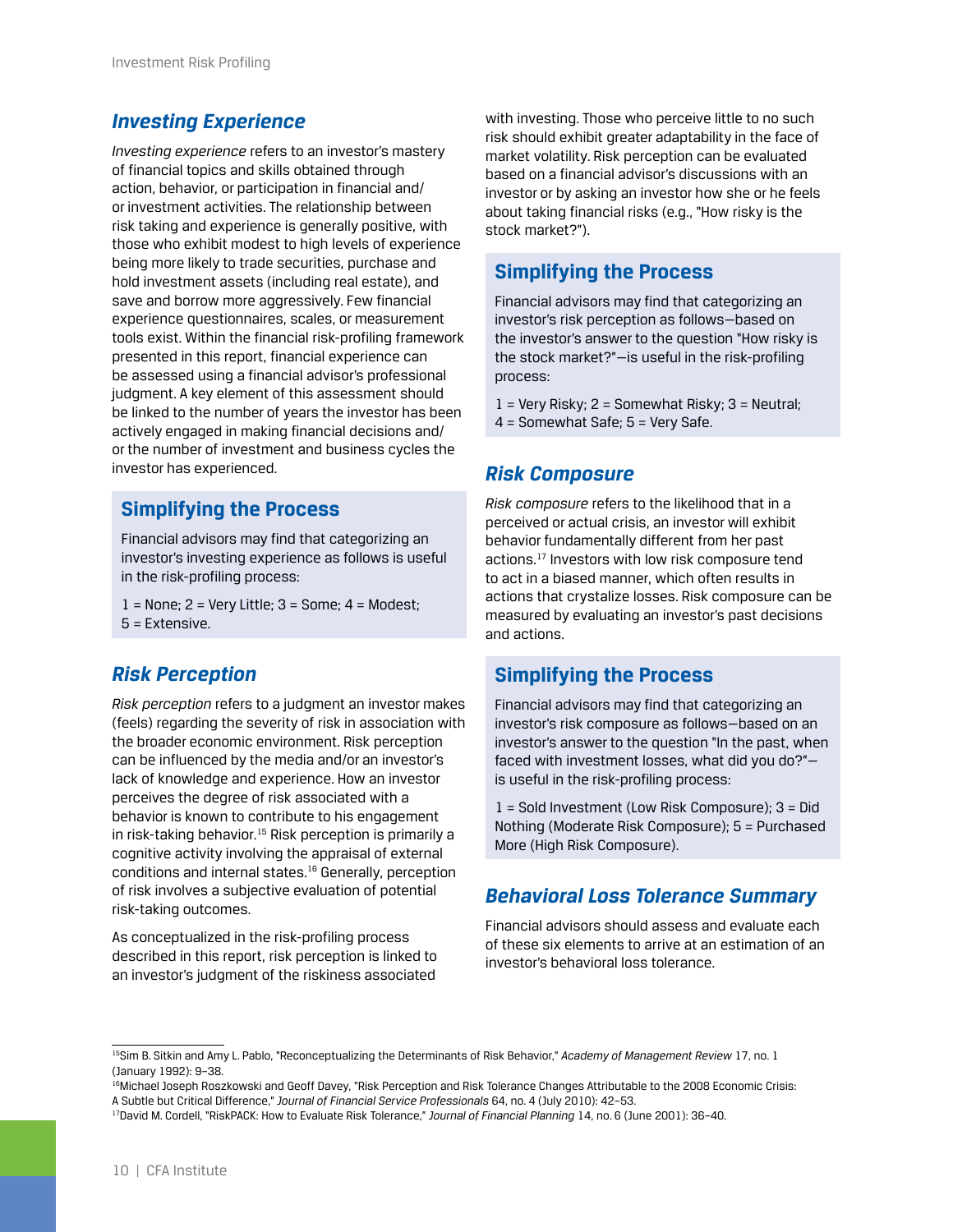#### **Simplifying the Process**

**Table 2** provides a scoring sheet that can be used to evaluate the behavioral loss tolerance elements described in this report and to derive an investor's behavioral loss tolerance score.

| <b>BEHAVIORAL LOSS TOLERANCE SCORING SHEET</b><br>TABLE 2.                         |                                                                            |                             |                  |                       |  |  |  |
|------------------------------------------------------------------------------------|----------------------------------------------------------------------------|-----------------------------|------------------|-----------------------|--|--|--|
| What is the investor's risk tolerance or willingness to take financial risk?       |                                                                            |                             |                  |                       |  |  |  |
| Very Low                                                                           | Low                                                                        | Moderate                    | High             | Very High             |  |  |  |
| 1                                                                                  | 2                                                                          | 3                           | $\overline{4}$   | 5                     |  |  |  |
|                                                                                    | What is the investor's preference when holding risky assets?               |                             |                  |                       |  |  |  |
| Maximize<br>Safety                                                                 | Mostly<br>Safety                                                           | Mix of Safety<br>and Return | Mostly<br>Return | Maximize<br>Return    |  |  |  |
| $\mathbf{1}$                                                                       | 2                                                                          | 3                           | $\overline{4}$   | 5                     |  |  |  |
|                                                                                    | How knowledgeable is the investor about financial and investment concepts? |                             |                  |                       |  |  |  |
| Not at All<br>Knowledgeable                                                        | Minimally<br>Knowledgeable                                                 | Moderately<br>Knowledgeable | Competent        | Very<br>Knowledgeable |  |  |  |
| $\mathbf{1}$                                                                       | $\overline{c}$                                                             | 3                           | $\overline{4}$   | 5                     |  |  |  |
|                                                                                    | How much experience does the investor have with investment products?       |                             |                  |                       |  |  |  |
| <b>None</b>                                                                        | Very Little                                                                | Some                        | Modest           | Extensive             |  |  |  |
| $\mathbf{1}$                                                                       | $\overline{c}$                                                             | 3                           | $\overline{4}$   | 5                     |  |  |  |
|                                                                                    | What is the investor's perception of the riskiness of the stock market?    |                             |                  |                       |  |  |  |
| Very Risky                                                                         | Somewhat Risky                                                             | <b>Neutral</b>              | Somewhat Safe    | Very Safe             |  |  |  |
| $\mathbf{1}$                                                                       | $\overline{c}$                                                             | 3                           | $\overline{4}$   | 5                     |  |  |  |
| In the past, when faced with investment losses, what action did the investor take? |                                                                            |                             |                  |                       |  |  |  |
| Sold Investment<br>Did Nothing<br><b>Purchased More</b>                            |                                                                            |                             |                  |                       |  |  |  |
| 3<br>$\mathbf{1}$<br>5                                                             |                                                                            |                             |                  |                       |  |  |  |
|                                                                                    |                                                                            |                             |                  |                       |  |  |  |
|                                                                                    |                                                                            |                             |                  | <b>TOTAL</b>          |  |  |  |

Scores for each of the elements comprising the behavioral loss tolerance factor should be summed. The total scores possible for the factor range from a low of 6 to a high of 30. Scores should then be matched to the following behavioral loss tolerance categories:

- $\bullet$  LOW = 6 to 13
- $\bullet$  MODERATE = 14 to 22
- $\bullet$  HIGH = 23 to 30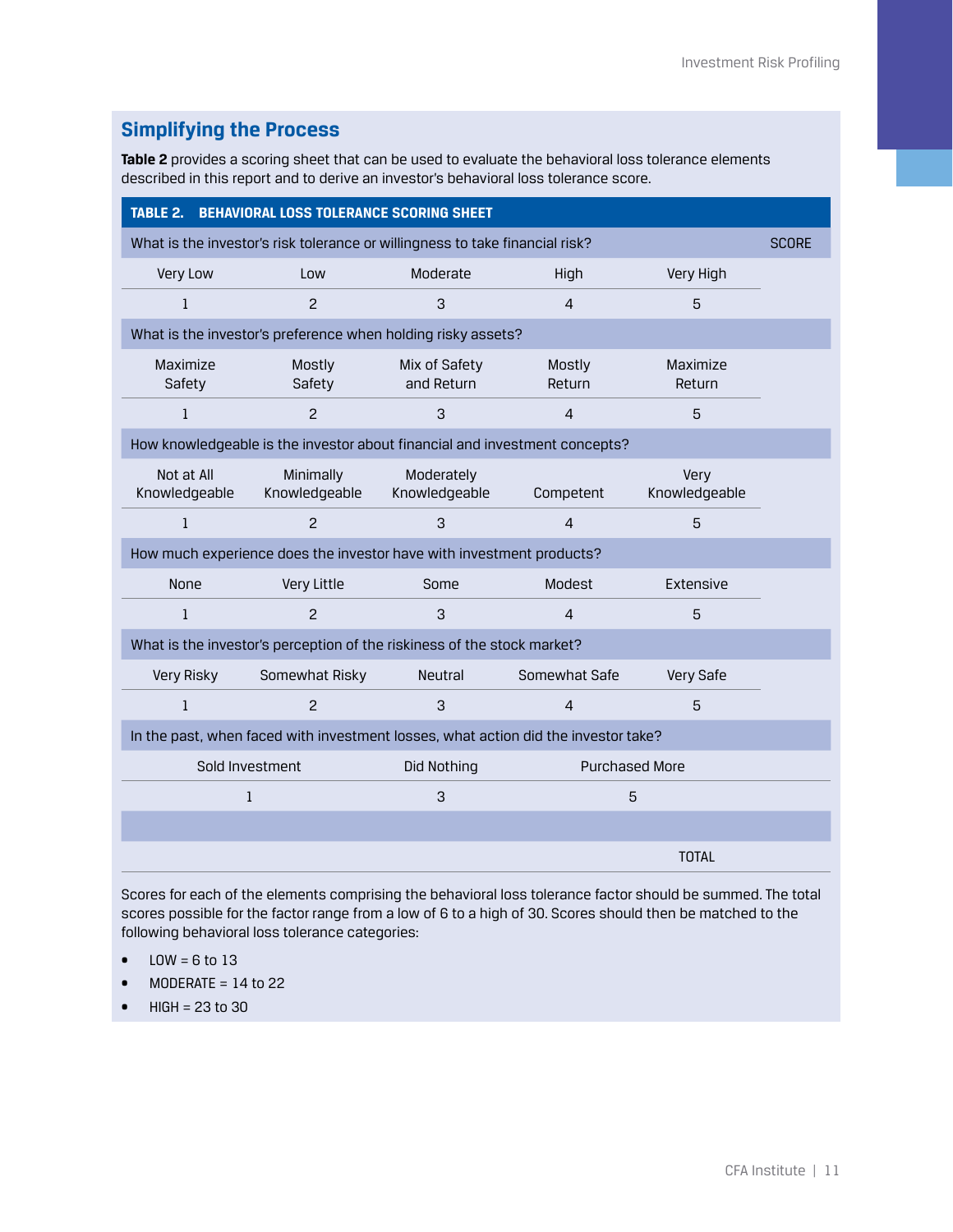# <span id="page-15-0"></span>**RECONCILING AND RELATING THE IRP TO A PORTFOLIO STRATEGY**

Once the three factors of risk need, risk-taking ability, and behavioral loss tolerance have been assessed independently, the financial advisor can develop an IRP that will inform portfolio recommendations. The IRP is not only a qualitative assessment of an investor's financial and emotional aptitude for engaging in transactions that involve risk but also a quantitative assessment of an investor's need for risk (usually expressed as a required RoR to achieve goals) and risk-taking ability (typically considered in the context of drawdowns or volatility and related to the effect on an investor's standard of living).

The IRP may reveal conflicting factors that require an advisor's professional judgment to reconcile. The following decision rules can be used to guide the interpretation of an IRP:

• The investor's risk need cannot exceed the investor's risk-taking ability associated with the goal. Reconciling these two factors requires that a financial advisor counsel the investor to reconsider goals and/or savings rates.

| <b>EXAMPLE</b>      |                            |                                               |                                     |  |  |  |  |
|---------------------|----------------------------|-----------------------------------------------|-------------------------------------|--|--|--|--|
| <b>Risk</b><br>Need | Risk-<br>Taking<br>Ability | <b>Behavioral</b><br>Loss<br><b>Tolerance</b> | <b>Portfolio</b><br><b>Strategy</b> |  |  |  |  |
| High                | l ow                       | High                                          | Reconsider Goals                    |  |  |  |  |

• A lower risk need can be discounted when both risk-taking ability and behavioral loss tolerance are higher.

| <b>EXAMPLE</b> |                                   |                                               |                                                                            |  |  |  |  |
|----------------|-----------------------------------|-----------------------------------------------|----------------------------------------------------------------------------|--|--|--|--|
| Risk<br>Need   | <b>Risk-</b><br>Taking<br>Ability | <b>Behavioral</b><br>Loss<br><b>Tolerance</b> | Portfolio<br>Strategy                                                      |  |  |  |  |
| Low            | High                              | High                                          | Consistent with<br>Risk-Taking Ability<br>and Behavioral<br>Loss Tolerance |  |  |  |  |

• Higher risk-taking ability can be discounted when both the risk need and behavioral loss tolerance are lower.

|                     | <b>EXAMPLE</b>             |                                        |                                                                  |  |  |  |  |  |
|---------------------|----------------------------|----------------------------------------|------------------------------------------------------------------|--|--|--|--|--|
| <b>Risk</b><br>Need | Risk-<br>Taking<br>Ability | <b>Behavioral</b><br>Loss<br>Tolerance | Portfolio<br>Strategy                                            |  |  |  |  |  |
| l ow                | High                       | Low                                    | Consistent with<br>Risk Need and<br>Behavioral Loss<br>Tolerance |  |  |  |  |  |

• Higher behavioral loss tolerance can be ignored when both the risk need and risk-taking ability are lower; the advisor may need to coach the client to overcome her behavioral tendencies to take risk in light of the realities of the client's risk need and risk-taking ability.

|                     | <b>EXAMPLE</b>             |                                               |                                                         |  |  |  |  |
|---------------------|----------------------------|-----------------------------------------------|---------------------------------------------------------|--|--|--|--|
| <b>Risk</b><br>Need | Risk-<br>Taking<br>Ability | <b>Behavioral</b><br>Loss<br><b>Tolerance</b> | Portfolio<br><b>Strategy</b>                            |  |  |  |  |
| l ow                | l ow                       | High                                          | Consistent with<br>Risk Need and<br>Risk-Taking Ability |  |  |  |  |

• Low behavioral loss tolerance can *never* be ignored; however, a financial advisor may conclude that appropriate client counseling and education can be used to "nudge" an investor into a higherrisk portfolio when the risk need and risk-taking ability are higher.

| <b>EXAMPLE</b> |                                   |                                               |                                     |  |  |  |  |
|----------------|-----------------------------------|-----------------------------------------------|-------------------------------------|--|--|--|--|
| Risk<br>Need   | <b>Risk-</b><br>Taking<br>Ability | <b>Behavioral</b><br>Loss<br><b>Tolerance</b> | <b>Portfolio</b><br><b>Strategy</b> |  |  |  |  |
| High           | High                              | Low                                           | Counseling and<br>Education         |  |  |  |  |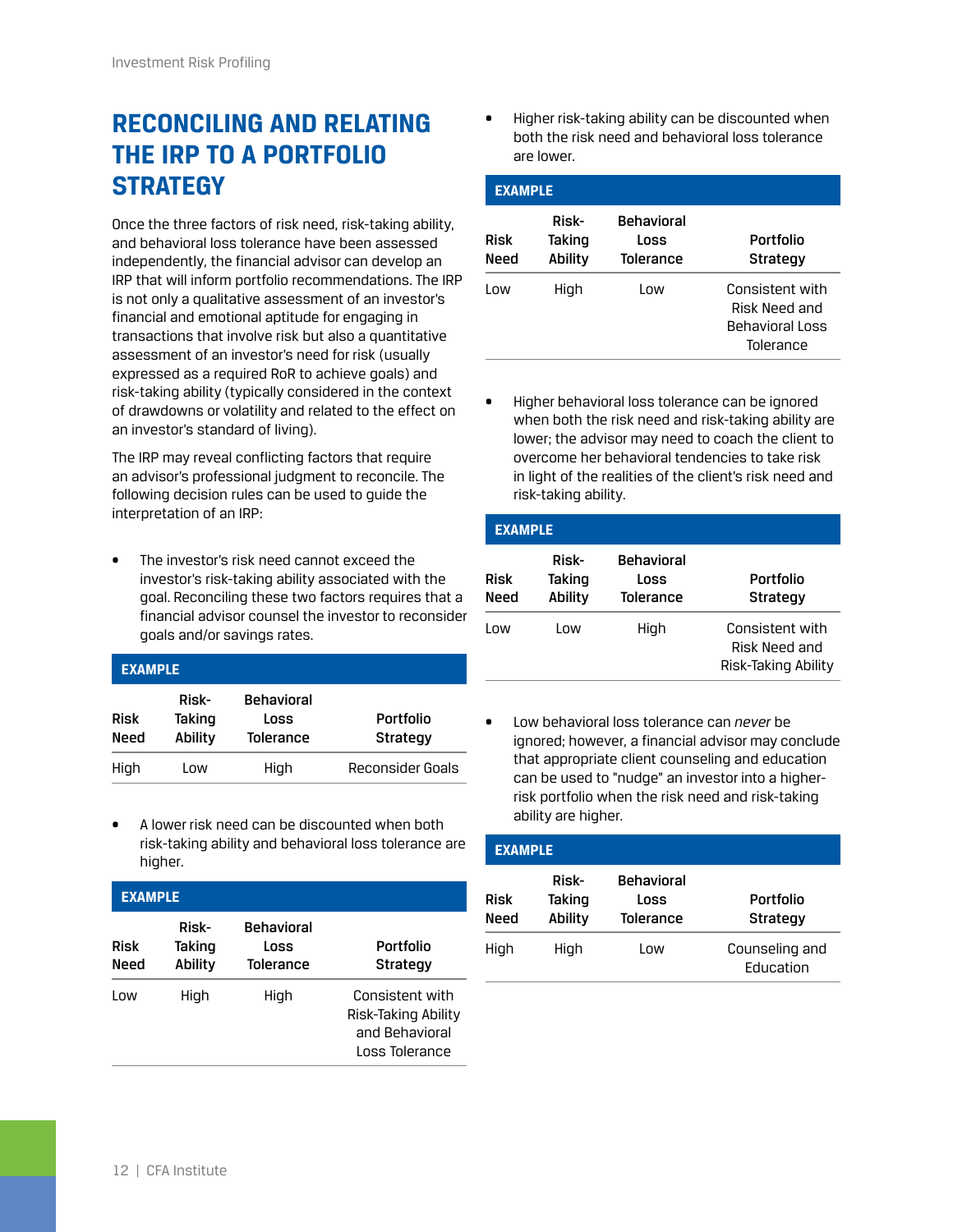<span id="page-16-0"></span>• A financial advisor should not recommend a portfolio allocation that exceeds an investor's risk-taking ability. Risk-taking ability sets an upper volatility bound to a portfolio recommendation. *Because risk-taking ability changes (especially as the goal time horizon shortens), this factor must be reassessed regularly.*

| <b>EXAMPLE</b>      |                            |                                               |                                        |  |  |  |
|---------------------|----------------------------|-----------------------------------------------|----------------------------------------|--|--|--|
| <b>Risk</b><br>Need | Risk-<br>Taking<br>Ability | <b>Behavioral</b><br>Loss<br><b>Tolerance</b> | <b>Portfolio</b><br><b>Strategy</b>    |  |  |  |
| Low                 | Low                        | High                                          | Consistent with<br>Risk-Taking Ability |  |  |  |

### **Portfolio Implications of IRP Categorizations**

Throughout this report, documentation has been made indicating where financial advisors may simplify the process by categorizing elements of the three factors that make up an IRP. These categorizations may be used to guide some financial advisors to appropriate portfolio recommendations. A process for categorization based on the IRP development process described in this report is presented in Appendix D.

### **SUMMARY**

The current standard of practice of using a single risk coefficient or data input as a guide to an appropriate portfolio choice (either within the context of modern portfolio theory or as a tool to select an advisordeveloped portfolio) is likely flawed. Stated another way, a single score derived from a risk-tolerance questionnaire or revealed preference test, while useful in describing a broader risk profile, is not sufficient to describe an investor's risk need, risk-taking ability, or behavioral loss tolerance.

Regardless of the approach used to develop portfolio selection recommendations, financial advisors face the real risk of failing to meet an investor's goal(s) if a selected portfolio is positioned either too conservatively or too aggressively. To increase the likelihood of achieving investor goals, financial advisors must use tools that fully inform professional judgment when making portfolio allocation recommendations. The risk-profiling modelling process this report describes helps move risk profiling away from the measurement of one or a few data points while standardizing some of the elements and decision points in the risk-profiling process.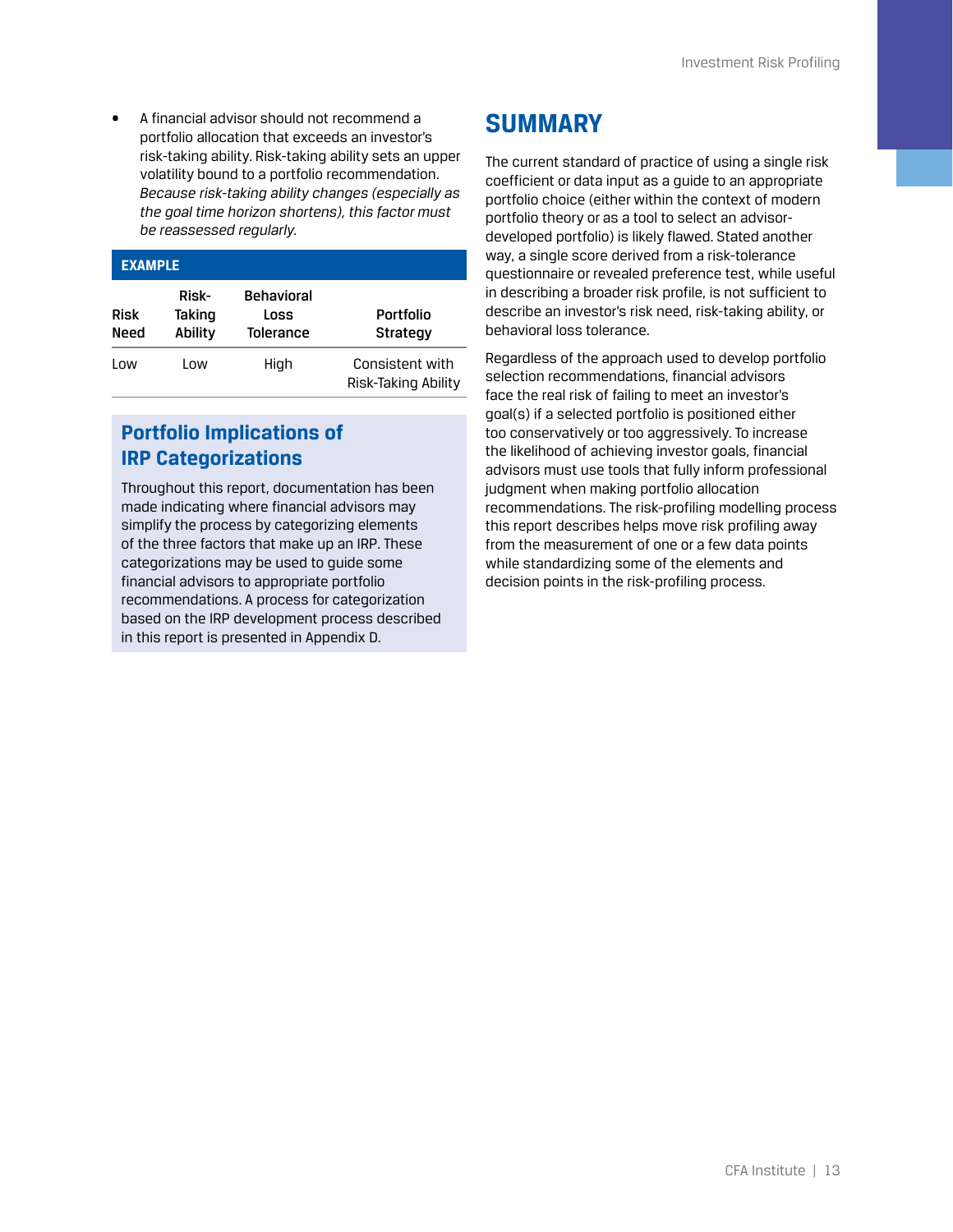## <span id="page-17-0"></span>**APPENDIX A**

#### **Assessing and Choosing a Risk-Tolerance Measure18**

The measurement of financial risk tolerance—an investor's *willingness* to engage in financial behavior whose outcomes are unknown and potentially negative—is typically conducted using one of two tools:

- a psychologically derived questionnaire
- a revealed preference risk-aversion test

Normally, financial advisors either use a commercial product or rely on a questionnaire developed in-house to asses an investor's tolerance for financial risk and to meet regulatory requirements. Both approaches offer unique advantages and disadvantages in terms of accuracy, repeatability, and overall validity. When deciding on an approach—and selecting a particular risk-tolerance assessment tool—both the validity and reliability of the tool should be considered.

#### *Validity*

*Validity* refers to how accurate a tool is in describing or predicting human trait factors, attitudes, or behavior. Stated another way, "validity refers to how well the assessment tool actually measures the underlying outcome of interest" (p.  $119$ ),  $19$  in this case, an investor's willingness to take financial risk. For a questionnaire or test to be valid, scores must be accurate in forecasting how an investor will respond in real-life financial situations. Two forms of validity are especially important with respect to the choice of a financial risk-tolerance tool:

- *Content validity:* This assessment of validity is based on the professional judgment of subject matter experts. The questions asked in the questionnaire or test should appear, to a professional, appropriate in terms of accurately assessing an investor's willingness to take a financial risk. A measurement tool should also pass a financial advisor's test of *face validity*, which is an advisor's feeling that the questions asked appear correct.
- *Criterion validity:* This assessment of validity is measured using a statistical test (e.g., correlation

coefficient). Asking a questionnaire or test developer for evidence of criterion validity before adopting a tool is appropriate. Two types of criterion validity are particularly important:

- *Concurrent validity* provides evidence that the questionnaire or test score is associated with other measures of financial risk taking.
	- For example, a financial risk-tolerance score should be positively associated with holding equities and negatively associated with holding cash and cash equivalent assets.
- *Predictive validity* provides evidence that questionnaire or test scores provide meaningful insight into future behavior.
	- For example, scores should be predictive of who is more or less likely to react negatively during a bear market.

#### **"Red flags" that a question or questionnaire might not be valid include the following:**

**Questions elicit risk tolerance outside the context of investment risk taking.** These types of questions do a poor job of predicting investment risk-taking behavior primarily because risk tolerance tends to be domain specific and not a

generalized characteristic. The following is an example of a poor question:

*I enjoy risky activities such as skydiving, motorcycle riding, and rock climbing.*

- *1—Strongly Agree*
- *2—Agree*
- *3—Neutral*
- *4—Disagree*
- *5—Strongly Disagree*

#### **Questions focus on having an investor**

**anticipate future behavior.** Investors are generally unable to accurately assess their own financial sophistication or future behavior, especially when asked during a market in which prices are generally increasing. These types of questions should be avoided in favor of more objective questions. The following is an example of a problematic question:

<sup>18</sup>The authors wish to thank Dr. Michael Roszkowski for his comments on elements of this appendix.

<sup>19</sup>Gail M. Sullivan, "A Primer on the Validity of Assessment Instruments," *Journal of Graduate Medical Education* 3, no. 2 (June 2011): 119–120.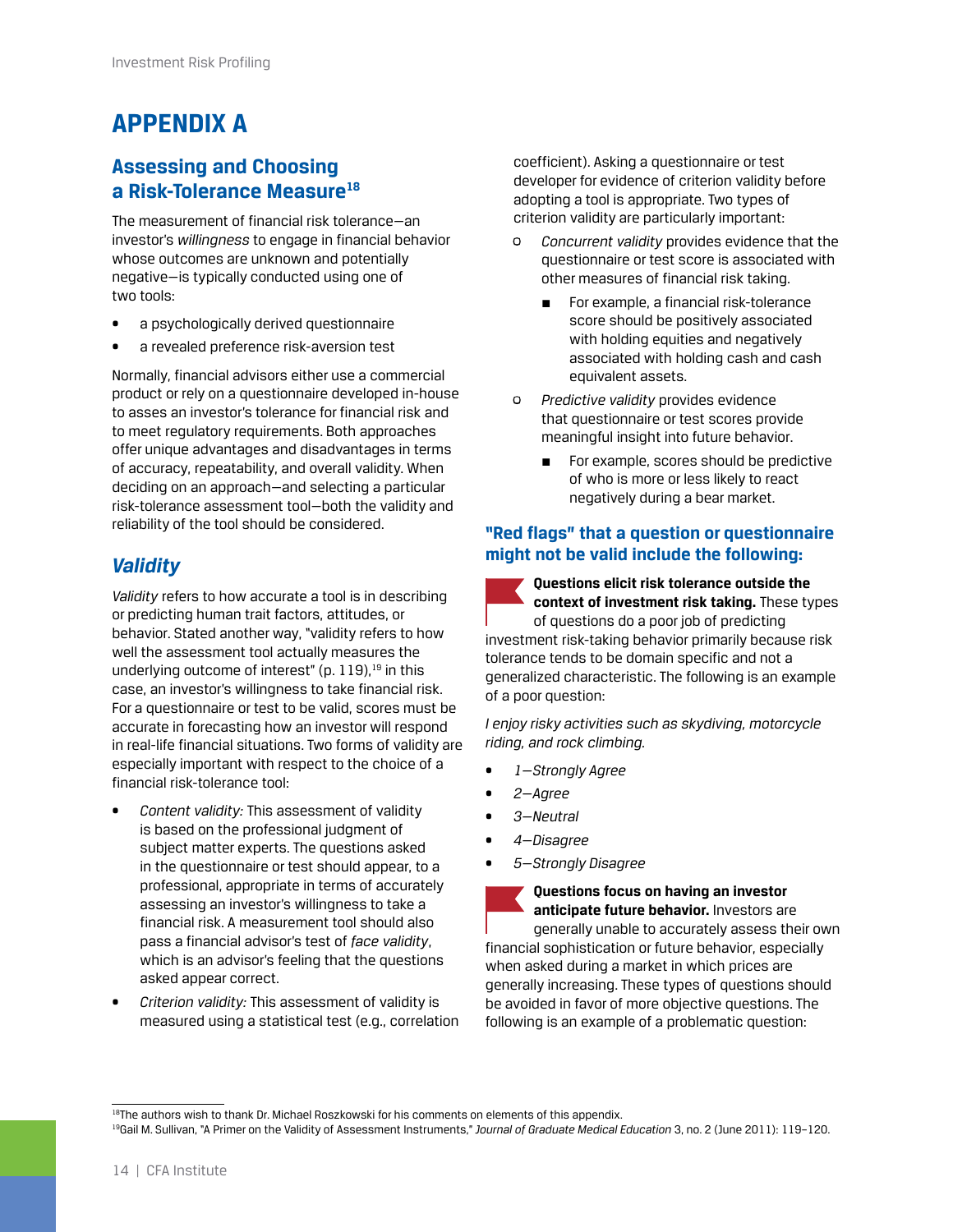*If the stock market were to fall 30% over the next six months, which would you choose to do?*

- *1—Sell Immediately*
- *2—Do Nothing*
- *3—Buy More*

**Questions pose 50/50 chance outcome choices.** Investors are more likely to take a risk when the odds of success are known in advance; however, financial and investment outcomes are not known in advance, nor do typical investment choices have 50/50 predetermined odds. All revealed preference tests use a series of 50/50 outcome choice questions. These tests should be approached with caution because responses may not be valid. An example of a revealed preference question follows:

*Suppose that you are about to retire and have two choices for a pension. Annuity A gives you an income equal to your preretirement income. Annuity B has a 50% chance your income will be double your preretirement income and a 50% chance that your income will be 20% less than your preretirement income. Which annuity would you choose?*

**Questions bias an investor.** A common problematic question is one in which an illustration is provided showing how an investor should respond or how others (particularly experts or peers) most often respond. This type of question may bias an investor to respond with what she or he believes is the "correct" answer rather than how the investor truly feels. The following is an example of a biased question:

*Many financial experts recommend that the percentage of equity securities in your portfolio should be equal to 100 minus your age. What percentage of equity securities would you be comfortable investing?*

- *1—0–20%*
- *2—21–40%*
- *3—41–60%*
- *4—61–80%*
- *5—81–100%*

#### **Questions imbed complex language or**

**investment-specific verbiage.** Words such as "risky," "volatile," "aggressive," and

"conservative" have different connotations in different contexts. Words, terms, and phrases should be well defined and understood within the context of a question, and words should exhibit a consistent magnitude for each scale response. Financial abbreviations and acronyms, even well-known ones, should be avoided. The following is an example of a complex language question:

*How would you describe your preferred investment strategy?*

- *1—Capital Preservation*
- *2—Conservative*
- *3—Balanced*
- *4—Risky*
- *5—Maximize ROI*

**Questions are double-barreled.** Questions should be framed to assess just one concept or issue because with "double-barreled" questions, the investor could both agree and disagree simultaneously, which then forces the investor into a guessing situation. The following is an example of a double-barreled question:

*Please agree or disagree with the following statement: I am financially knowledgeable and experienced.*

- *1—Agree*
- *2—Disagree*

#### *Reliability*

Of equal importance when selecting a risk-tolerance assessment tool or questionnaire is documentation of reliability. Reliability refers to whether a tool or questionnaire generates the same results each time it is used in the same setting with the same person. For example, a person's scored outcome should be similar in periods of market stress and market expansion. If a questionnaire or measurement tool is not reliable, the approach is, by definition, invalid.

The measurement of reliability is based on a statistical test. Reliability is most often measured as internal consistency between and among items asked in a questionnaire. Questionnaires and scale developers commonly report reliability as Cronbach's alpha.<sup>20</sup>

<sup>20</sup>Traditional measures of reliability have been criticized as being inadequate. Alternatives to Cronbach's alpha include *omega* and the *greatest lower bound*. See Gjalt-Jorn Ygram Peters, "The Alpha and the Omega of Scale Reliability and Validity: Why and How to Abandon Cronbach's Alpha and the Route towards More Comprehensive Assessment of Scale Quality," *European Health Psychologist* 16, no. 2 (April 2014): 56–69.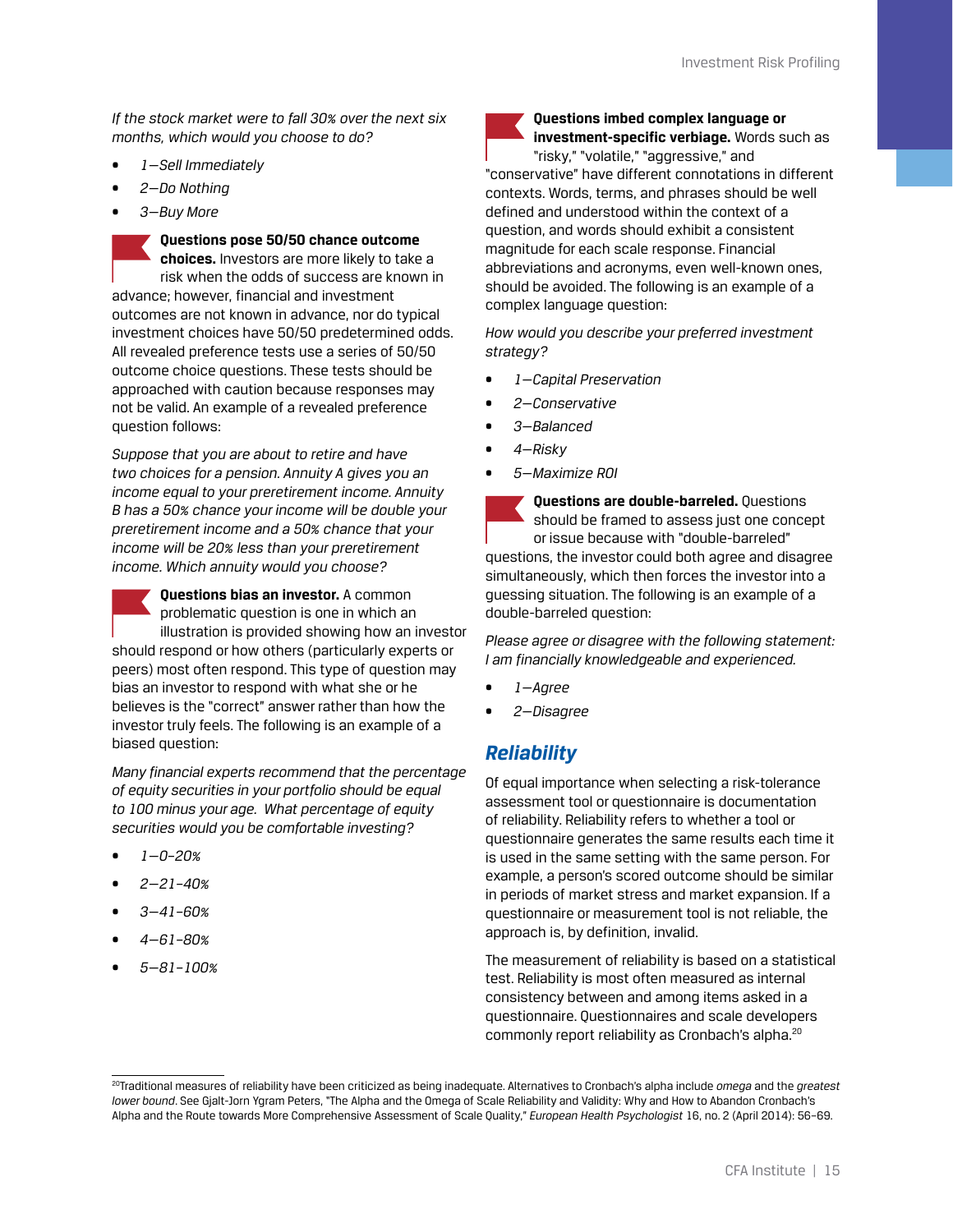Another form of reliability is based on test-retest data. This estimate of *alpha* is derived by comparing a test taker's score on the same questions from one period to that from another period. From a due diligence point of view, a questionnaire or test should exhibit a reliability score of 0.70 or higher.

• Asking a risk-tolerance questionnaire developer to provide evidence of reliability is a best practice. Reliability will generally be reported as Cronbach's alpha ( $\alpha$ ). Scores of  $\alpha$  > 0.70 indicate that the questionnaire is more likely to generate consistent, dependable, and meaningful results across time and across investors.

### *A Note on Psychologically Derived Questionnaires*

Numerous firms provide risk-tolerance (risk-aversion) assessment platforms for use when assessing an investor's willingness to take financial risk, and most are administered via a series of scale questions in which a single "score" is estimated. In the context of this report, a questionnaire that includes questions related to all six elements of the behavioral loss tolerance factor of the risk-profiling process would be beneficial.21 Unfortunately, few such questionnaires exist. Instead, those who use the risk-profiling process described in this report will need to choose a risktolerance questionnaire and supplement the derived score with data representing the other elements.

When evaluating a particular risk-tolerance questionnaire or test, understanding the validity and reliability characteristics of the questionnaire or test, as has been described, is important. Another factor to consider is the length of the risk-tolerance assessment. How many questions a questionnaire or test should include is a matter of some dispute. Financial advisors and investors prefer fewer questions; however, researchers, in general, argue that asking more questions helps increase validity and reliability, making scores more accurate. As Michael Joseph Roszkowski explains,<sup>22</sup>

Only by presenting the investor with a sufficiently large number of questions can you hope to get a representative sample of past behaviors, current attitudes, and intentions regarding the future. The greater

the number of questions asked, the more accurate the results of the assessment are likely to be. (p. 47)

While the optimal number of questions is still a matter of preference, an appropriate range is between 7 and 30 items.

Another problem observed in many risk-tolerance questionnaires is an attempt to blend subjective behavioral tolerance questions with objective questions relating to an investor's need and ability to take risk. For a questionnaire to ask about time horizon, age, liquidity need, and risk capacity is common. Although each of these elements is crucial to developing an overall risk profile, subjective and objective elements should not be averaged together within a weighting methodology. This ad hoc commingling of subjective and objective questions can lead to an over- or underweighting of subjective behavioral factors relative to objective factors. Time horizon and risk capacity questions should generally not be included in a risk-tolerance questionnaire or test.

Overall, the use of a psychometrically valid and reliable risk-tolerance questionnaire is the preferred method for measuring an investor's risk tolerance—one of the six elements comprising an investor's behavioral loss tolerance; however, financial advisors and regulators must be cognizant of the common theoretical problems observed in both commercial and in-house firm-developed questionnaires and be able to identify and discern the good tools from the bad.

### *A Note on Measures of Revealed Preference*

As noted earlier in the text, two types of risktolerance assessments are widely used in practice: psychologically derived questionnaires and revealed preference risk-aversion tests. The evaluation of a revealed preference test requires additional due diligence.

Although sometimes presented in questionnaire format, measures of revealed preference are generally not developed in the same manner as a psychologically derived scale. Tools based on psychological theory almost always combine responses across questions when calculating a score.<sup>23</sup> Revealed preference measures,

<sup>&</sup>lt;sup>21</sup>These elements are willingness to take financial risk, risk preference, financial knowledge, financial experience, risk perception, and risk composure (past behavior).

<sup>22</sup>Michael Joseph Roszkowski, "How to Assess an Investor's Financial Risk Tolerance: The Basics," in *Personal Finance Risk Tolerance* (Bryn Mawr, PA: The American College, 1992).

<sup>&</sup>lt;sup>23</sup>This is sometimes referred to as a summated scale.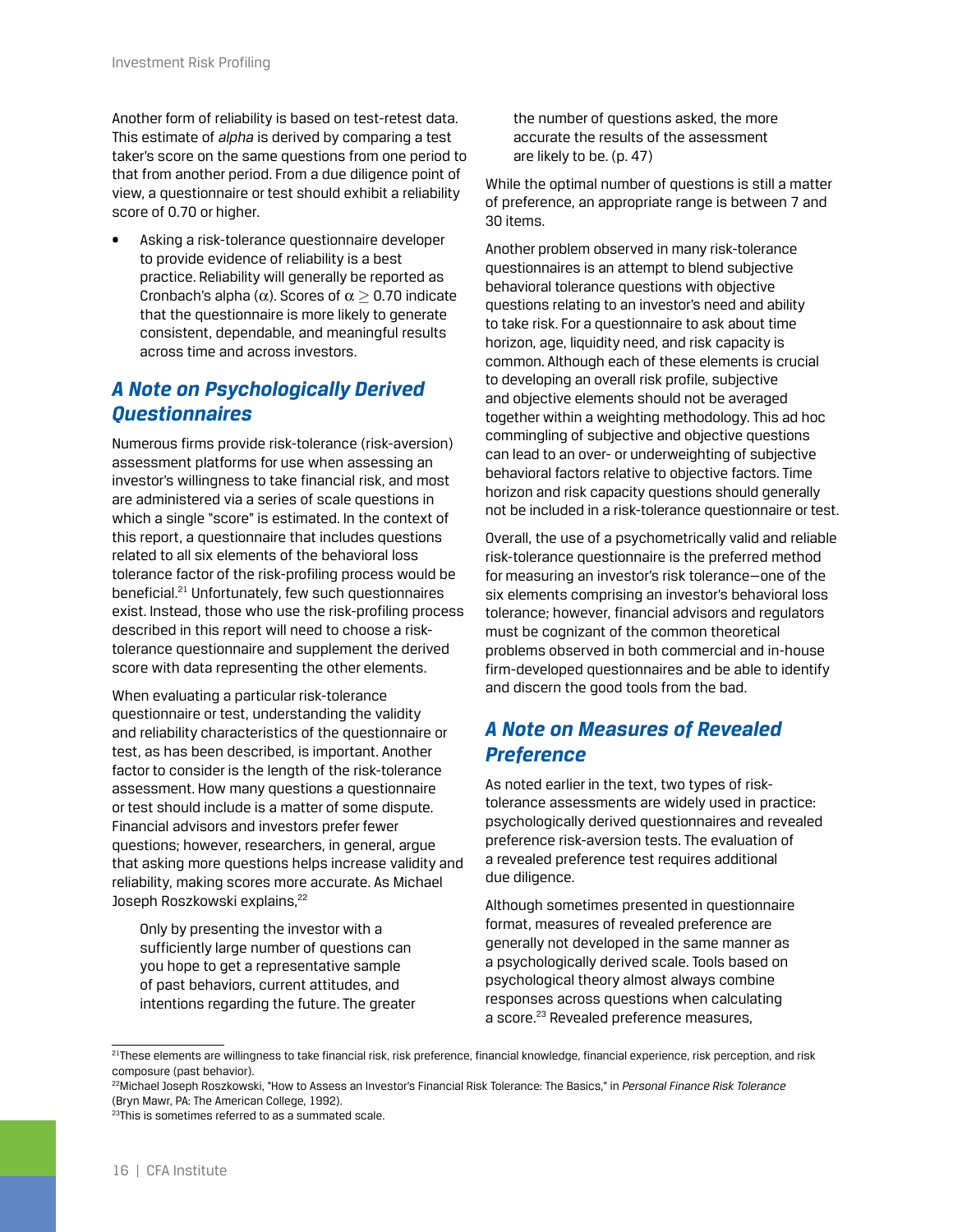#### <span id="page-20-0"></span>**FIGURE A1. EXAMPLE OF REVEALED PREFERENCE TEST**



like the example shown in **Figure A1**, rely on skippattern responses.<sup>24</sup>

When enough items are asked and responses from the answered items analyzed, estimates of constant relative risk aversion (the inverse of risk tolerance) can be derived. Constant relative risk aversion can then be used to estimate an investor's utility function in the context of portfolio selection along the efficient frontier. *In the risk-profiling methodology presented in this report, however, a revealed preference score is not intended to be used in isolation.* Instead, scores from a revealed preference test should, as Alessandro Bucciol and Marina Stuefer note, be used in the risk-profiling process as a proxy for financial risk tolerance or as an "indicator of self-assessed risk attitude" (p. 23).<sup>25</sup>

Before selecting a revealed preference measure, asking the test developer about the tool's validity and reliability is important, as is keeping in mind that given the way questions are presented in most revealed preference tests, a reliability estimate using a traditional estimate, such as Cronbach's alpha, may not be available. Instead, a test developer should provide a reliability estimate based on test-retest data (i.e., an illustration of test scores by the same person over time).

#### *Conclusion*

To review, the first step when selecting a risktolerance measure involves conducting a validity review. Essentially, this means determining whether the questions included in a questionnaire or test, and the resulting output, "look" and "feel" right. This is not always a statistical test but sometimes an assessment based on professional judgment. Once one or more potential questionnaires have been identified for potential use in the risk-profiling process, the following checklist can be used to refine the risktolerance questionnaire decision choice.<sup>26</sup>

#### **Checklist for Evaluating Risk-Tolerance Measurement Tools**

- The questionnaire developer's website or marketing material documents questionnaire validity.
- The questionnaire developer's website or marketing material documents questionnaire reliability via test-retest scores or Cronbach's alpha ( $\alpha$  > 0.70).
- The questionnaire includes a variety of questions and scenarios (minimum of seven questions)

<sup>&</sup>lt;sup>24</sup>The questions in Figure A1 are from Robert B. Barsky, F. Thomas Juster, Miles S. Kimball, and Matthew D. Shapiro, "Preference Parameters and Behavioral Heterogeneity: An Experimental Approach in the Health and Retirement Study," *Quarterly Journal of Economics* 112 (May 1997): 537–579.

<sup>25</sup>Alessandro Bucciol and Marina Stuefer, "Measuring Household Financial Risk," *Journal of Wealth Management* 15, no. 3 (Winter 2012): 20–29. <sup>26</sup>Adapted from Michael Joseph Roszkowski, Geoff Davey, and John E. Grable, "Insights from Psychology and Psychometrics on Measuring Risk Tolerance," *Journal of Financial Planning* 18, no. 4 (April 2005): 66–77.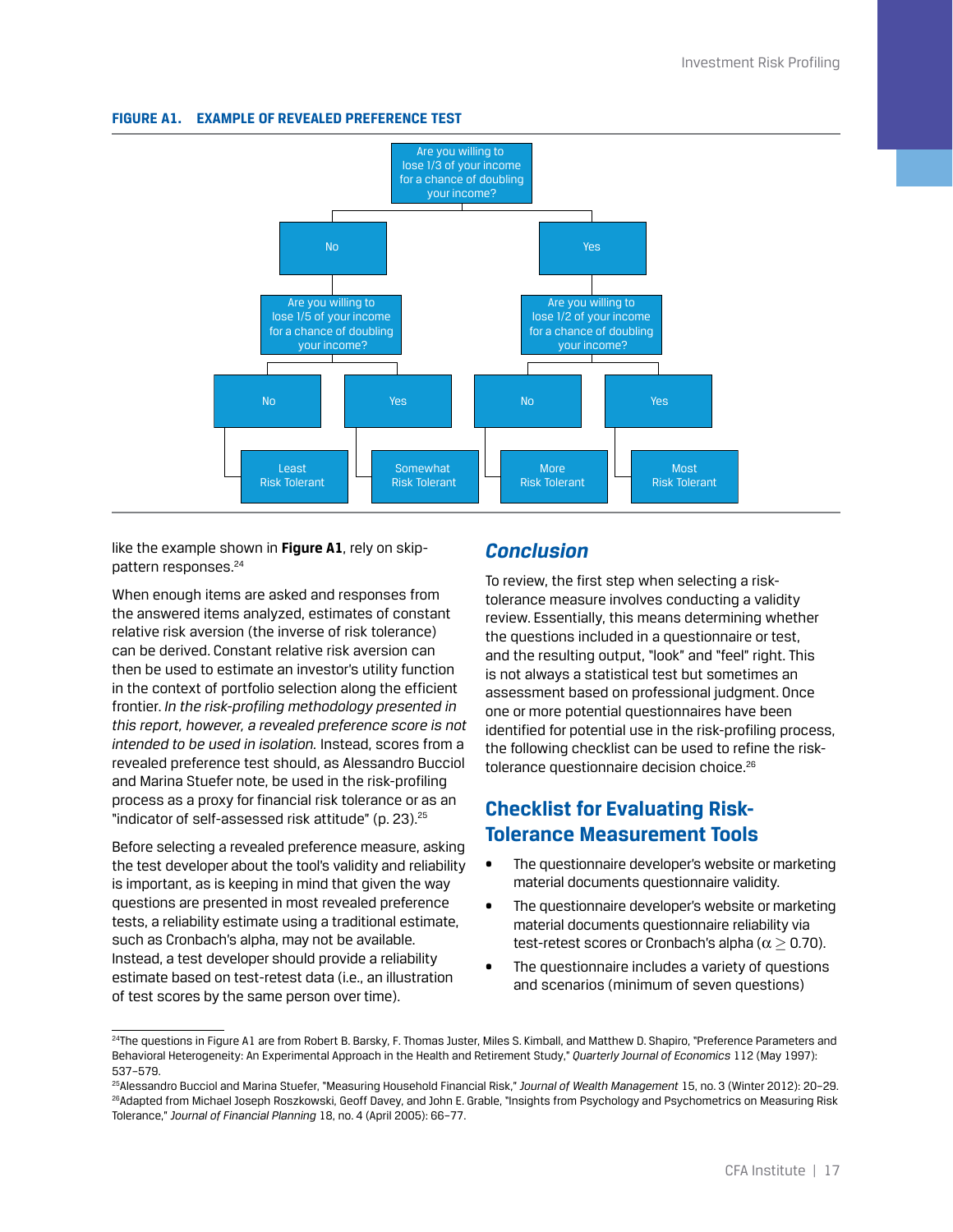<span id="page-21-0"></span>that relate to the type of product or service being offered (e.g., investing, savings choices, business ownership).

- The individual questions are free of biased language.
- Questionnaire scores have been correlated (with a statistical correlation coefficient) to other measures of financial risk taking (e.g., participation in the stock market, portfolio holdings).
- The scoring methodology and question weighting are clearly stated and free of objective factors (e.g., time horizon, age, liquidity, risk capacity). These factors should be measured independently within the broader risk profile, *not* "averaged" into a single score measure.

Assuming a measurement tool exhibits elements of validity and reliability, the decision to use a risktolerance questionnaire or revealed preference test should be driven by ease of use, the quality of documentation provided by the tool's vendor, and ongoing documentation of validity and reliability. The final risk-tolerance score—derived from either a questionnaire or a revealed preference test—can then be incorporated into the risk-profiling process as described in this report.

### **APPENDIX B**

#### **Regulatory Background and Risk-Profiling Requirements**

Regulators and boards of professional practice in all major developed markets require advisory firms and financial advisors to assess and evaluate an investor's risk profile (or more precisely, the elements of an IRP).27 Consider the FINRA customer due diligence requirements as prescribed in the United States. Customer due diligence rules require financial advisors to take steps to understand the nature and purpose of a customer relationship. FINRA rules further state that a firm or financial advisor must $28$ 

have a reasonable basis to believe that a transaction or investment strategy involving securities that are or have been recommended to an investor are suitable. . . . [A] reasonable basis underlying suitability is due diligence to assess an investor's investment profile, which can be comprised of a risk-tolerance assessment, an investor's age, other investments, financial needs, tax status, investment objectives, experience, time horizon, liquidity need, and other factors.

The Investment Industry Regulatory Organization of Canada has a similar rule whereby a financial advisor must be able to demonstrate that an investor's willingness and ability to take risks have been measured and evaluated before an investment recommendation is developed.<sup>29</sup>

In the European Union, Article 25 of the Markets in Financial Instruments Directive II states,

When providing investment advice or portfolio management the investment firm shall obtain the necessary information regarding the investor's knowledge and experience in the investment field relevant to the specific type of product, that person's financial situation including his ability to bear losses, and his investment objectives including his risk tolerance.

In the United States, the Certified Financial Planner Board of Standards, Inc., as an element of its Code of Ethics and Standards of Conduct, also mandates the measurement of risk-profiling factors for those who hold the CFP® certification:30

A CFP® professional must act with the care, skill, prudence, and diligence that a prudent professional would exercise in light of the Client's goals, risk tolerance, objectives, and financial and personal circumstances. (p. 3)

Similarly, the Association of International Certified Public Accountants mandates that those who hold the Personal Financial Specialist (PFS) designation, as part of the Certified Public Accountant/PFS Body

<sup>&</sup>lt;sup>27</sup>See FINRA's Customer Due Diligence Requirements for Financial Institutions (CDD Rule) and FINRA Rule 3310 (Anti-Money Laundering Compliance Program).

<sup>&</sup>lt;sup>28</sup>Based on FINRA rules, investor financial risk profiles may consist of individualized risk scoring that allows an investor to be categorized into an appropriate investment classification.

<sup>29</sup>See Shawn Brayman, Michael Finke, Ellen Bessner, John Grable, Paul Griffin, and Rebecca Clement, *Current Practices for Risk Profiling in Canada and Review of Global Best Practices* (Toronto: Investor Advisory Panel of the Ontario Securities Commission, 2015). [http://www.osc.gov.on.ca/documents/en/Investors/iap\\_20151112\\_risk-profiling-report.pdf](http://www.osc.gov.on.ca/documents/en/Investors/iap_20151112_risk-profiling-report.pdf).

<sup>30</sup>Certified Financial Planner Board of Standards, Inc., *Code of Ethics and Standards of Conduct* (Washington, DC: Certified Financial Planner Board of Standards, 2018). [https://www.cfp.net/docs/default-source/for-cfp-pros---professional-standards-enforcement/](https://www.cfp.net/docs/default-source/for-cfp-pros---professional-standards-enforcement/CFP-Board-Code-and-Standards) [CFP-Board-Code-and-Standards.](https://www.cfp.net/docs/default-source/for-cfp-pros---professional-standards-enforcement/CFP-Board-Code-and-Standards)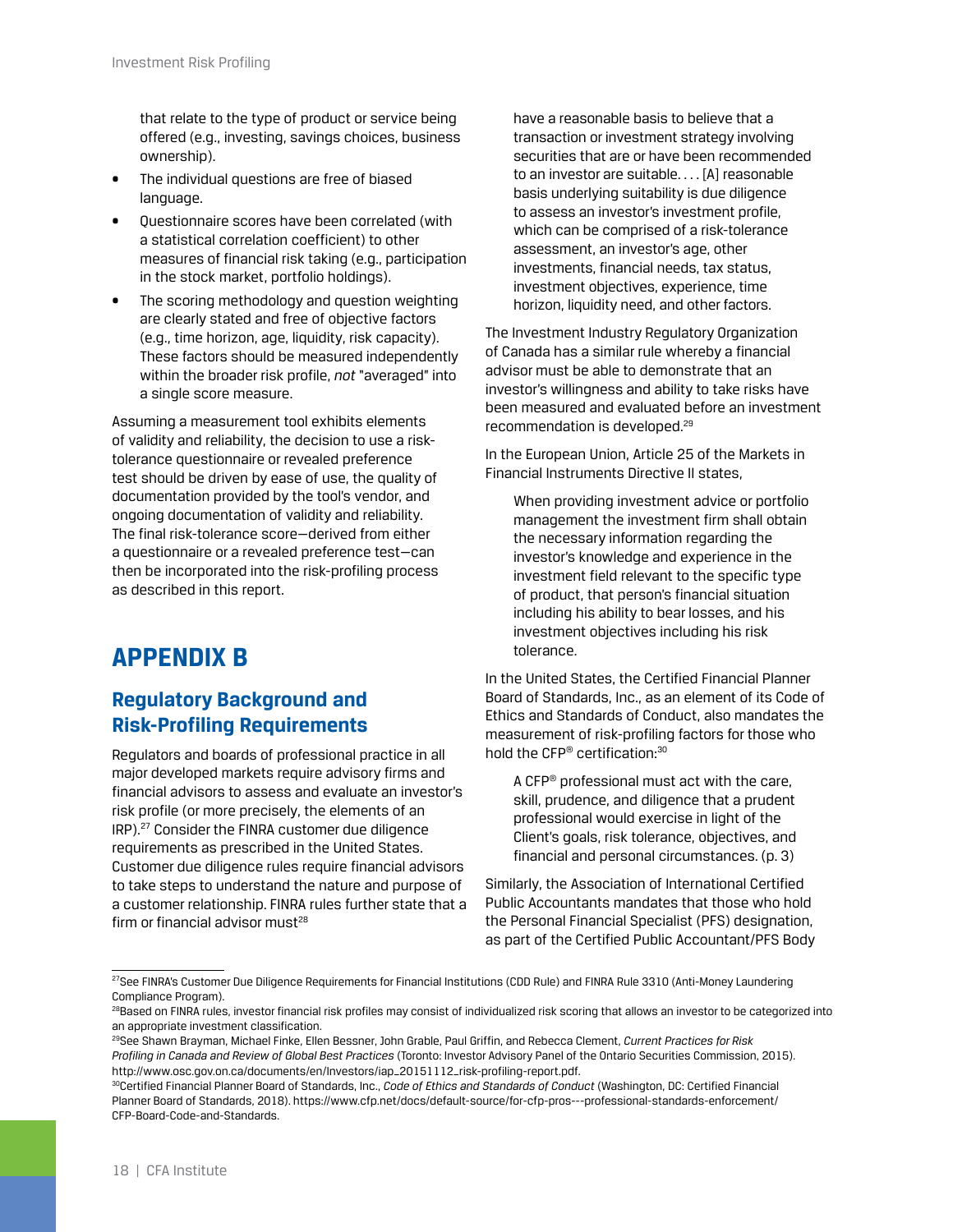<span id="page-22-0"></span>of Knowledge, assess elements of an investor's risk profile, 31

reviewing client investment preferences and risk tolerance to help them develop appropriate investment strategies. (p. 8)

Globally, CFA Institute, in its *Standards of Practice*  Handbook (11th edition), directs the following:<sup>32</sup>

When Members and Candidates are in an advisory relationship with a client, they must . . . make a reasonable inquiry into a client's or prospective client's investment experience, risk and return objectives, and financial constraints prior to making any investment recommendation or taking investment action and must reassess and update this information regularly. (p. 9)

Given the way existing rules have been written, nearly all "risk-profiling" tools in the marketplace can be used to meet regulatory customer due diligence requirements.33 In addition, nearly all existing tools provide a basis for investor–advisor risk–return discussions. Financial advisors who are merely looking for a regulatory compliance tool therefore have access to multiple alternatives. Additional assessment is required for those who wish to use the risk-profiling process described in this report.

### **APPENDIX C**

#### **Risk-Profiling Terminology**

**Consequence of Goal Failure:** The subjective acceptability of failing to accomplish a financial goal. Can be used as a scale whereby a high magnitude of unacceptability of failing to accomplish an investor's goals would require higher relative weighting of the investor's risk-need factor and vice versa.

**Financial Knowledge:** An investor's financial literacy concerning investing and risk–return dynamics. Higher knowledge is generally associated with higher willingness to take investment risk.

**Goal Time Horizon:** Length of time, generally stated in years, between the present moment and the target goal achievement date. Generally related to age but not interchangeable.

**Investing Experience:** Related to financial knowledge but can be gained only by "living through" various economic cycles—in particular, severe economic downturns. Contrary to knowledge, experience can be associated with high or low willingness to take financial risk, given that an investor's past experiences naturally influence his perception of the riskiness of a possible future investment.

**Investment Risk Profile (IRP):** The combination of factors about an investor that are expected to affect the level of portfolio risk that would be appropriate for a financial advisor to recommend. Generally, an IRP will include all the factors listed in this appendix, along with any other unique circumstances, tax/legal considerations, biases, or personality traits.

**Market Risk Environment:** The market interest rate, inflation, and return expectations that exist at the time of assessment.

**Need for Liquidity:** An objective need or desire to hold cash for ongoing current or future expected distribution needs. High need for liquidity is often related to a short time horizon.

**Risk Capacity:** Otherwise known as an investor's ability to sustain portfolio volatility without material effect on the investor's standard of living or capability to meet stated goals. High risk capacity is often related to the existence of an emergency fund, current outside and/ or employment income, access to credit, insurance coverage, etc.

**Risk Composure:** An individual's past penchant for behaving in a consistent manner. An example assessment would be to enquire how an individual responded to the global financial crisis of 2008–2009: Did she or he sell, hold, or buy more?

**Risk Need:** The magnitude of risk necessary to achieve a financial goal, based on predetermined levels of expected return. The related required RoR determination, calculated from present/future value models, can be adjusted and reevaluated via manipulation of the input factors (present value, future value, number of payments, interest rate, payment).

<sup>31</sup>Association of International Certified Professional Accountants, *PFS Credential Handbook: A Guide to the AICPA Personal Financial Specialist Credential* (Durham, NC: Association of International Certified Professional Accountants, 2019). [https://www.aicpa.org/content/dam/aicpa/](https://www.aicpa.org/content/dam/aicpa/membership/join/downloadabledocuments/pfs-credential-handbook.pdf) [membership/join/downloadabledocuments/pfs-credential-handbook.pdf](https://www.aicpa.org/content/dam/aicpa/membership/join/downloadabledocuments/pfs-credential-handbook.pdf).

<sup>32</sup>CFA Institute, *Standards of Practice Handbook, 2014*, 11th ed. (Charlottesville, VA: CFA Institute, 2014). [https://www.cfainstitute.org/-/media/](https://www.cfainstitute.org/-/media/documents/code/code-ethics-standards/standards-practice-handbook-11th-ed-eff-July-2014-corr-sept-2014.ashx) [documents/code/code-ethics-standards/standards-practice-handbook-11th-ed-eff-July-2014-corr-sept-2014.ashx](https://www.cfainstitute.org/-/media/documents/code/code-ethics-standards/standards-practice-handbook-11th-ed-eff-July-2014-corr-sept-2014.ashx).

<sup>33</sup>Regulators have not historically prescribed validity, reliability, design, or interpretation quidelines related to risk-profiling tools, making nearly all risk-tolerance and risk-profiling assessment tools compliant with regulations.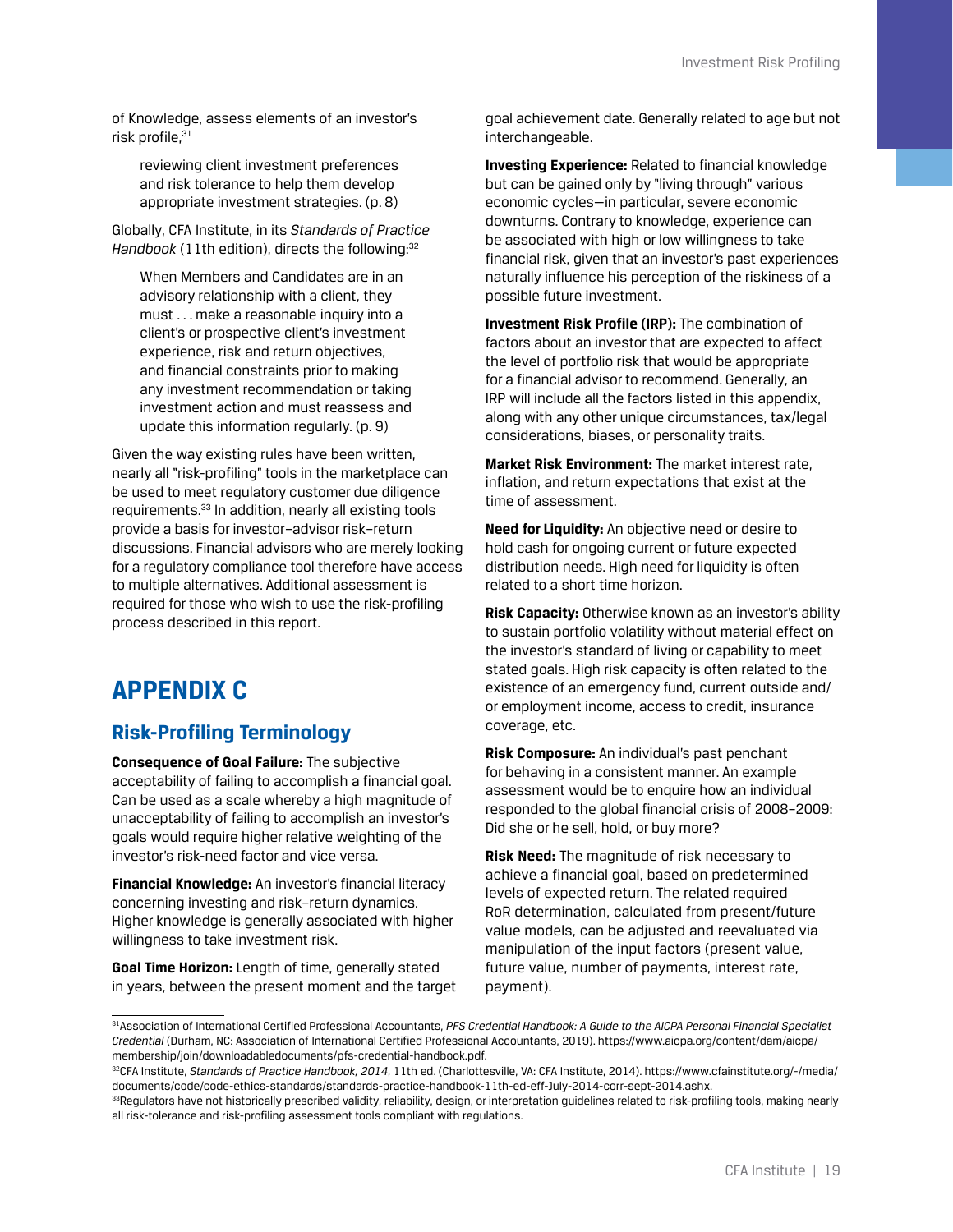<span id="page-23-0"></span>**Risk Perception:** An individual's cognitive assessment of the riskiness of a given situation, regardless of the objective truth. Perception can be heavily influenced by the media and an individual's social environment, as well as a lack of thorough understanding of financial concepts.

**Risk Preference:** An individual's general feeling or partiality toward one or more options over another/ others. Preference is a rank order of preferred choices. Although investors are assumed to be risk averse, some may have a greater preference for "return maximization" over "risk reduction."

**Risk Tolerance:** The maximum level of uncertainty an individual is willing to tolerate in exchange for incremental units of return. This term is often used interchangeably in everyday nomenclature to mean "risk profile" or "risk attitude"; however, in practice, risk tolerance is an individual's willingness to implement a risky strategy after all other factors have been considered.

# **APPENDIX D**

In the context of this report, a *risk profile is the combination of an investor's risk need, risk-taking ability, and behavioral loss tolerance*. Given that each factor may be characterized with three levels of intensity, 27 IRP combinations are possible.<sup>34</sup> For example, an investor with a very high IRP can be described as high need (HN), high ability (HA), and high tolerance (HT). An investor with a very low IRP can be described as low need (LN), low ability (LA), and low tolerance (LT). However, rarely do all three factors align perfectly.

Essentially, each IRP can be thought of as representing a different "risk personality." An investor's unique combination of IRP factors, as shown in **Table D1**, can be used by an investor, financial advisor, educator, or regulator when calibrating an investor's IRP into a portfolio asset allocation recommendation. This calibration process is analogous to a traffic light that instructs drivers to proceed on green, use caution on yellow, and stop on red.

The following risk-profiling rules apply when using the IRP technique outlined in this report:

• An investor's risk need cannot be higher than the investor's risk-taking ability associated with the goal.

- Doing so will trigger an automatic red light, indicating that the investor's goal must be reevaluated to realign with her risktaking ability.
- A lower risk need is ignored when both risk-taking ability and behavioral loss tolerance are higher.
- Higher risk-taking ability is ignored when both the risk need and behavioral loss tolerance are lower.
- Higher behavioral loss tolerance is ignored when both the risk need and risk-taking ability are lower.
- Low behavioral loss tolerance can *never* be ignored; however, behavioral loss tolerance can be used to "nudge" an investor into a higher-risk portfolio when the risk need and risk-taking ability are higher.
- A financial advisor should not recommend a portfolio allocation that exceeds an investor's risktaking ability.
	- Risk-taking ability sets an upper volatility bound to a portfolio recommendation.

### **Green Light Profiles**

Some IRP combinations represent "green light" profiles, meaning that no further calibration or data are necessary to make an appropriate portfolio allocation recommendation.



For example, if an investor's IRP is HN, HA, and HT, a financial advisor can

reasonably recommend a "high volatility portfolio," which for risk-profiling purposes is defined as a portfolio with at least 70% exposure to growth assets (equities and alternatives). In the same way, a "moderate volatility portfolio" is one with 30% to 70% exposure to growth assets, and a "low volatility portfolio" is one with less than 30% exposure to growth assets.

#### **Yellow Light Profiles**

"Yellow light" IRPs signal that an investor's *behavioral loss tolerance* is lower than either his *risk need* or *risktaking ability*. This means the investor may need some additional behavioral interventions before investing in a portfolio more consistent with his risk need and risk-taking ability.



<sup>34</sup>Although 27 IRP combinations ultimately exist, only "green light" and "yellow light" IRP combinations, 18 in total, are acceptable when making portfolio allocation recommendations.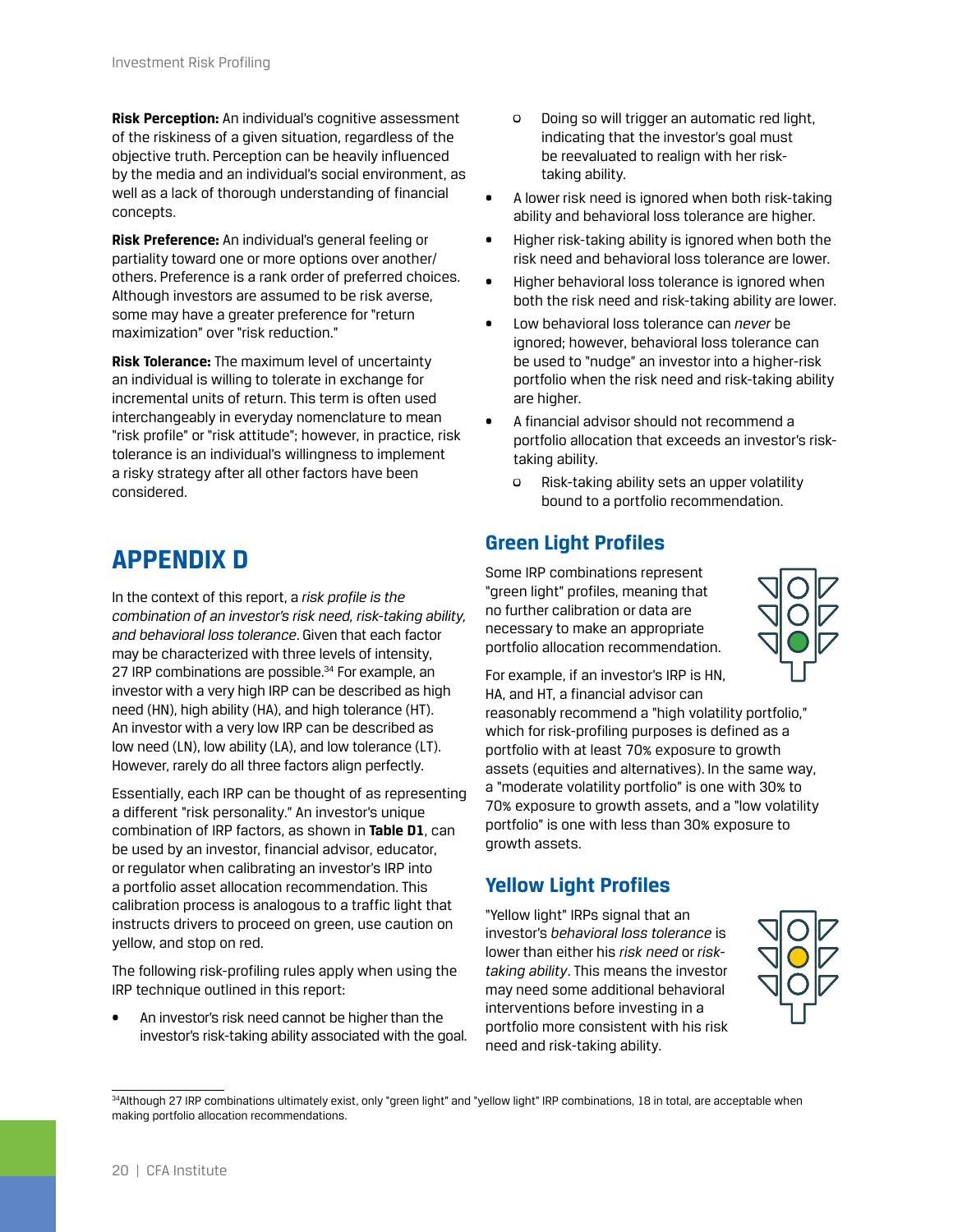<span id="page-24-0"></span>It may be appropriate for a financial advisor to "nudge" an investor into a higher volatility portfolio in yellow light cases. This behavioral "nudge," or soft paternalism, 35 may be necessary to promote what is objectively in the best long-term interest of the investor; however, this should not be automatically assumed. In practice, 55% of investors understand that they need to take investment risk to achieve their goals; however, 52% of investors prefer to miss goal achievement rather than take additional investment risk.36

With this in mind, referencing the consequence of failing to meet a stated goal is appropriate. If the consequence is high, financial advisors should recommend a portfolio consistent with the investor's risk need and risk-taking ability. However, if the consequences of failure are low, financial advisors should initially recommend a portfolio consistent with the investor's behavioral loss tolerance and attempt to improve the investor's financial knowledge and investing experience over time.

**TABLE D1. HUBBLE–GRABLE THREE-FACTOR MODEL OF INVESTOR RISK PROFILING**

#### **Red Light Profiles**

When the required RoR (i.e., risk need) and corresponding portfolio volatility needed to accomplish an investor's stated goal exceed an investor's risktaking ability—whether this is because of a short time horizon, liquidity constraints, or a lack of risk capacity an automatic "red light" is triggered.



When the risk need exceeds risk-taking ability, an investor and her financial advisor must reevaluate the investor's goals and expectations to bring them in line with the investor's risk-taking ability, regardless of the investor's level of behavioral loss tolerance. A red-light situation means that making a portfolio allocation recommendation will be possible only when the investor's risk need and corresponding required RoR need are adjusted downward. For example, a financial advisor could recommend that an investor work longer,

| <b>Risk</b><br>Need | Risk-<br><b>Taking</b><br><b>Ability</b> | <b>Behavioral</b><br>Loss<br><b>Tolerance</b> | Green/<br>Yellow/<br><b>Red Light</b> | Recommendation                                                  | <b>Strategy</b>                                                                     |
|---------------------|------------------------------------------|-----------------------------------------------|---------------------------------------|-----------------------------------------------------------------|-------------------------------------------------------------------------------------|
| High                | High                                     | High                                          | Green<br>Light                        | Proceed: Allocate<br>to High Volatility<br>Portfolio            | All factors align; move forward with portfolio<br>implementation.                   |
| Mod                 | High                                     | High                                          | Green<br>Light                        | Proceed: Allocate<br>to High Volatility<br>Portfolio            | Moderate need can be safely ignored; move<br>forward with portfolio implementation. |
| to₩                 | High                                     | High                                          | Green<br>Light                        | Proceed: Allocate<br>to High Volatility<br>Portfolio            | Low need can be safely ignored; move forward<br>with portfolio implementation.      |
| Mod                 | Mod                                      | Mod                                           | Green<br>Light                        | Proceed: Allocate<br>to Moderate<br><b>Volatility Portfolio</b> | All factors align; move forward with portfolio<br>implementation.                   |
| Mod                 | High                                     | Mod                                           | Green<br>Light                        | Proceed: Allocate<br>to Moderate<br><b>Volatility Portfolio</b> | High ability can be safely ignored; move forward<br>with portfolio implementation.  |
| to₩                 | Mod                                      | Mod                                           | Green<br>Light                        | Proceed: Allocate<br>to Moderate<br><b>Volatility Portfolio</b> | Low need can be safely ignored; move forward<br>with portfolio implementation.      |

*(Continued)*

<sup>35</sup>See Richard H. Thaler and Cass R. Sunstein, "Libertarian Paternalism," *American Economic Review* 93, no. 3 (May 2003): 175–179. <sup>36</sup>See David Blake and Alistair Haig, *How Do Savers Think About and Respond To Risk? Evidence from a Population Survey and Lessons for the Investment Industry* (London: The Pensions Institute, 2014).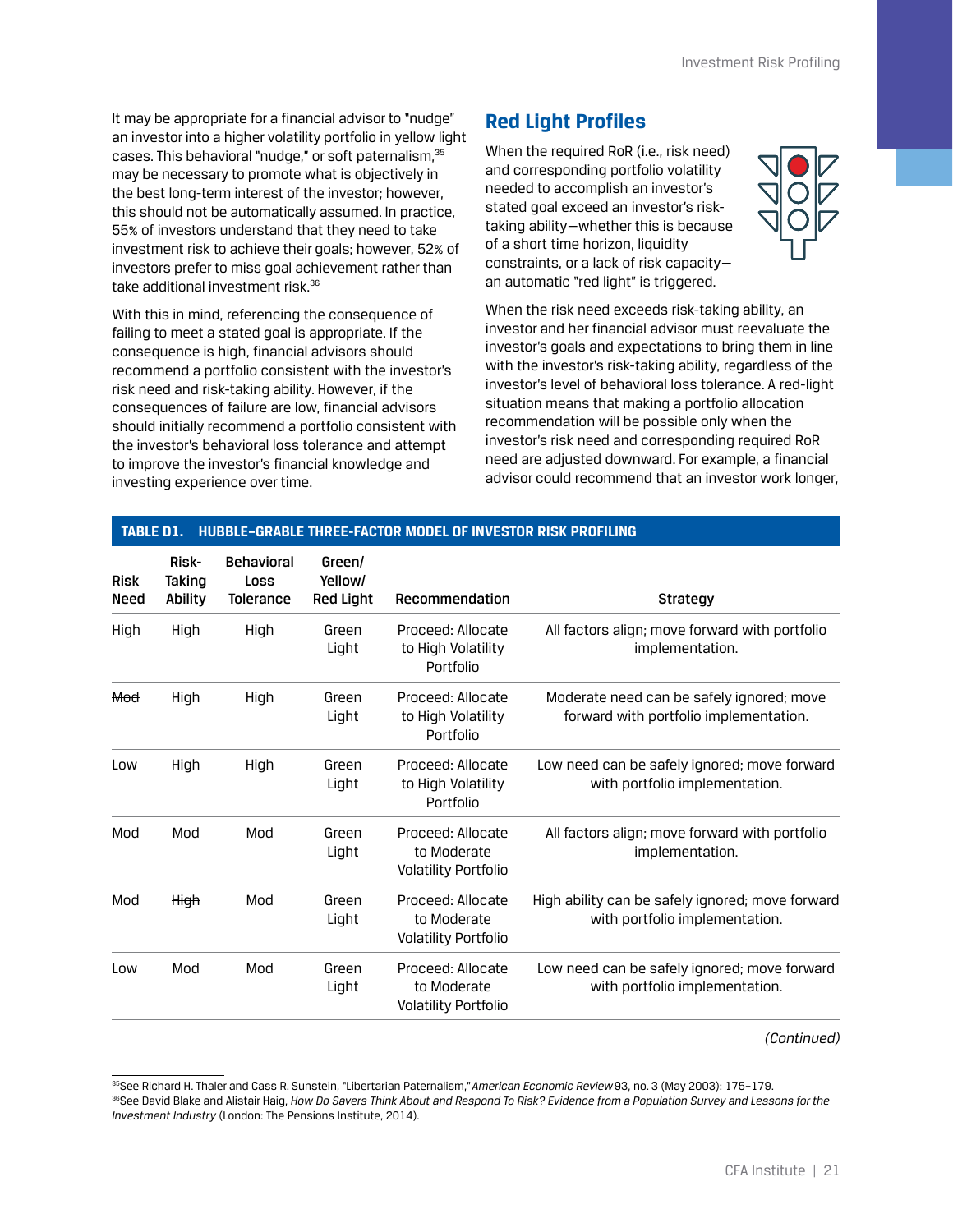#### **TABLE D1. HUBBLE–GRABLE THREE-FACTOR MODEL OF INVESTOR RISK PROFILING** *(CONTINUED)*

| <b>Risk</b><br><b>Need</b> | Risk-<br>Taking<br>Ability | <b>Behavioral</b><br>Loss<br><b>Tolerance</b> | Green/<br>Yellow/<br><b>Red Light</b> | Recommendation                                                                                       | <b>Strategy</b>                                                                                                                                                                                                                                                                                                                                                         |
|----------------------------|----------------------------|-----------------------------------------------|---------------------------------------|------------------------------------------------------------------------------------------------------|-------------------------------------------------------------------------------------------------------------------------------------------------------------------------------------------------------------------------------------------------------------------------------------------------------------------------------------------------------------------------|
| to₩                        | High                       | Mod                                           | Green<br>Light                        | Proceed: Allocate<br>to Moderate<br><b>Volatility Portfolio</b>                                      | Both low need and high ability can be safely<br>ignored in favor of moderate tolerance; move<br>forward with portfolio implementation.                                                                                                                                                                                                                                  |
| Low                        | Low                        | Low                                           | Green<br>Light                        | Proceed: Allocate<br>to Low Volatility<br>Portfolio                                                  | All factors align; move forward with portfolio<br>implementation.                                                                                                                                                                                                                                                                                                       |
| Low                        | High                       | Low                                           | Green<br>Light                        | Proceed: Allocate<br>to Low Volatility<br>Portfolio                                                  | High ability can be safely ignored; move forward<br>with portfolio implementation.                                                                                                                                                                                                                                                                                      |
| Low                        | Mod                        | Low                                           | Green<br>Light                        | Proceed: Allocate<br>to Low Volatility<br>Portfolio                                                  | Moderate ability can be safely ignored; move<br>forward with portfolio implementation.                                                                                                                                                                                                                                                                                  |
| Mod                        | Mod                        | High                                          | Yellow<br>Light                       | Caution: Allocate<br>to Moderate<br><b>Volatility Portfolio</b><br>after Discussion<br>with Investor | Investor's loss tolerance exceeds investor's<br>risk-taking ability; investor may expect or<br>have a desire to take on more volatility than is<br>prudent; some education may be required.                                                                                                                                                                             |
| to₩                        | Mod                        | High                                          | Yellow<br>Light                       | Caution: Allocate<br>to Moderate<br><b>Volatility Portfolio</b><br>after Discussion<br>with Investor | Investor's loss tolerance exceeds investor's<br>risk-taking ability; investor may expect or<br>have a desire to take on more volatility than<br>is prudent; some education may be required.<br>Low need can be safely ignored.                                                                                                                                          |
| Low                        | Low                        | High                                          | Yellow<br>Light                       | Caution: Allocate<br>to Low Volatility<br>Portfolio after<br>Discussion with<br>Investor             | Investor's loss tolerance exceeds investor's<br>risk-taking ability; investor may expect or<br>have a desire to take on more volatility than is<br>prudent; some education may be required.                                                                                                                                                                             |
| Low                        | Low                        | Mod                                           | Yellow<br>Light                       | Caution: Allocate<br>to Low Volatility<br>Portfolio after<br>Discussion with<br>Investor             | Investor's loss tolerance exceeds investor's<br>risk-taking ability; investor may expect or<br>have a desire to take on more volatility than is<br>prudent; some education may be required.                                                                                                                                                                             |
| High                       | High                       | Mod                                           | Yellow<br>Light                       | Caution: Allocate<br>Only after<br>Discussion with<br>Investor                                       | Investor's loss tolerance is lower than<br>investor's risk need and risk-taking ability;<br>some education may be needed to encourage<br>investor to increase volatility to meet goals;<br>do not assume investor is willing to increase<br>volatility exposure; reevaluating investor's goal<br>to align with the behavioral loss tolerance score<br>may be necessary. |

*(Continued)*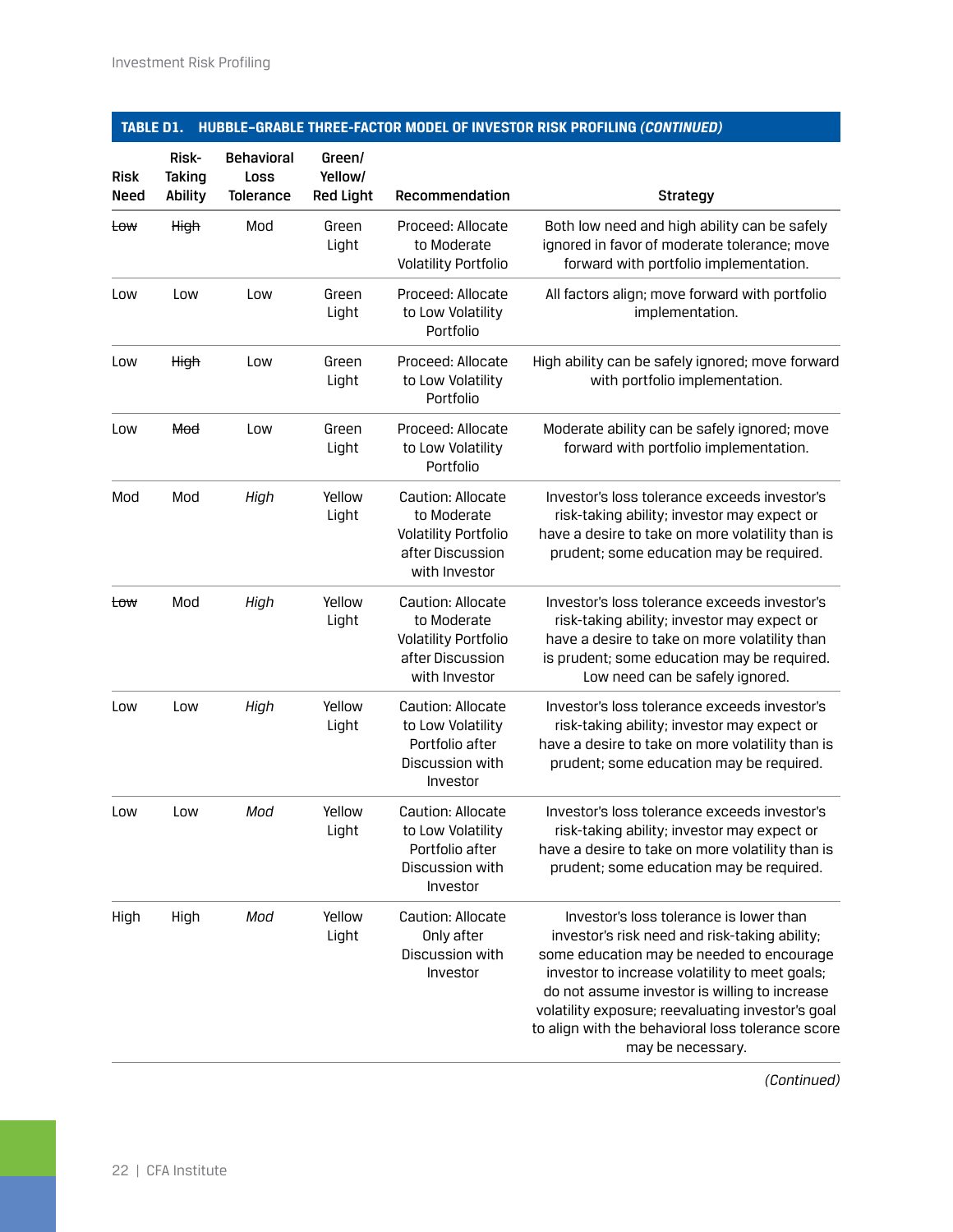| <b>Risk</b><br>Need | Risk-<br>Taking<br>Ability | $11000$ LL $-$ uiv<br><b>Behavioral</b><br><b>Loss</b><br><b>Tolerance</b> | Green/<br>Yellow/<br><b>Red Light</b> | Recommendation                                                 | DEE TIINEE TAGTUN MODEL OF MYESTON NIJN FNOLIEMU (GON <i>TINGED)</i><br><b>Strategy</b>                                                                                                                                                                                                                                                                                                                                                                                                    |
|---------------------|----------------------------|----------------------------------------------------------------------------|---------------------------------------|----------------------------------------------------------------|--------------------------------------------------------------------------------------------------------------------------------------------------------------------------------------------------------------------------------------------------------------------------------------------------------------------------------------------------------------------------------------------------------------------------------------------------------------------------------------------|
| High                | High                       | Low                                                                        | Yellow<br>Light                       | Caution: Allocate<br>Only after<br>Discussion with<br>Investor | Investor's loss tolerance is lower than<br>investor's risk need and risk-taking ability;<br>some education may be needed to encourage<br>investor to increase volatility to meet goals;<br>do not assume investor is willing to increase<br>volatility exposure; reevaluating investor's goal<br>to align with the behavioral loss tolerance score<br>may be necessary.                                                                                                                    |
| Mod                 | High                       | Low                                                                        | Yellow<br>Light                       | Caution: Allocate<br>Only after<br>Discussion with<br>Investor | Investor's loss tolerance is lower than<br>investor's risk need and risk-taking ability;<br>some education may be needed to encourage<br>investor to increase volatility to meet goals;<br>do not assume investor is willing to increase<br>volatility exposure; reevaluating investor's goal<br>to align with the behavioral loss tolerance score<br>may be necessary.                                                                                                                    |
| Mod                 | Mod                        | Low                                                                        | Yellow<br>Light                       | Caution: Allocate<br>Only after<br>Discussion with<br>Investor | Investor's loss tolerance is lower than<br>investor's risk need and risk-taking ability;<br>some education may be needed to encourage<br>investor to increase volatility to meet goals;<br>do not assume investor is willing to increase<br>volatility exposure; reevaluating investor's goal<br>to align with the behavioral loss tolerance score<br>may be necessary.                                                                                                                    |
| High                | Mod                        | High                                                                       | Red Light                             | Stop: Goal<br>Achievement<br>Problematic;<br>Reevaluate Goals  | Reestablish investor expectations; investor's<br>risk need exceeds investor's risk-taking ability.<br>Even though investor's need and tolerance<br>allow for a high volatility portfolio, investor has<br>only a moderate ability and can withstand only<br>a moderate volatility strategy.                                                                                                                                                                                                |
| High                | Mod                        | Mod                                                                        | Red Light                             | Stop: Goal<br>Achievement<br>Problematic;<br>Reevaluate Goals  | Reestablish investor expectations; investor's<br>risk need exceeds investor's risk-taking ability.<br>Investor has only a moderate ability and can<br>withstand only a moderate volatility strategy.                                                                                                                                                                                                                                                                                       |
| High                | Mod                        | Low                                                                        | Red Light                             | Stop: Goal<br>Achievement<br>Problematic;<br>Reevaluate Goals  | Reestablish investor expectations; investor's<br>risk need exceeds investor's risk-taking ability;<br>some education may be needed to encourage<br>investor to increase volatility to meet goal;<br>do not assume investor is willing to increase<br>volatility exposure; reevaluating investor's goal<br>to align with the behavioral loss tolerance score<br>may be necessary instead. Investor has only<br>a moderate ability and can withstand only a<br>moderate volatility strategy. |

### **TABLE D1. HUBBLE–GRABLE THREE-FACTOR MODEL OF INVESTOR RISK PROFILING** *(CONTINUED)*

*(Continued)*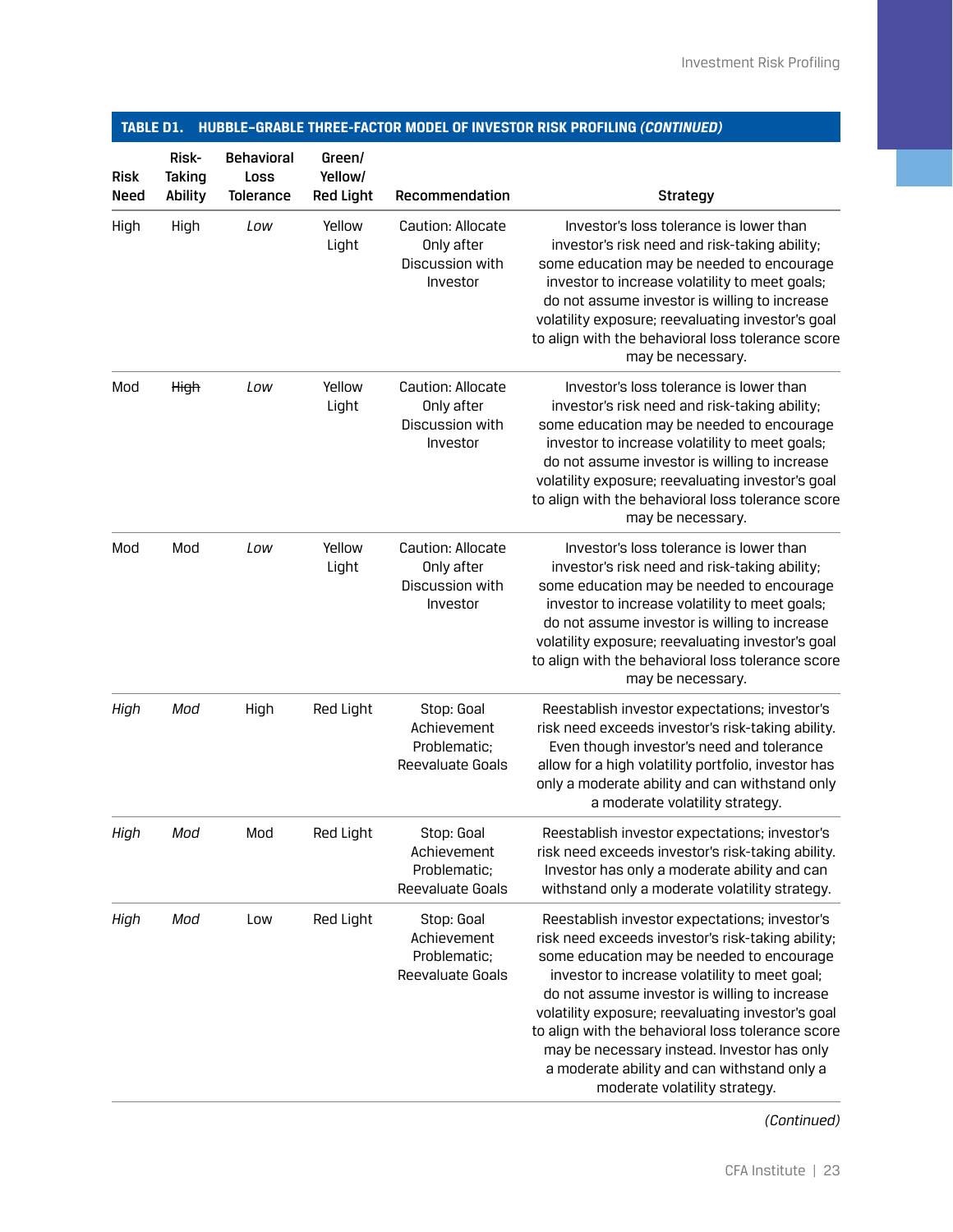| <b>Risk</b><br>Need | Risk-<br>Taking<br>Ability | <b>Behavioral</b><br>Loss<br><b>Tolerance</b> | Green/<br>Yellow/<br><b>Red Light</b> | Recommendation                                                | <b>Strategy</b>                                                                                                                                                                                                                                                                                                                                                                                                                                                             |
|---------------------|----------------------------|-----------------------------------------------|---------------------------------------|---------------------------------------------------------------|-----------------------------------------------------------------------------------------------------------------------------------------------------------------------------------------------------------------------------------------------------------------------------------------------------------------------------------------------------------------------------------------------------------------------------------------------------------------------------|
| High                | Low                        | High                                          | Red Light                             | Stop: Goal<br>Achievement<br>Problematic;<br>Reevaluate Goals | Reestablish investor expectations; investor's<br>risk need exceeds investor's risk-taking ability;<br>some education may be needed to encourage<br>investor to increase volatility to meet goal;<br>do not assume investor is willing to increase<br>volatility exposure; reevaluating investor's<br>goal to align with the behavioral loss tolerance<br>score may be necessary instead. Investor has<br>a low ability and can withstand only a low<br>volatility strategy. |
| High                | Low                        | Mod                                           | Red Light                             | Stop: Goal<br>Achievement<br>Problematic:<br>Reevaluate Goals | Reestablish investor expectations; investor's<br>risk need exceeds investor's risk-taking ability;<br>some education may be needed to encourage<br>investor to increase volatility to meet goal;<br>do not assume investor is willing to increase<br>volatility exposure; reevaluating investor's<br>goal to align with the behavioral loss tolerance<br>score may be necessary instead. Investor has<br>a low ability and can withstand only a low<br>volatility strategy. |
| High                | Low                        | Low                                           | Red Light                             | Stop: Goal<br>Achievement<br>Problematic;<br>Reevaluate Goals | Reestablish investor expectations; investor's<br>risk need exceeds investor's risk-taking ability.<br>Investor has a low ability and can withstand<br>only a low volatility strategy.                                                                                                                                                                                                                                                                                       |
| Mod                 | Low                        | High                                          | Red Light                             | Stop: Goal<br>Achievement<br>Problematic;<br>Reevaluate Goals | Reestablish investor expectations; investor's<br>risk need exceeds investor's risk-taking ability,<br>and investor's loss tolerance exceeds investor's<br>risk-taking ability; investor may expect or<br>have a desire to take on more volatility than<br>is prudent; additional education is warranted.<br>Investor has a low ability and can withstand<br>only a low volatility strategy.                                                                                 |
| Mod                 | Low                        | Mod                                           | Red Light                             | Stop: Goal<br>Achievement<br>Problematic;<br>Reevaluate Goals | Reestablish investor expectations; investor's<br>risk need exceeds investor's risk-taking ability,<br>and investor's loss tolerance exceeds investor's<br>risk-taking ability; investor may expect or<br>have a desire to take on more volatility than<br>is prudent; additional education is warranted.<br>Investor has a low ability and can withstand<br>only a low volatility strategy.                                                                                 |
| Mod                 | Low                        | Low                                           | Red Light                             | Stop: Goal<br>Achievement<br>Problematic;<br>Reevaluate Goals | Reestablish investor expectations; investor's<br>risk need exceeds investor's risk-taking ability.<br>Investor has a low ability and can withstand<br>only a low volatility strategy.                                                                                                                                                                                                                                                                                       |

### **TABLE D1. HUBBLE–GRABLE THREE-FACTOR MODEL OF INVESTOR RISK PROFILING** *(CONTINUED)*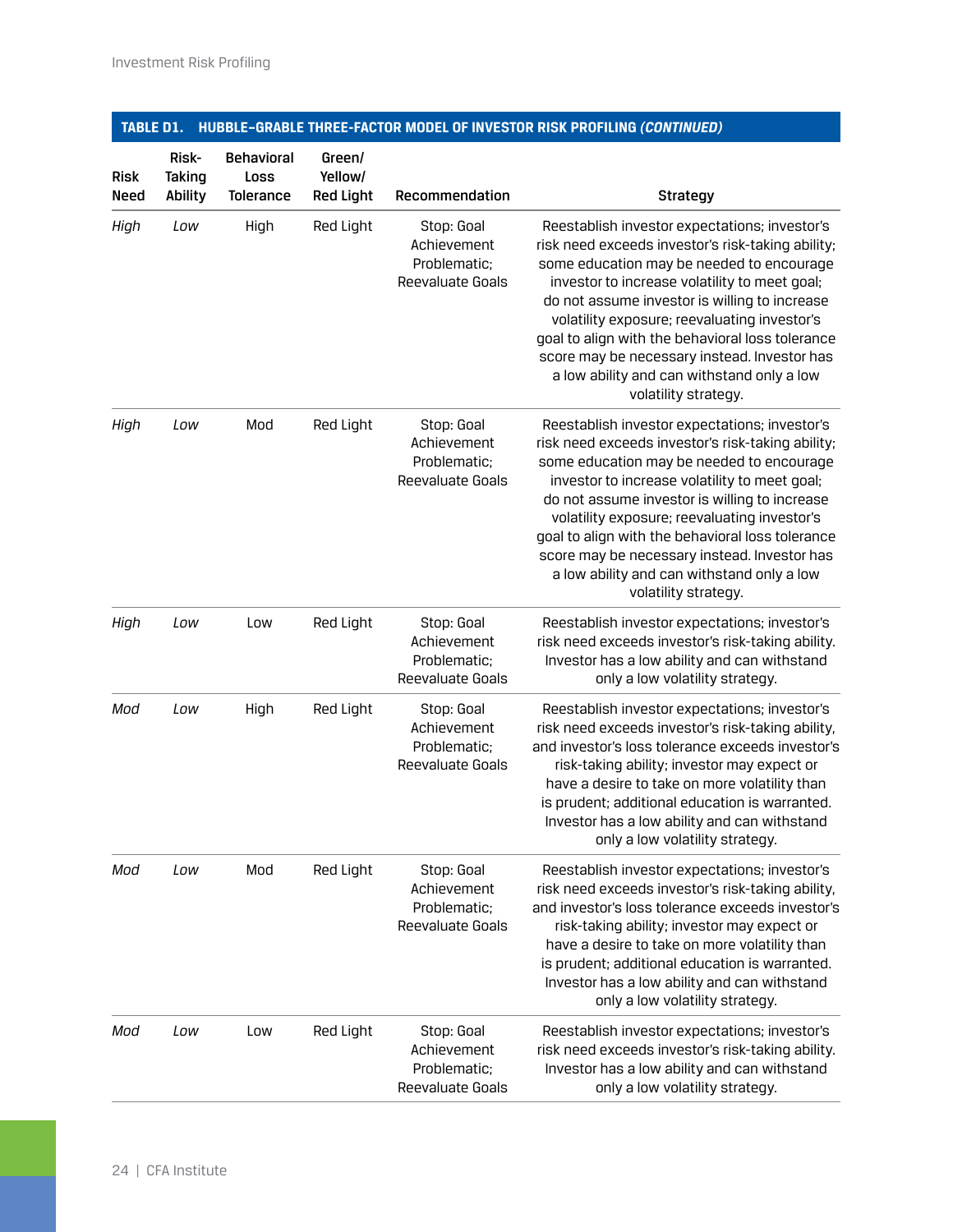<span id="page-28-0"></span>save more, spend less, or lower her future value target to bring the risk need in line with risk-taking ability.

Table D1 provides an overview of the different IRPs that are possible using the categories of IRP illustrated in this report. The strategies shown in Table D1 are intended to provide a financial advisor with guidance when interpreting IRP scores, as well as a foundation for further investor–financial advisor discussions.

# **CASE STUDIES**

The following case studies provide examples of how the three-factor model presented in this report can be used in practice. The first case study illustrates a capital accumulation scenario, and the second case illustrates a capital depletion/preservation scenario.

#### **Case One**

Clint and Pat Bronson have asked you to develop a plan to allocate current retirement assets and ongoing retirement savings. An important first step in the investment-planning process involves developing an IRP for Clint and Pat related to this capital accumulation goal. During your initial meetings with Clint and Pat, you learned the following information:

- Clint and Pat would like to accumulate \$4,100,000 for retirement.
- They have an 11-year time horizon.
- They currently have \$1,200,000 saved for retirement.
- Clint and Pat are aggressive savers; they are able to save \$22,000 toward goal achievement each quarter.
- You charge a 1% assets under management fee.
- All savings and investments are held in taxadvantaged accounts.

Based on conversations with Clint and Pat, you know that failing to meet the retirement goal is unacceptable.

In preparation for your next meeting with Clint and Pat, you have gathered the following information about their situation:

- Prior to retirement, Clint and Pat have sufficient outside income and other assets to maintain their standard of living in the case of an emergency.
- They have no significant liquidity needs at this time.
- As a couple, they have a moderate level of risk tolerance (i.e., willingness to take risk).
- They prefer investments that provide a mix of safety and return (i.e., risk preference).
- Based on discussions with Clint and Pat, you believe they have a moderate degree of financial knowledge and some experience with investment products (i.e., knowledge and experience).
- When you asked them to tell you "how risky the markets are," Clint and Pat answered that in their opinion, the markets are not very risky (i.e., risk perception).
- You also know that during the last market correction, they did nothing dramatic with their portfolio positions (i.e., risk composure).

Based on this information, estimating an IRP for Clint and Pat that aligns with this particular goal is possible. The following discussion highlights the steps in the IRP developmental process.

**Step 1:** The process begins by estimating the net (after fees and taxes) required RoR necessary to achieve the capital accumulation goal over the next 11 years. Based on a simple time value of money calculation, Clint and Pat must generate an 8.23% annualized RoR to reach their retirement goal (the base return plus the advisory fee). At this point, you must answer three questions using your capital markets expectations:

- 1. Given the current market risk environment, can the return need be realistically achieved: yes or no?
	- You could choose yes, given historical stock and bond returns.
- 2. What is the level of portfolio volatility associated with the return need? The following guidelines form the basis of the IRP model used in this case:
	- Low: < 30% Growth Assets
	- Moderate: 30% to 70% Growth Assets
	- High: > 70% Growth Assets

*As such, Clint and Pat's RISK NEED is HIGH;* based on your models, a HIGH portfolio of at least 70% growth assets will accomplish the required RoR objective.

- 3. What is the financial consequence associated with failing to meet the stated goal: acceptable, unacceptable, or unknown?
	- You should indicate unacceptable, given the case narrative.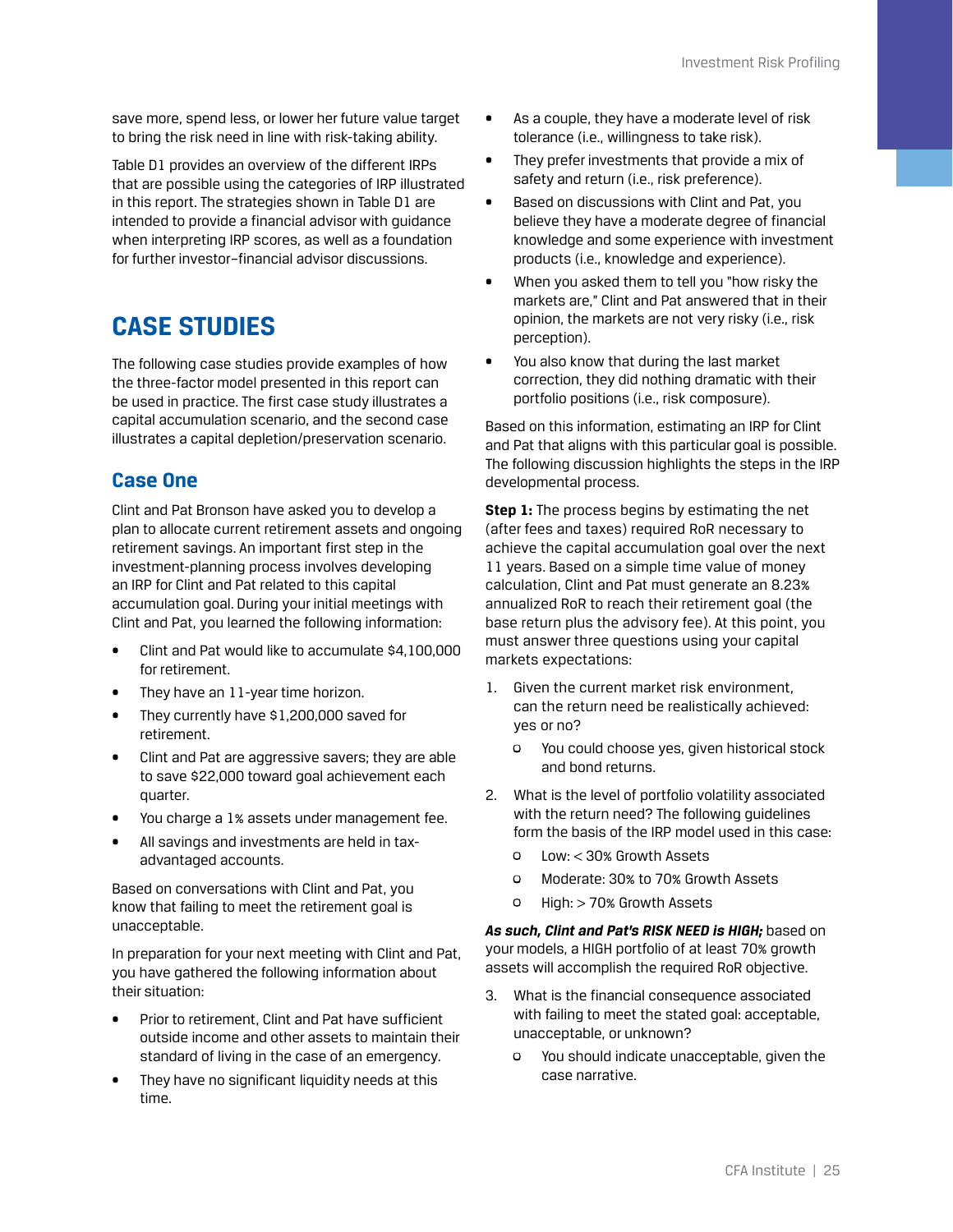**Step 2:** The next step in the IRP development process involves estimating the investor's risk-taking ability. The following guidelines should be followed:

Test 1: If **EITHER** of the following situations is present, the investor's ability to take risk is LOW:

- $\checkmark$  Time horizon is less than or equal to five years.
- The expected and/or ongoing annual liquidity need is equal to or greater than 5% of the portfolio value *and* no outside income or assets are available to maintain standard of living (e.g., current income, access to credit, cash savings, insurance) in case of an emergency.

Test 2: If ALL of the following scenarios are present, the investor's ability to take risk is HIGH:

 $\checkmark$  Time horizon is greater than or equal to 10 years.

- $\checkmark$  Investor has no significant liquidity needs (> 5% of portfolio value) for at least 10 years.
- $\checkmark$  Sufficient outside income and/or assets are available to maintain standard of living (e.g., current income, access to credit, cash savings, insurance) in case of an emergency.

Otherwise, the investor's ability is MODERATE.

#### Answers to these questions suggest that Clint and Pat have a *HIGH risk-taking ability score*.

**Step 3:** The third step in the IRP development process focuses on estimating a behavioral loss tolerance score. Each of the six inputs that comprise the score comes from investor data-gathering forms, assessments, and notes made by you and/or your staff. Based on the inputs described in the case narrative, Clint and Pat have a behavioral loss score of 19, as shown below:

| What is the investor's risk tolerance or willingness to take financial risk?       |                            |                             |                       |                       |    |  |  |  |  |
|------------------------------------------------------------------------------------|----------------------------|-----------------------------|-----------------------|-----------------------|----|--|--|--|--|
| Very Low                                                                           | Low                        | Moderate                    | High                  | Very High             | 3  |  |  |  |  |
| 1                                                                                  | $\overline{c}$             |                             | 4                     | 5                     |    |  |  |  |  |
| What is the investor's preference when holding risky assets?                       |                            |                             |                       |                       |    |  |  |  |  |
| Maximize<br>Safety                                                                 | Mostly<br>Safety           | Mix of Safety and<br>Return | Mostly<br>Return      | Maximize<br>Returns   | 3  |  |  |  |  |
| 1                                                                                  | $\overline{c}$             | 3                           | 4                     | 5                     |    |  |  |  |  |
| How knowledgeable is the investor about financial and investment concepts?         |                            |                             |                       |                       |    |  |  |  |  |
| Not at All<br>Knowledgeable                                                        | Minimally<br>Knowledgeable | Moderately<br>Knowledgeable | Competent             | Very<br>Knowledgeable | 3  |  |  |  |  |
| $\mathbf{1}$                                                                       | $\overline{c}$             | 3                           | $\overline{a}$        | 5                     |    |  |  |  |  |
| How much experience does the investor have with investment products?               |                            |                             |                       |                       |    |  |  |  |  |
| None                                                                               | Very Little                | Some                        | Modest                | Extensive             | 3  |  |  |  |  |
| $\mathbf{1}$                                                                       | $\mathcal{P}$              | 3                           | 4                     | 5                     |    |  |  |  |  |
| What is the investor's perception of the riskiness of the stock market?            |                            |                             |                       |                       |    |  |  |  |  |
| Very Risky                                                                         | Somewhat Risky             | Neutral                     | Somewhat Safe         | Very Safe             | 4  |  |  |  |  |
| $\mathbf{1}$                                                                       | $\overline{c}$             | 3                           | $\overline{4}$        | 5                     |    |  |  |  |  |
| In the past, when faced with investment losses, what action did the investor take? |                            |                             |                       |                       |    |  |  |  |  |
|                                                                                    | Sold Out                   | Did Nothing                 | <b>Purchased More</b> |                       | 3  |  |  |  |  |
|                                                                                    | 1                          | 3                           | 5                     |                       |    |  |  |  |  |
|                                                                                    |                            |                             |                       |                       |    |  |  |  |  |
|                                                                                    |                            |                             |                       | <b>TOTAL</b>          | 19 |  |  |  |  |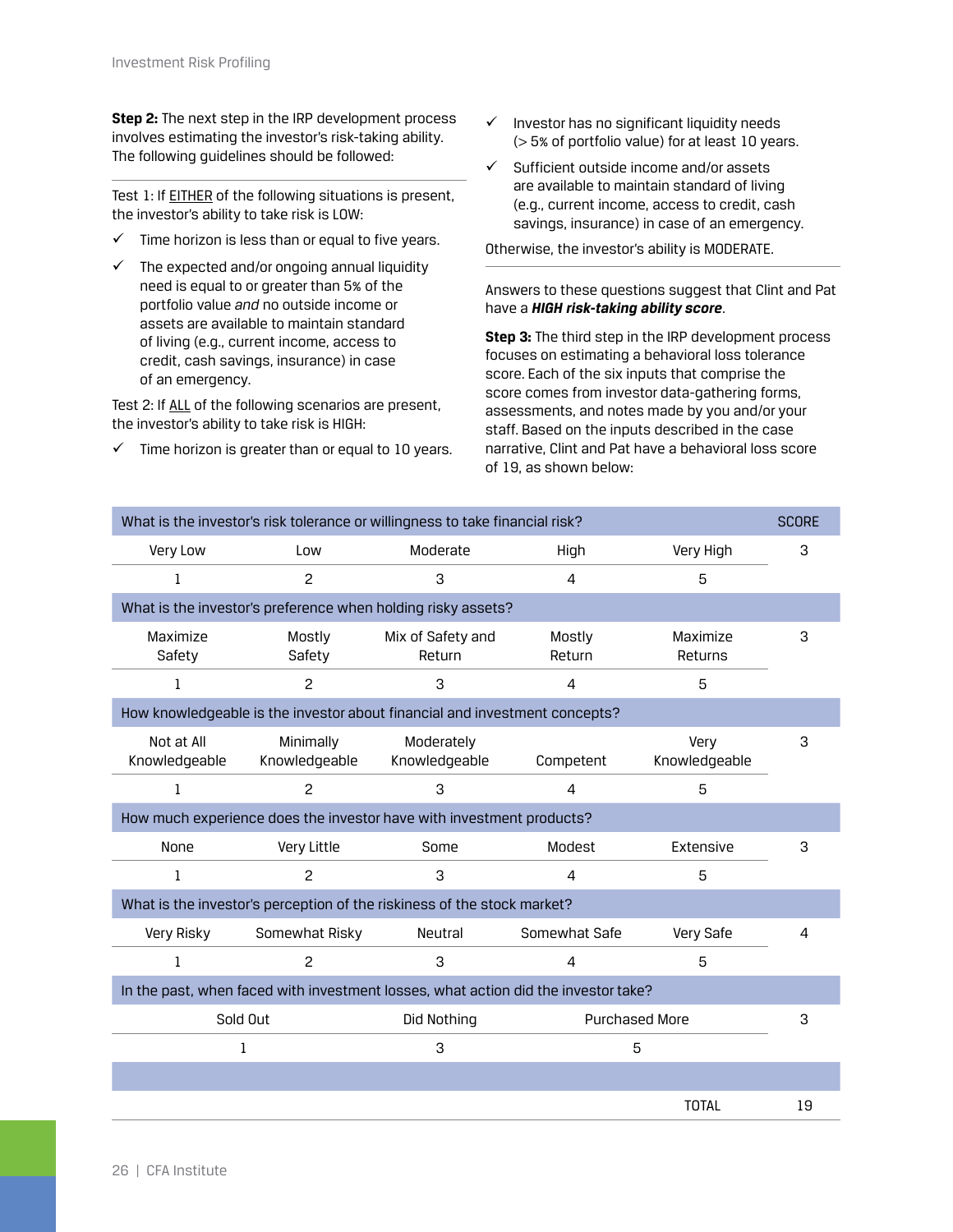<span id="page-30-0"></span>Scores should then be matched to the following behavioral loss tolerance categories:

- LOW = 6, 7, 8, 9, 10, 11, 12, and 13
- MODERATE = 14, 15, 16, 17, 18, 19, 20, 21, and 22
- HIGH = 23, 24, 25, 26, 27, 28, 29, and 30

Clint and Pat's behavioral loss tolerance score is MODERATE.

**Step 4:** The fourth step in the IRP development process involves combining the risk need, risk-taking ability, and behavioral loss tolerance scores. In the case of Clint and Pat,

- their risk need is HIGH;
- their risk-taking ability is HIGH; and
- their behavioral loss tolerance is MODERATE.

This results in a score of HN, HA, MT. This score should then be matched to Table D1 in Appendix D.

**Step 5:** Once an IRP has been developed, the next step involves evaluating the IRP score in relation to the investor's risk need. For Clint and Pat, the score results in a "yellow light" portfolio recommendation. In other words, caution is warranted in implementing the portfolio recommendation. In this case, although the risk need and risk-taking ability scores match, they misalign with the behavioral loss tolerance score.

The "yellow light" outcome is a signal that you should confirm with Clint and Pat the goal inputs and RoR requirements needed to achieve their goal. Clint and Pat need to (and likely should) take relatively high portfolio risk to achieve their retirement goal; however, the behavioral loss tolerance score indicates that during a market correction, Clint and Pat may experience stress. As a result, Clint and Pat likely need ongoing education about market events and risks—focused on the benefits of diversification—to encourage maintenance of the recommended portfolio. Ongoing educational efforts to increase Clint and Pat's risk tolerance and financial knowledge should help to align market expectations, preferences, and perceptions with portfolio realities.

#### **Case Two**

You recently started working with Prince (now King) Eric and Princess (now Queen) Ariel. After many years of ruling happily together, they are looking forward to stepping aside and entering retirement. You have developed a retirement plan you believe will help them step down from their royal duties and enter retirement. A key element of your analysis involved estimating the

RoR Eric and Ariel need to earn in retirement to make their retirement dream a reality. You know the following about their situation:

- Eric and Ariel would like to plan for a 30-year retirement period.
- They have \$11,000,000 saved in the royal treasury for retirement.
- They would like to endow \$2,000,000 to fund The Flounder Foundation, which is dedicated to mermaid conservation efforts, upon the death of the second spouse.
- During retirement, the investors need a \$350,000 yearly income that will increase at the rate of inflation (3%) yearly.
- You charge a 1% assets under management fee.
- As sovereigns, Eric and Ariel are exempt from taxation.

Based on conversations with Eric and Ariel, you know that failing to meet their retirement and bequest goals is unacceptable.

In preparation for your next meeting with Eric and Ariel, you have gathered the following information about their situation:

- When they officially retire, they will have no outside income or assets available to maintain their standard of living.
- As a couple, they have a low level of risk tolerance (i.e., willingness to take risk).
- Eric and Ariel prefer investments that provide safety over returns (i.e., risk preference); Ariel has historically invested only in antique collectibles.
- Based on your professional experience, you believe Eric and Ariel have a moderate degree of financial knowledge and very little experience with investment products (i.e., knowledge and experience).
- When you asked them to tell you "how risky the markets are," Eric and Ariel answered that in their opinion, the markets are very risky (i.e., risk perception).
- You also know that during the last market correction, Eric held his portfolio positions even though other investors sold out (i.e., risk composure).

Based on this information, estimating an IRP for Eric and Ariel that aligns with their particular goal is possible. The following discussion highlights the steps in the IRP developmental process.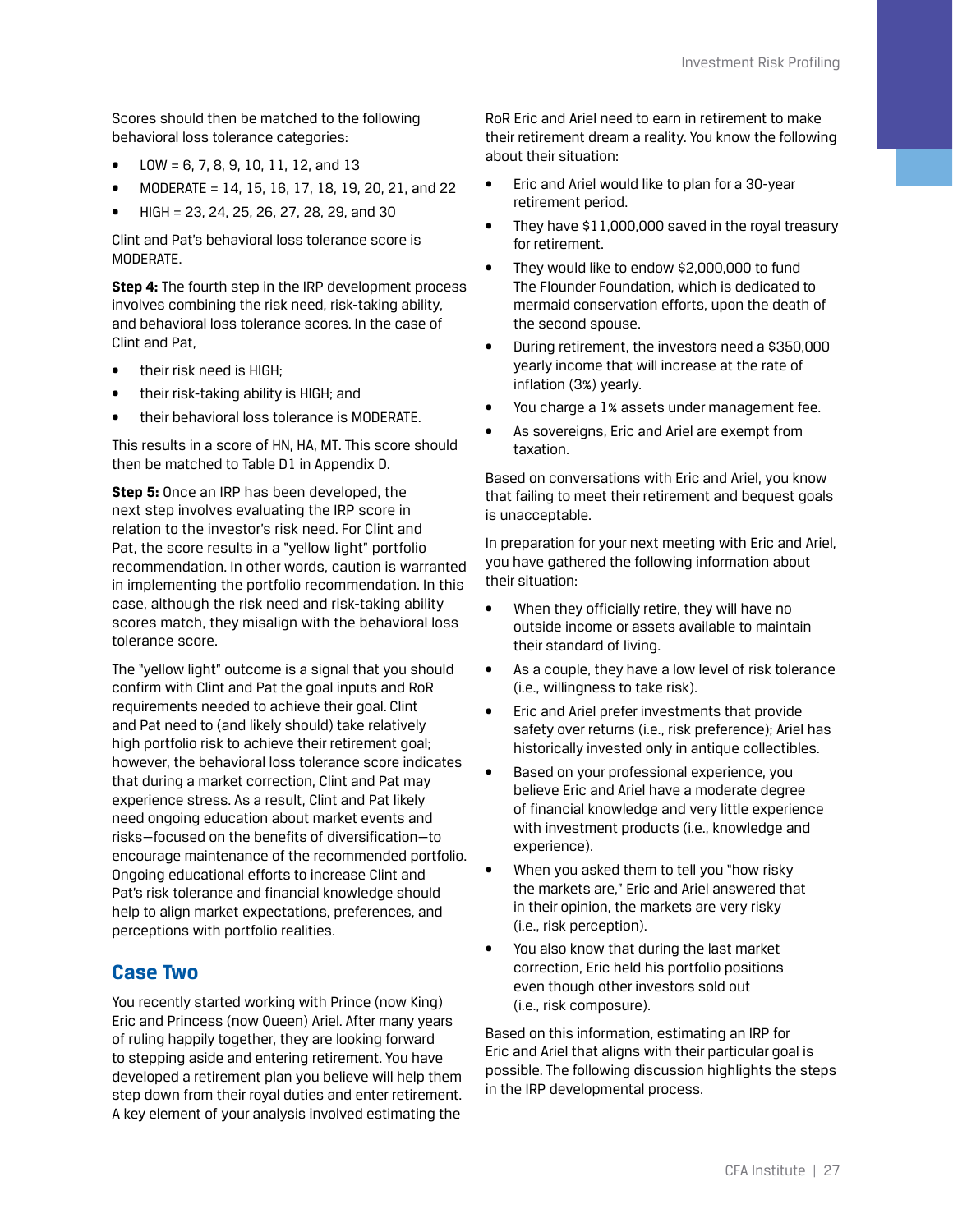**Step 1:** The process begins by estimating the net (after fees and taxes) required RoR necessary to provide income over the 30-year period, adjusted for inflation. In this example, a very simple income withdrawal strategy can be used to estimate a net real annual return need of 5.10% (this includes a base return estimate coupled with the inflation estimate and the advisory fee). At this point, you must answer three questions using your capital markets expectations:

- 1. Given the current market risk environment, can the return need be realistically achieved: yes or no?
	- a. You should choose yes, given historical stock and bond returns.
- 2. What is the level of portfolio volatility associated with the return need? The following guidelines form the basis of the IRP model used in this case:
	- a. Low: < 30% Growth Assets
	- b. Moderate: 30% to 70% Growth Assets
	- c. High: > 70% Growth Assets

Based on your market expectations, Eric and Ariel's RISK NEED should be categorized as MODERATE.

A MODERATE portfolio of 30% to 70% growth assets will accomplish the required RoR objective.

- 3. What is the financial consequence associated with failing to meet the stated goal: acceptable, unacceptable, or unknown?
	- You should indicate unacceptable, given what is described in the case narrative.

**Step 2:** The next step in the IRP development process involves estimating the investor's risk-taking ability. The following guidelines should be followed:

Test 1: If EITHER of the following situations is present, the investor's ability to take risk is LOW:

- $\checkmark$  Time horizon is less than or equal to five years.
- $\checkmark$  The expected and/or ongoing annual liquidity need is equal to or greater than 5% of the portfolio value *and* no outside income or assets are available to maintain standard of living (e.g., current income, access to credit, cash savings, insurance) in case of an emergency.

Test 2: If ALL of the following scenarios are present, the investor's ability to take risk is HIGH:

- $\checkmark$  Time horizon is greater than or equal to 10 years.
- 9 Investor has no expected and/or ongoing annual liquidity needs that are greater than 5% of the portfolio value.

 $\checkmark$  Sufficient outside income and/or assets are available to maintain standard of living (e.g., current income, access to credit, cash savings, insurance) in case of an emergency.

Otherwise, the investor's ability is MODERATE.

As a reminder, Eric and Ariel have a time horizon of 30 years. They need to generate \$350,000 each year (adjusted for inflation) from a \$9,000,000 portfolio. This is equivalent to a 3.18% ongoing liquidity need. Although the liquidity need falls below the 5% benchmark, Eric and Ariel have limited outside income and assets available to maintain their standard of living, so they fail both tests. *Therefore, their risk-taking ability score should be classified as MODERATE.*

**Step 3:** The third step in the IRP development process focuses on estimating a behavioral loss tolerance score. Each of the six inputs that comprise the score comes from investor data-gathering forms, assessments, and notes made by you and/or your staff. Based on the inputs described in the case narrative, Eric and Ariel have a behavioral loss score of 13, as shown.

Scores should then be matched to the following behavioral loss tolerance categories:

- LOW = 6, 7, 8, 9, 10, 11, 12, and 13
- MODERATE = 14, 15, 16, 17, 18, 19, 20, 21, and 22
- HIGH = 23, 24, 25, 26, 27, 28, 29, and 30

Their behavioral loss tolerance score is LOW.

**Step 4:** The fourth step in the IRP development process involves combining the risk need, risk-taking ability, and behavioral loss tolerance scores. In the case of Eric and Ariel,

- their risk need is MODERATE;
- their risk-taking ability is MODERATE; and
- their behavioral loss tolerance is LOW.

This results in a score of MN, MA, LT. This score should then be matched to Table D1 in Appendix D.

**Step 5:** Once an IRP has been developed, the next step involves evaluating the IRP score in relation to the investor's risk need. For Eric and Ariel, the score results in a "yellow light" portfolio recommendation, meaning that caution is warranted in implementing the portfolio recommendation. Why?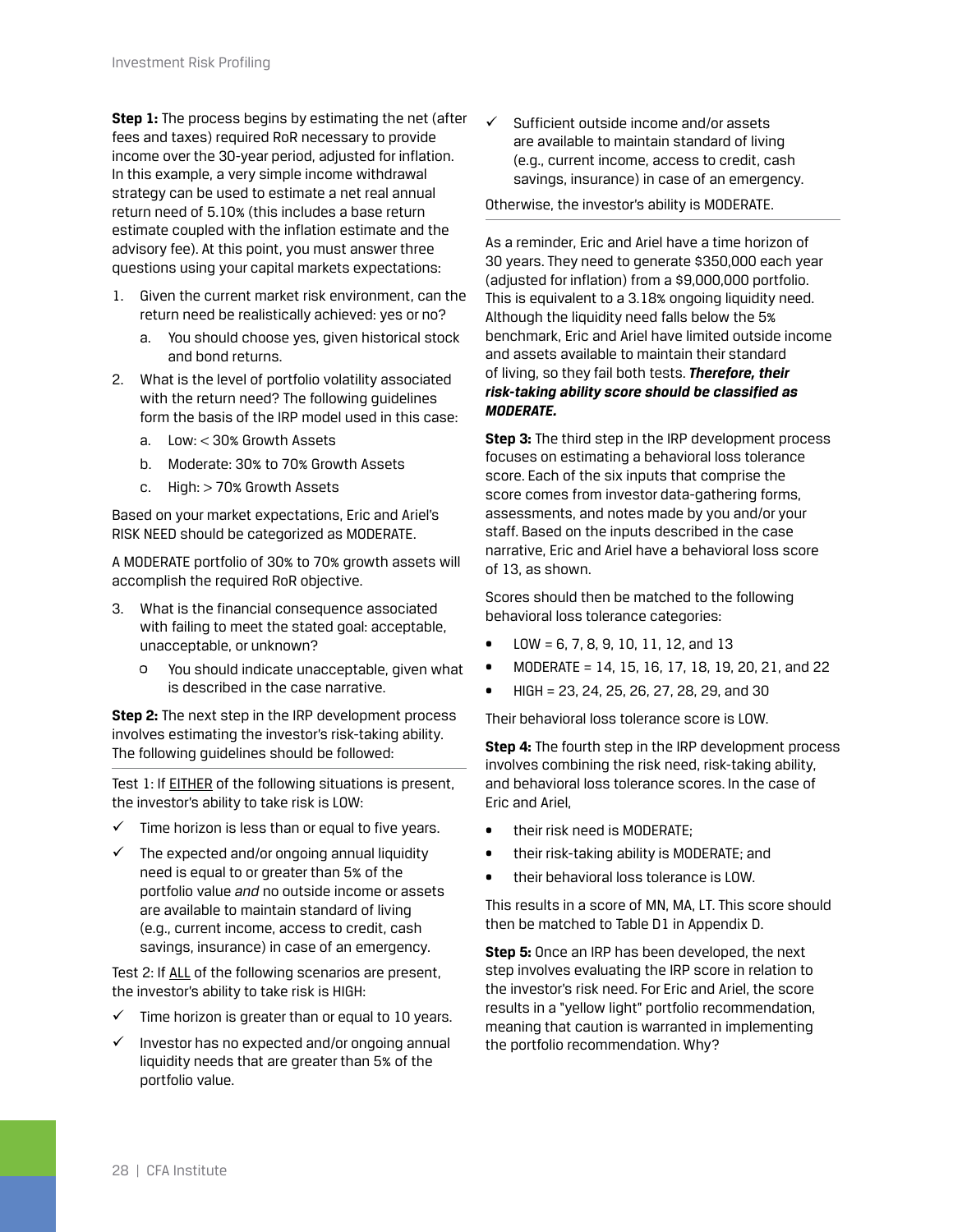| What is the investor's risk tolerance or willingness to take financial risk?       |                            |                             |                  |                       |                |  |  |  |  |
|------------------------------------------------------------------------------------|----------------------------|-----------------------------|------------------|-----------------------|----------------|--|--|--|--|
| Very Low                                                                           | Low                        | Moderate                    | High             | Very High             | $\overline{2}$ |  |  |  |  |
| $\mathbf{1}$                                                                       | 2                          | 3                           | $\overline{4}$   | 5                     |                |  |  |  |  |
| What is the investor's preference when holding risky assets?                       |                            |                             |                  |                       |                |  |  |  |  |
| Maximize<br>Safety                                                                 | Mostly<br>Safety           | Mix of Safety and<br>Return | Mostly<br>Return | Maximize<br>Returns   | $\overline{2}$ |  |  |  |  |
| 1                                                                                  | $\overline{c}$             | 3                           | 4                | 5                     |                |  |  |  |  |
| How knowledgeable is the investor about financial and investment concepts?         |                            |                             |                  |                       |                |  |  |  |  |
| Not at All<br>Knowledgeable                                                        | Minimally<br>Knowledgeable | Moderately<br>Knowledgeable | Competent        | Very<br>Knowledgeable | 3              |  |  |  |  |
| $\mathbf{1}$                                                                       | $\overline{c}$             | 3                           | 4                | 5                     |                |  |  |  |  |
| How much experience does the investor have with investment products?               |                            |                             |                  |                       |                |  |  |  |  |
| None                                                                               | Very Little                | Some                        | Modest           | Extensive             | 2              |  |  |  |  |
| $\mathbf{1}$                                                                       | $\overline{c}$             |                             | 4                | 5                     |                |  |  |  |  |
| What is the investor's perception of the riskiness of the stock market?            |                            |                             |                  |                       |                |  |  |  |  |
| Very Risky                                                                         | Somewhat Risky             | Neutral                     | Somewhat Safe    | Very Safe             | 1              |  |  |  |  |
| $\mathbf{1}$                                                                       | $\overline{c}$             | 3                           | $\overline{4}$   | 5                     |                |  |  |  |  |
| In the past, when faced with investment losses, what action did the investor take? |                            |                             |                  |                       |                |  |  |  |  |
|                                                                                    | Sold Out                   | Did Nothing                 | Purchased More   |                       | 3              |  |  |  |  |
|                                                                                    | 1                          | 3                           | 5                |                       |                |  |  |  |  |
|                                                                                    |                            |                             |                  |                       |                |  |  |  |  |
|                                                                                    |                            |                             |                  | <b>TOTAL</b>          | 13             |  |  |  |  |

• The behavioral loss tolerance score for Eric and Ariel as a couple is not consistent with their risk need and risk-taking ability scores.

Because of the "yellow light" outcome, Eric and Ariel, under your direction, should circle back to the "consequence of goal failure" question. Based on the case narrative, you know that Eric and Ariel feel that failure to meet their goal is unacceptable. Given this fact and the "yellow light" outcome, an appropriate approach would be to discuss implementing a moderate portfolio allocation (a portfolio consistent with their risk need and risk-taking ability scores), coupled with educational efforts to increase Eric and Ariel's risk tolerance and financial knowledge, as well as to realign their market expectations, preferences, and perceptions.

In situations where the consequence of goal failure is acceptable—for example, a determination is made that leaving the bequest is not that important in relation to achieving the larger retirement goal or that spending can be decreased—no compelling reason (or need) may exist to encourage the investors to accept volatility that exceeds their stated behavioral loss tolerance.

When the consequence of failure is unknown, further discussion may be warranted and different scenarios presented as options. *The investor should rarely, however, be encouraged to invest in a high volatility portfolio when the investor's behavioral loss tolerance is low.*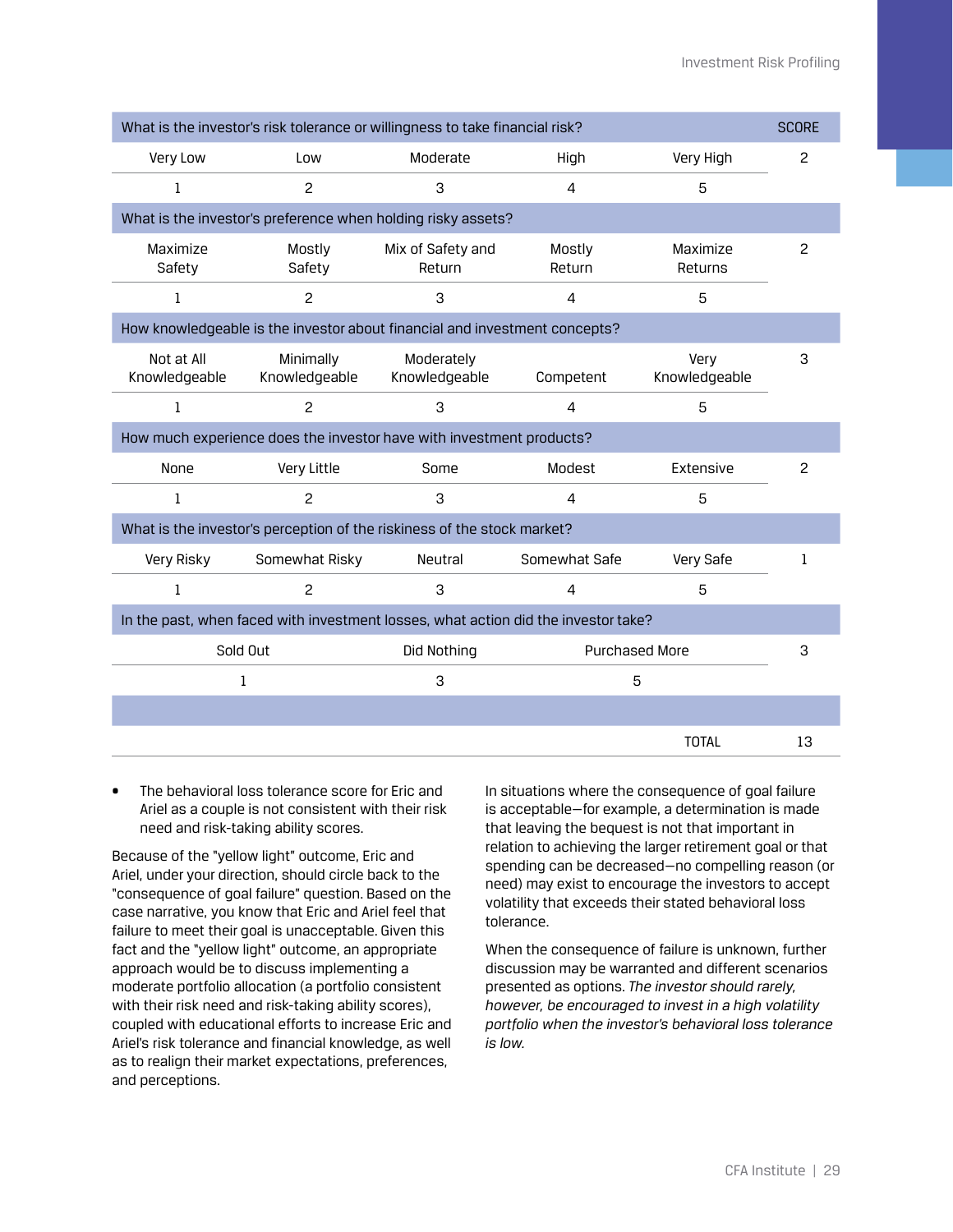Investment Risk Profiling

# **AUTHORS**

**Amy Hubble, CFA** *Radix Financial, LLC*

**John E. Grable** *University of Georgia*

**Robert W. Dannhauser, CFA** *CFA Institute*

### **CONTRIBUTORS**

Gayle Buff, CFA Brian Galley, CFA Thomas Trainor, CFA